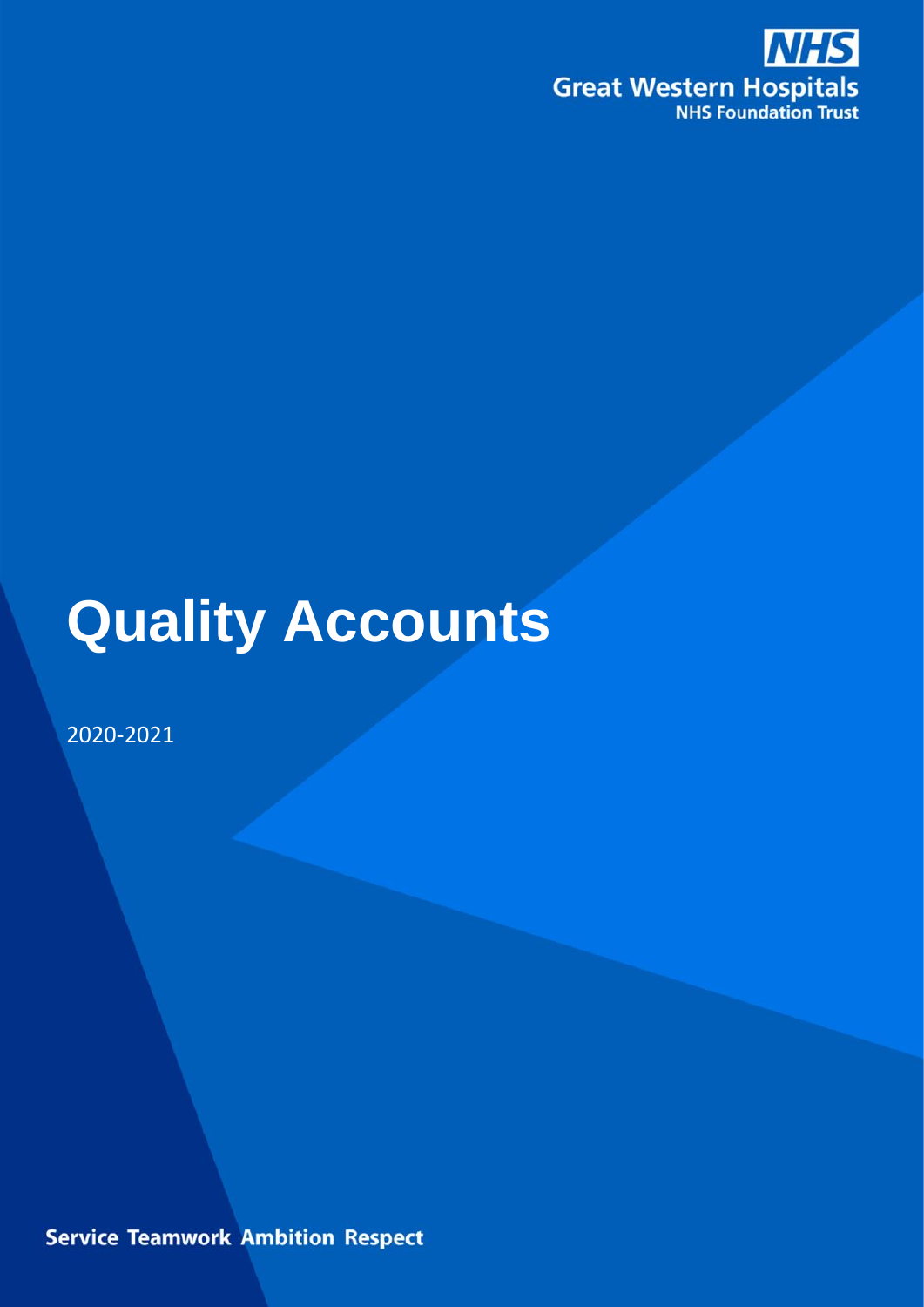## **Contents**

| Part 1: Chief Executive Statement and Introduction to the Quality Accounts3                  |  |
|----------------------------------------------------------------------------------------------|--|
| Part 2: Priorities for Improvement and Statements of Assurance from the Board of Directors 5 |  |
|                                                                                              |  |
|                                                                                              |  |
|                                                                                              |  |
|                                                                                              |  |
| Priority 1: Listening and Engaging with our Patients, their Families and Carers 7            |  |
| Priority 2: Reduce the Incidence of Hospital Acquired Pressure Ulcers 8                      |  |
| Priority 3: Achieving Smooth and effective Flow across the Hospital and Community 8          |  |
|                                                                                              |  |
|                                                                                              |  |
|                                                                                              |  |
| Priority 3: Working with patients, carers and families to personalise care and improve       |  |
| Priority 4: Achieve continued improvements to outcomes and clinical care  12                 |  |
| Priority 5: Deliver innovative & integrated care closer to home – supporting health,         |  |
|                                                                                              |  |
|                                                                                              |  |
|                                                                                              |  |
|                                                                                              |  |
| Use of Commissioning for Quality and Innovation (CQUIN) payment framework  17                |  |
|                                                                                              |  |
|                                                                                              |  |
|                                                                                              |  |
|                                                                                              |  |
|                                                                                              |  |
|                                                                                              |  |
|                                                                                              |  |
|                                                                                              |  |
|                                                                                              |  |
|                                                                                              |  |
| NHSE & NHSI - Learning Disability (LD) and Autistic Spectrum (AS) Improvement                |  |
|                                                                                              |  |
|                                                                                              |  |
|                                                                                              |  |
|                                                                                              |  |
|                                                                                              |  |
|                                                                                              |  |
| Patients admitted to hospital who were risk assessed for venous thromboembolism 27           |  |
|                                                                                              |  |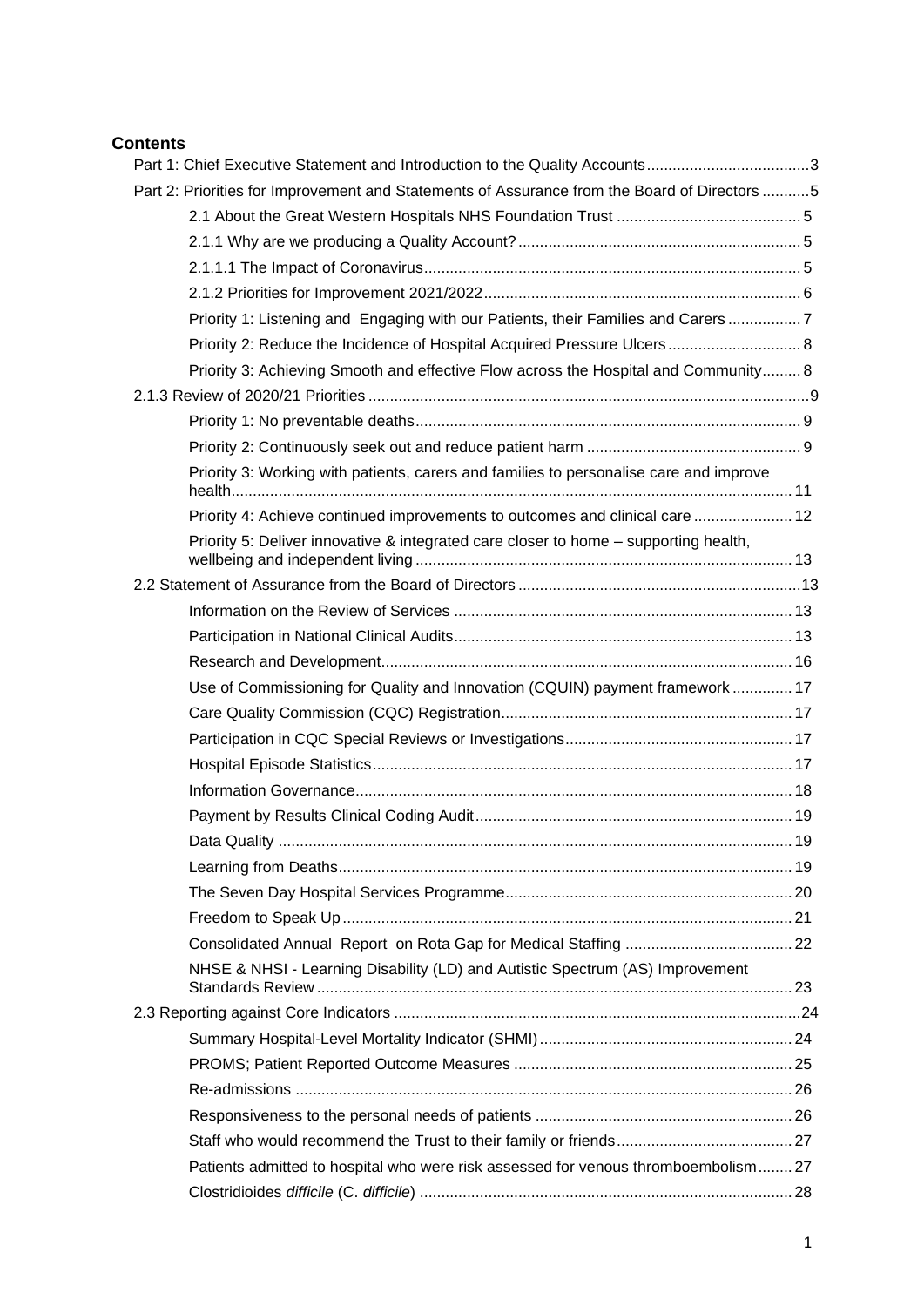<span id="page-2-0"></span>

| Annex 1: Statements from commissioners, local HealthWatch organisations and overview and |  |
|------------------------------------------------------------------------------------------|--|
|                                                                                          |  |
| Statement from Bath and North East Somerset, Swindon, and Wiltshire Clinical             |  |
| Statement from Healthwatch Swindon, Healthwatch Wiltshire and Healthwatch West           |  |
|                                                                                          |  |
|                                                                                          |  |
| 2020/21 Statement of Directors Rresponsibilities for the Quality Report  33              |  |
|                                                                                          |  |
|                                                                                          |  |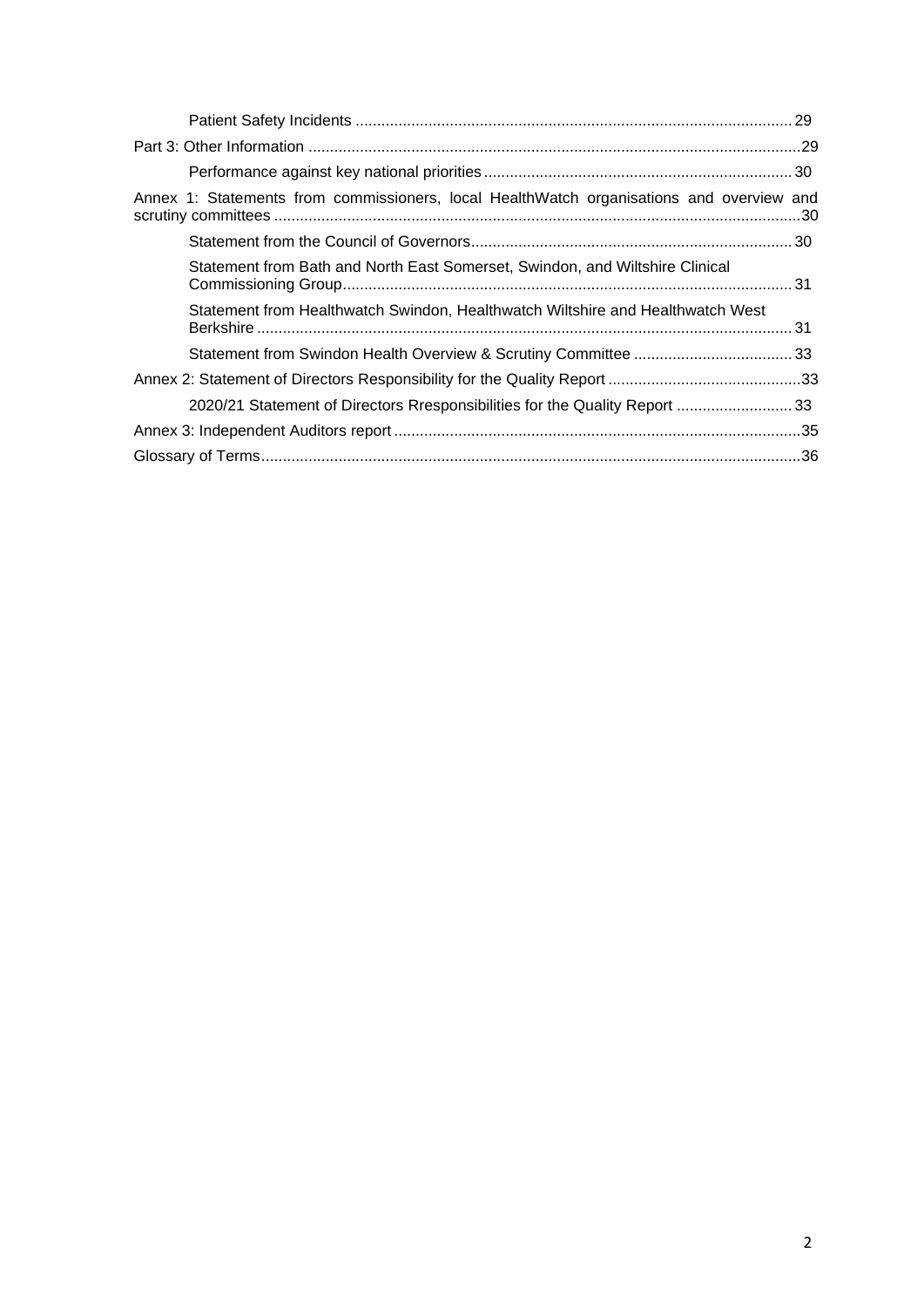## **Part 1: Chief Executive Statement and Introduction to the Quality Accounts**

I am pleased to present our Quality Accounts for 2020/21.



Kevin McNamara, Chief Executive

This year has been a year like no other for each and every one of us and the pandemic has brought about changes across the world like nothing else in modern times.

On behalf of the Board, I would like to say how proud we are of our collective response to Covid-19. The fact we were able to provide care to every patient with Covid-19 who needed it – more than 1,500 people and counting – is a hugely significant achievement.

Our response to Covid-19 is detailed elsewhere in this report.

As we look back and reflect on this remarkable year, it's really important to remember that despite personal and professional upheaval for all of us, we made many other achievements which would have really stood out in any other year.

Combined with our response to Covid-19, these achievements tell a remarkable story of how our Trust, and the wider health and social care system, came together at the toughest of times, to do what we do best – delivering great care for the population we serve in a range of different ways.

Some of our many achievements in 2020/21 include:

- Becoming one of the first places in the world to administer a Covid-19 vaccine in December 2020 having been selected as one of the first 50 hospital vaccination hubs. Since then we have administered over 62,000 first and second doses as we lead a roll-out of the programme.
- Strong performance in areas including our Emergency Department, cancer, and stroke. Data shows that in terms of our combined performance we moved from 87<sup>th</sup> out of 123 Trusts nationally in March 2020 to 42nd by May 2021.
- We achieved one of the best staff flu vaccine uptake in the region at 90.7%.
- We became a top 15 site nationally for patient recruitment to clinical trials and the best in the South West.
- There has been significant investment in our estate to help improve quality of care, including the Radiotherapy Centre (led by Oxford University Hospitals NHS FT), the development of the new Urgent Treatment Centre, and the purchase of land next to the GWH site which will enable us to deliver quality care for years to come.
- Improvements in our primary care services, with Abbey Meads and Moredon both moved from inadequate and in special measures to Requires Improvement by the Care Quality Commission.
- Our first Equality, Diversity & Inclusion strategy, our first EDI lead appointed, along with improvements in rolling out Freedom to Speak Up, will all enable us to develop a more open and inclusive culture, and a place where colleagues can be the best of themselves all of which contributes to improvements in patient safety.

Following the Care Quality Commission's last inspection of our acute services, I'm pleased that more than 80 per cent of our services are rated as good, although our overall rating remains at Requires Improvement. We want to continue to build on this progress so that when inspectors visit us next, they will recognise us as a good Trust, delivering outstanding care.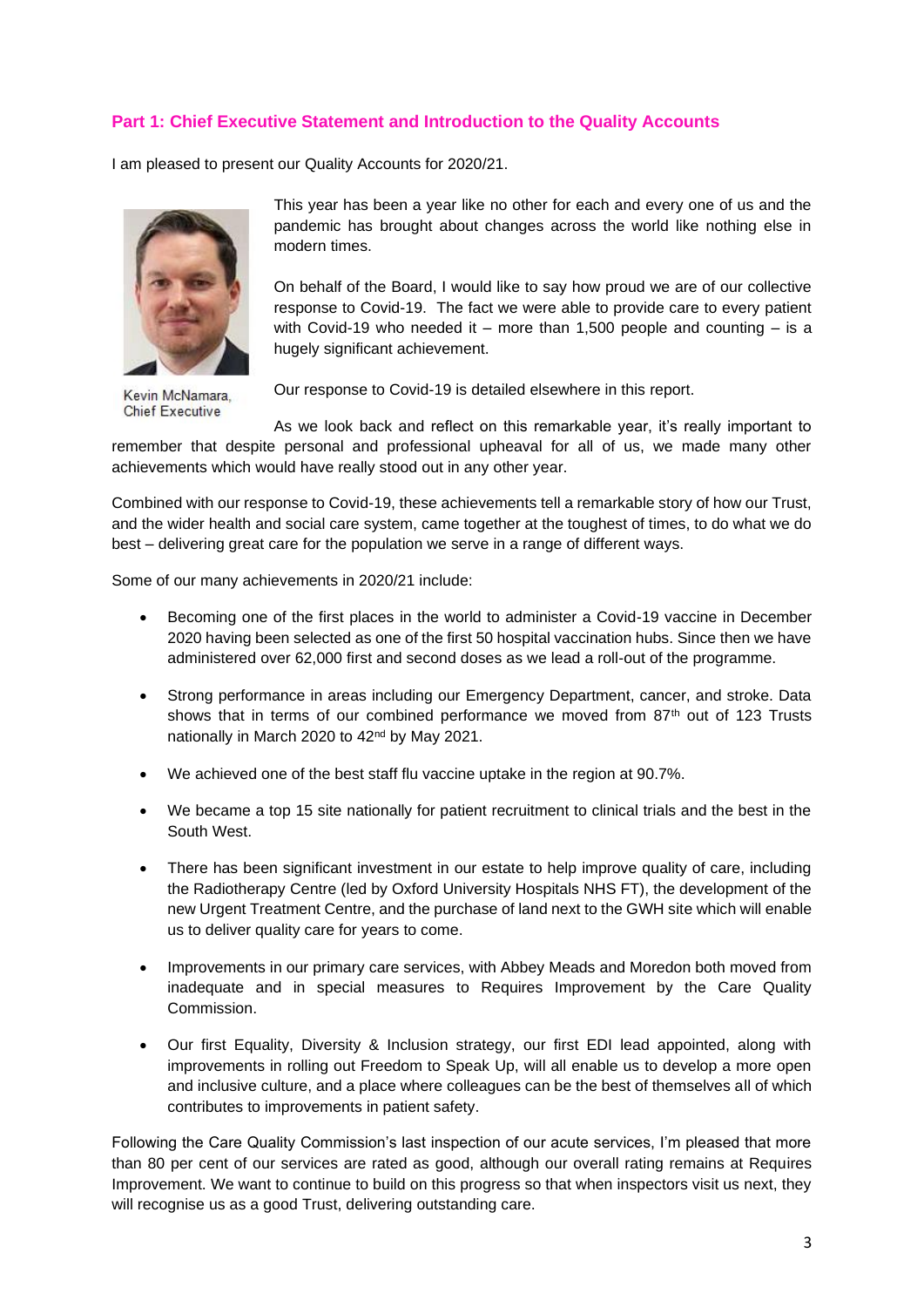As an integrated provider, our journey to join up the acute, community and primary care services we now operate continues. The CQC's recognition of both our primary care practices as being Requires Improvement is a significant step forward from when we took them over in November 2019. However, we know there is still a considerable amount of work to be done to improve these services further for the people they serve. We have developed an ambitious primary care improvement programme focused on patient experience, accessibility, integration, efficiency and quality of care, and now have a Patient Participation Group in place which will help strengthen the patient voice in improving services.

As we look ahead to 2021/22, we know we will continue to live with Covid for some time and its legacy will be felt for many years after the pandemic has ended.

We know that many patients are now waiting much longer than we would like, or have ever anticipated, and we face challenges restoring our activity, but we must do everything possible to care for patients as quickly and safely as we can. We will build on what we have learned during the pandemic to find new ways to deliver the best possible care.

Given the challenges we face, it's never been more important to retain a focus on the quality of care we are providing so I'm really pleased that in May 2021 we introduced a Great Care campaign which is focused on delivering harm free, expert, and personalised care, along with improving the environment in which this is delivered.

Although we've called it a campaign, in reality it might be better called a movement in the sense there isn't a fixed end point – it will continue to grow and develop and become embedded in what we do.

This report reviews the quality of patient care we have provided over the past 12 months and shares our priorities for the year ahead for improving the safety, outcomes and experience of our patients.

Quality will remain the golden thread running through everything we do and this year we have put forward three priorities to focus our efforts:

- Priority 1: Listening and engaging with our patients, their families and carers.
- Priority 2: Reducing the incidence of hospital acquired pressure ulcers.
- Priority 3: Achieving smooth and effective flow across the hospital and community.

You can read more about why we've chosen these priorities, which I hope will resonate with our patients, elsewhere in this report.

I believe that our focus on delivering Great Care, our priorities, and our emerging clinical strategy will enable us to bring about everyday improvement while ensuring we remain committed to delivering what's really important to improve the health of our population and reduce inequalities.

It goes without saying that we couldn't do any of what we have done, and will continue to do, without the incredible efforts of the Great Western family – working at the GWH, out in the community and in our primary care practices - and we will continue to support and look after all of our staff.

Throughout the pandemic we have reviewed, updated and renewed our health and wellbeing offer for staff and I'm pleased that this was recognised with a national award from the Nursing Times.

We have worked hard to ensure that this comprehensive wellbeing programme covers both physical and mental health and this will continue to be a priority for the year ahead.

I hope you enjoy reading about our progress and plans for the year ahead.

#### **Kevin McNamara, Chief Executive**

<span id="page-4-0"></span>Date: 09/06/2021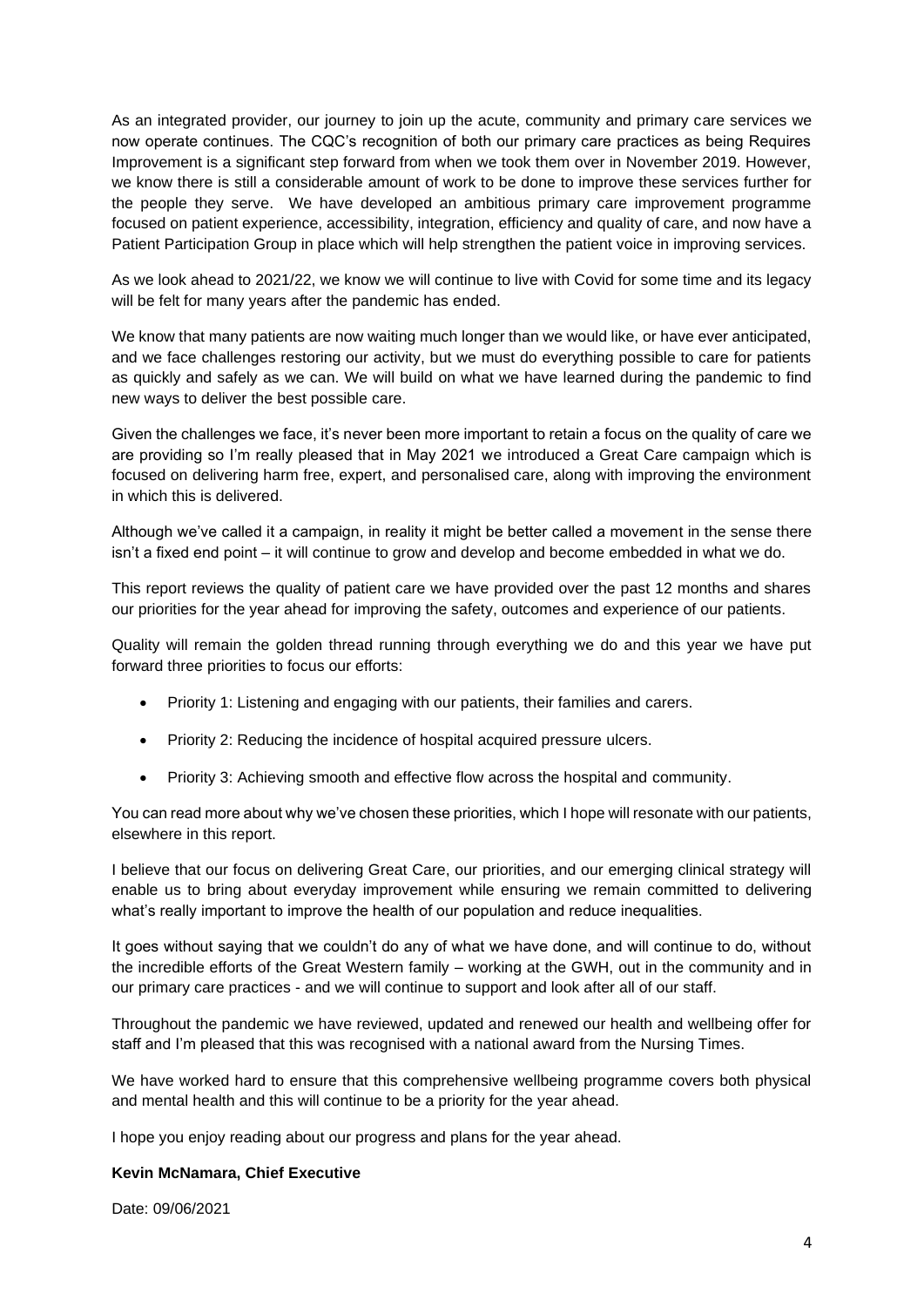## **Part 2: Priorities for Improvement and Statements of Assurance from the Board of Directors**

## <span id="page-5-0"></span>**2.1 About the Great Western Hospitals NHS Foundation Trust**

Great Western Hospitals NHS Foundation Trust has its main headquarters at the Great Western Hospital (GWH) in Swindon. The Trust's geographical area covers Wiltshire, parts of Bath and North East Somerset, parts of Hampshire, Dorset, Oxfordshire, West Berkshire and Gloucestershire, covering a population of approximately 1,300,000 people.

#### **Great Western Hospital**

The Great Western Hospital (GWH) is a purpose-built District General Hospital providing emergency care, elective (planned) surgery, diagnostics, paediatrics, maternity (both midwife and consultant), and outpatient and day case services.

#### **The Brunel Treatment Centre**

On the GWH site there is a purpose-built centre for elective (planned) surgery called the Brunel Treatment Centre. The centre has enabled the Trust to separate emergency from elective (planned) surgery. The Centre includes the Shalbourne Suite, which is a private patient unit.

#### **Within the Community**

The Trust is a provider of Community health services across Swindon, these Services are provided by Community Nurses and Therapist, located at various GP practices, Health Centres and Patients homes. The Trust also manages the provision of services for two GP practices, Abbey Meads Medical Group and Moredon Medical Centre. These practices provide GP services from four locations across Swindon, including Moredon Medical Centre, Abbey Meads Medical Practice, Crossroads Surgery and Penhill Surgery, providing care to over 30,000 people.

#### <span id="page-5-1"></span>**2.1.1 Why are we producing a Quality Account?**

A Quality Account is a report about the quality of services offered by an NHS healthcare provider. All NHS Trusts are required to produce a Quality Account annually and provide information on the quality of services to service users, the public and stakeholders, as part of the drive across the NHS to be open and honest.

The Trust welcomes this opportunity to demonstrate how well we are performing and compare our progress against the previous year. We proactively use this opportunity to compare our performance against national performance where possible and use this information to make informed decisions about our services and identify areas for improvement.

In this year's Quality Account we have set out how we have performed against The Trust's 2020/21 priorities for improvement and explains why we chose to set new priorities for 2021/22.

#### <span id="page-5-2"></span>**2.1.1.1 The Impact of Coronavirus**

This year was dominated by the coronavirus pandemic.

We began preparing for an influx of Covid-19 patients in February 2020 and saw our first patient the following month.

Since that time, we have cared for more than 1,500 patients with confirmed coronavirus. Sadly, more than 335 of these patients died.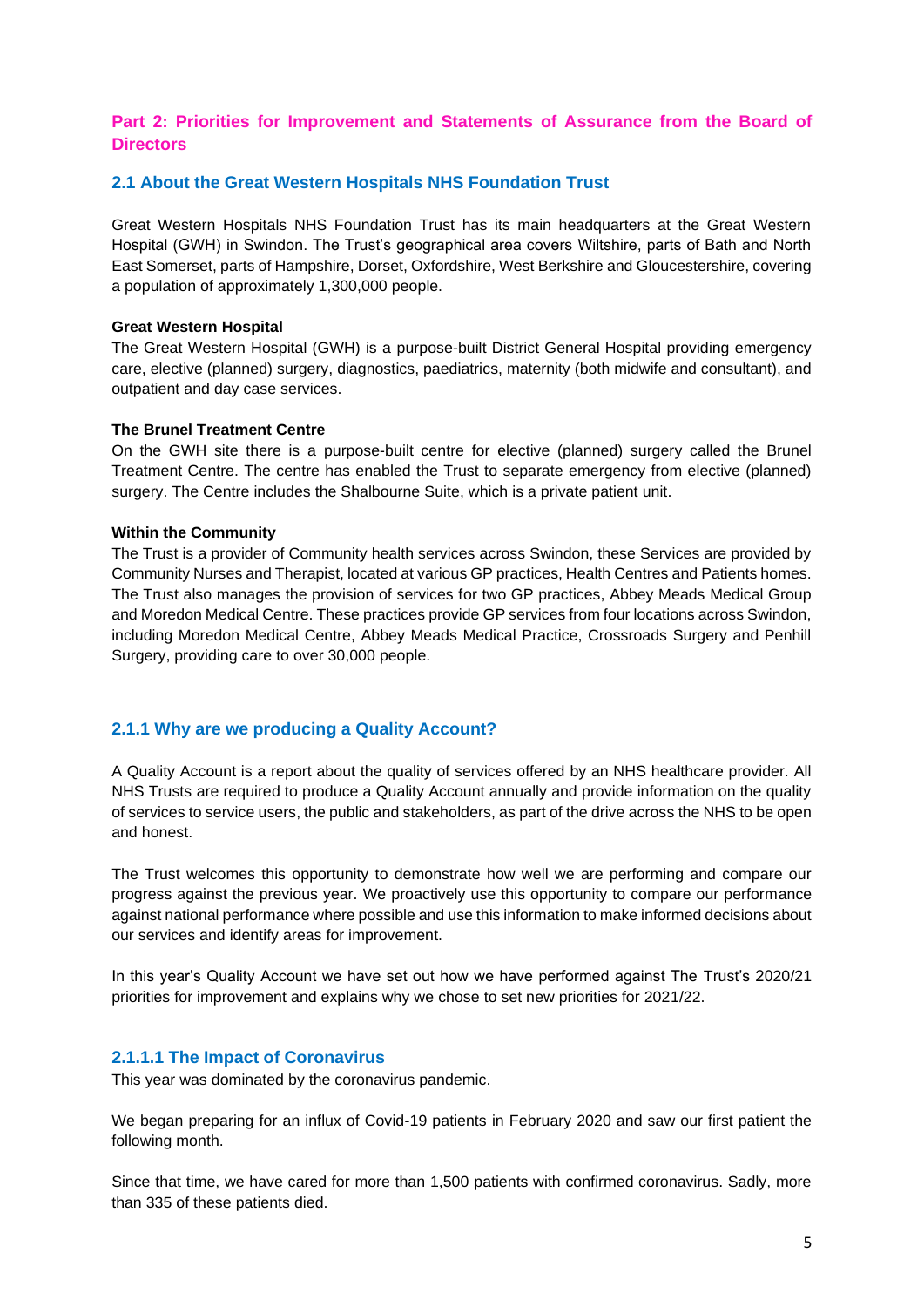Responding to the pandemic required a whole Trust approach and we reorganised our hospital in just a matter of days, reconfiguring our operational set up to allow for a separate Covid-19 entrance and a dedicated Covid-19 Assessment Unit. A series of associated ward and department changes were introduced to divide the building into Covid and non-Covid areas.

An incident control room function was set up to coordinate and manage the Trust's response and remained in place for the remainder of 2020/21.

We cancelled almost all routine activity, moved some services to an independent sector facility, and switched to virtual appointments where we could.

This enabled us to expand our capacity to care for the most critically ill patients, and we redeployed and retained many staff to increase our ability to provide care.

Our ICU bed capacity was increased from 12 to 32, and we established surge capacity through helping to set up and support the NHS Nightingale Hospital Bristol where 300 beds were available regionally, but fortunately did not need to be used.

The first wave really impacted in March and April 2020 with a further peak in October/November.

We provided a 24/7 staff support and wellbeing programme and were pleased that this was nationally recognised with a Nursing Times Award in November. We offered staff a wide range of support to ensure they were well looked after. 'Wellbeing Wednesdays' were launched, with care packages made up with drinks and snacks. A small shop to enable staff to buy a small range of essential supplies without having to visit large supermarkets was created. In addition, we put in place other measures such as providing staff with accommodation where needed to enable them to continue to come to work, free parking, free Wi-Fi, a 24 hour staff support line, 24/7 mental health support along with a range of drop in sessions for staff to access whatever support they need.

The second wave of the pandemic began in January 2021 and hit us much harder, with the number of patients in our hospital with coronavirus reaching over 160 at one point – compared to 97 during the first peak.

In December we became one of the first places in the world to administer the coronavirus vaccine as we began vaccinating those in the first cohorts identified by the Joint Committee on Vaccination and Immunisation at our Commonhead building, which was turned from offices into a vaccination centre in a matter of days.

At the time of writing, we have administered more than 62,000 doses of the vaccine.

Our hope is that the vaccination programme will provide a route out of the pandemic and a return to normal times, but we know that we will need to continue to operate alongside Covid-19 for the foreseeable future.

While our focus in 2020/21 will be on improving quality and recovering our activity, enabling us to treat patients who have had to wait much longer than we would ever have liked, we will remain prepared for further surges in numbers of coronavirus patients.

## <span id="page-6-0"></span>**2.1.2 Priorities for Improvement 2021/2022**

This section sets out our priorities for improvement during 2021/2022. Our priorities for the forthcoming year have been influenced by national and local agenda's, our internal learning from experience and feedback from our staff and stakeholders.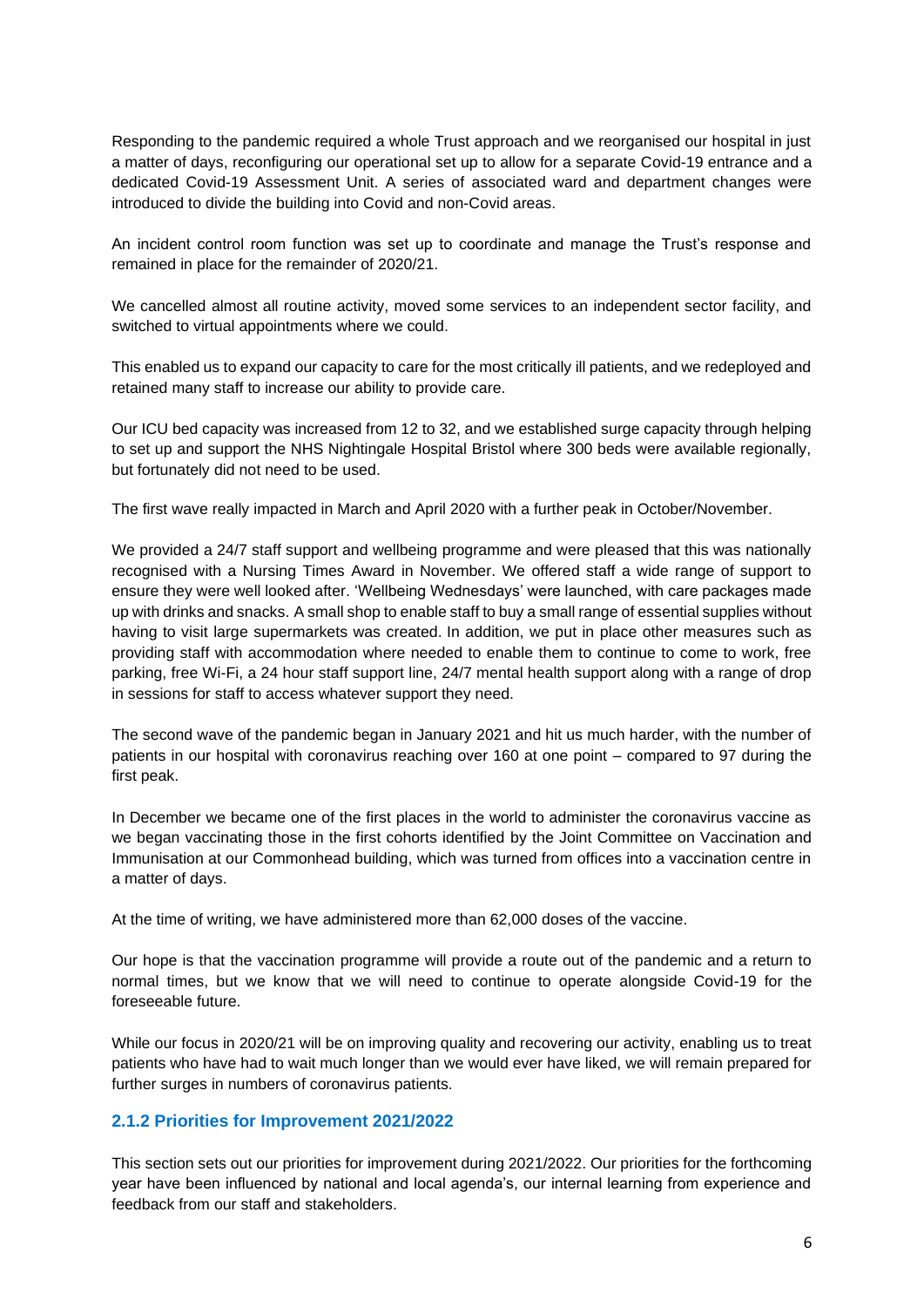These priorities have been presented to the Council of Governors as patient/public representatives, they supported the priorities and agreed that they were key objectives for the organisation. Due to reduced timescales to produce this report it was not possible to have the usual consultation process with the Council of Governors and key external stakeholders.

## **Our Priorities for Quality Improvement – Our Focus for 2021/22**

- 1. Listening and engaging with our patients, their families and carers
- 2. Reducing the incidence of hospital acquired pressure ulcers
- 3. Achieving smooth and effective flow across the hospital and community

#### <span id="page-7-0"></span>**Priority 1: Listening and Engaging with our Patients, their Families and Carers**

We are committed to ensuring that our patients their families and the wider public have opportunities to understand, get involved and influence the care that we provide. By involving patients and their families and ensuring that their voice is heard, we believe that this can have a positive impact on the outcome of their care and treatment. Patient, Carer and family representation will bring important views, perspective and challenge into the work that we do and is essential in championing a service user viewpoint.

In order to achieve this we plan to implement the following;

- $\triangleright$  Develop and implement a Patient Experience and Engagement Plan that outlines how we create opportunities to improve and increase engagement, involvement and co-design
- ➢ Embed 'Care Conversations' across the organisation to ensure patients feel listened to and gather real time qualitative feedback
- $\triangleright$  Develop Quality and feedback boards to ensure the feedback we have received and actions we have taken are clearly visible for both staff and patients
- $\triangleright$  Implement clear, visible signposting across the whole organisation to direct patients and families of both how to provide feedback and how to raise a concern

We will know if we have been successful if we meet the targets we have set ourselves which include;

- $\checkmark$  Achieve a score of 90% of patients responding positively via Friends and Family Test
- $\checkmark$  Achieve a Friends and Family Test response rates that benchmarks in the top 20% of NHS **Trusts**
- ✓ Through the Great Care campaign demonstrate tangible improvements to patient care Ensure evidence of the improvements we have implemented are clearly visible across the organisation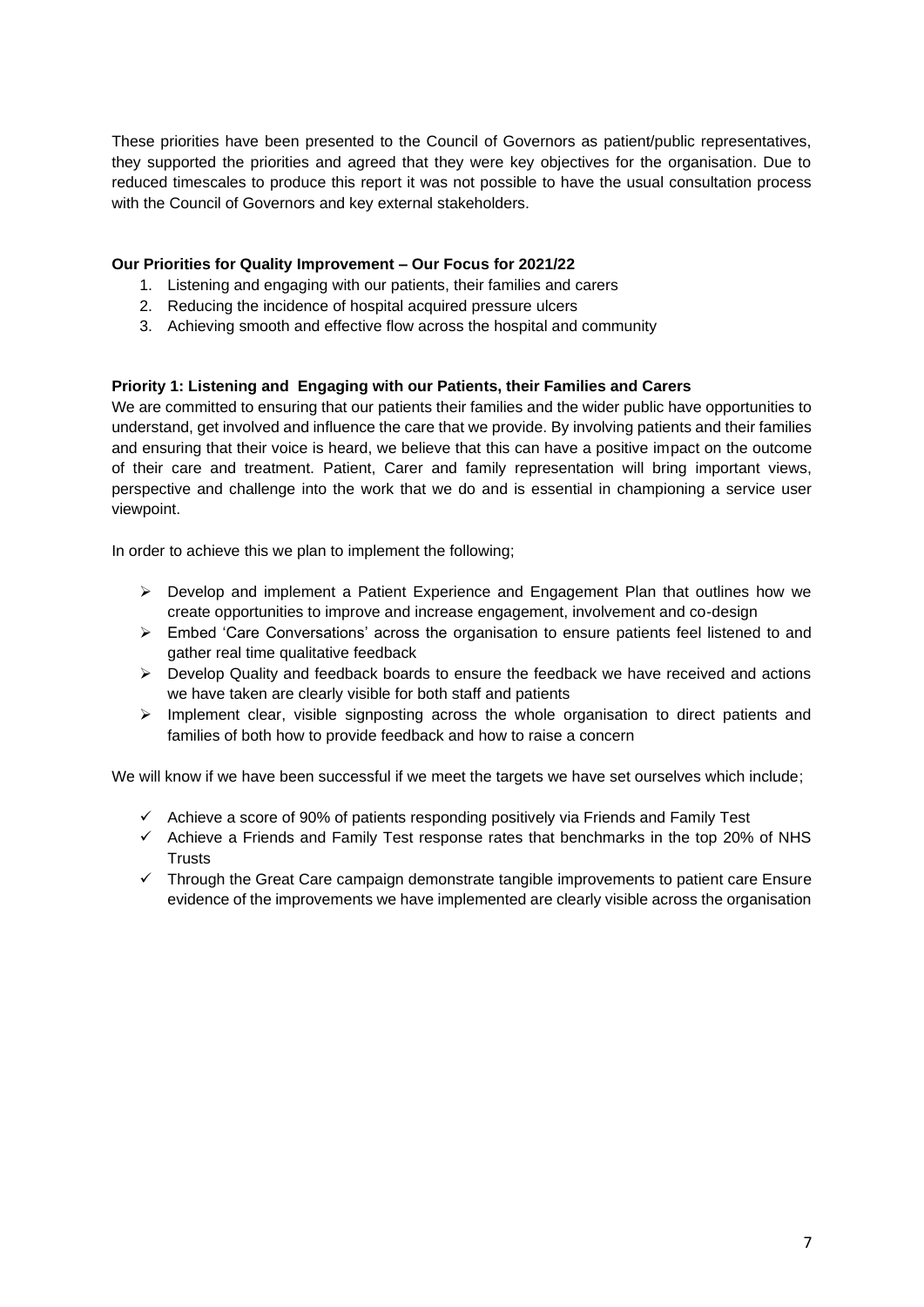## <span id="page-8-0"></span>**Priority 2: Reduce the Incidence of Hospital Acquired Pressure Ulcers**

At Great Western Hospitals Trust we do not want any of our patients to come to harm whilst they are in our care, we believe that by the implementation of effective systems and processes supported by education and training we will be able to reduce the incidence of pressure ulcers developing while patients are in our care.

In order to achieve this, our comprehensive Improvement plan includes the following;

- ➢ Develop a bed and mattress replacement programme.
- ➢ Identification and investigation of hospital acquired harm, ensure teams are aware of and understand their data.
- $\triangleright$  Implement a rapid learning process to support early identification of learning and gaps in care.
- ➢ Undertake a data quality exercise to ensure accurate reporting of harms.
- $\triangleright$  Continue to develop and embed education and training using a variety of formats.
- ➢ Continue to develop Safer Skin Champions for all areas.
- $\geq$  Identify equipment required and develop plans for provision and training.
- ➢ Implementation of Pressure ulcer assessment tool on to Nervecentre.

We will know we are making an improvement by meeting the following targets.

- $\checkmark$  Achieve a reduction in reported hospital acquired pressure ulcers by 25%
- $\checkmark$  Achieve 90% of staff to have completed pressure ulcer training.
- ✓ Wards to achieve consistently 90% and above on the Perfect Ward pressure ulcer audit.
- ✓ 90% of all hospital acquired pressure ulcers to have a rapid learning review within 3 days of occurrence.
- ✓ Achieve 100% compliance with skin inspections taking place within 2 hours of admission based on monthly snapshot audit.

#### <span id="page-8-1"></span>**Priority 3: Achieving Smooth and Effective Flow across the Hospital and Community**

The Flow programme is a whole system approach to ensure that patients are seen in the most appropriate or safe location by the right person in a timely way, flow is key to preventing bottlenecks, which can result in patients not receiving the right care at the right time or in the right place. When we do not have the right conditions for patients to flow through our Hospital and Community, patients experience unnecessary admissions to hospital resulting in physical deconditioning requiring additional interventions, prolonged lengths of stay and clinicians being unable to deliver effective, responsive, and safe care and treatment. Flow is crucial to ensure the safety of patients arriving at the emergency department to ensure the swift transfer from ambulance care to hospital care and where possible back to their community.

In order to achieve this ambition, we plan to deliver the following;

- $\triangleright$  Embed pathways to facilitate smooth and effective flow to deliver effective responsive safe care and treatment in our communities and in the Hospital.
- ➢ Monitor compliance with the Department of Health and Social Care, Hospital Discharge service: policy and operating model.
- ➢ Ensure staff are supported to provide 'Great Care' and ensure patients are only admitted to the Hospital when all other avenues have been exhausted.
- $\triangleright$  We want to support patients to move to the most suitable location as soon as possible.
- ➢ Work with partners to deliver care in the community.
- $\triangleright$  Keep bed moves to a minimum especially after 10pm at night unless clinically indicated.
- ➢ Make sure our services operate 24/7 to prevent unnecessary admissions.
- $\triangleright$  Ensure ambulance services are effectively streamed to the correct patient pathway on arrival.
- $\triangleright$  Implement the SAFER Bundle, SAFER is a suite of actions designed to help reduce delays for patients in adult impatient wards.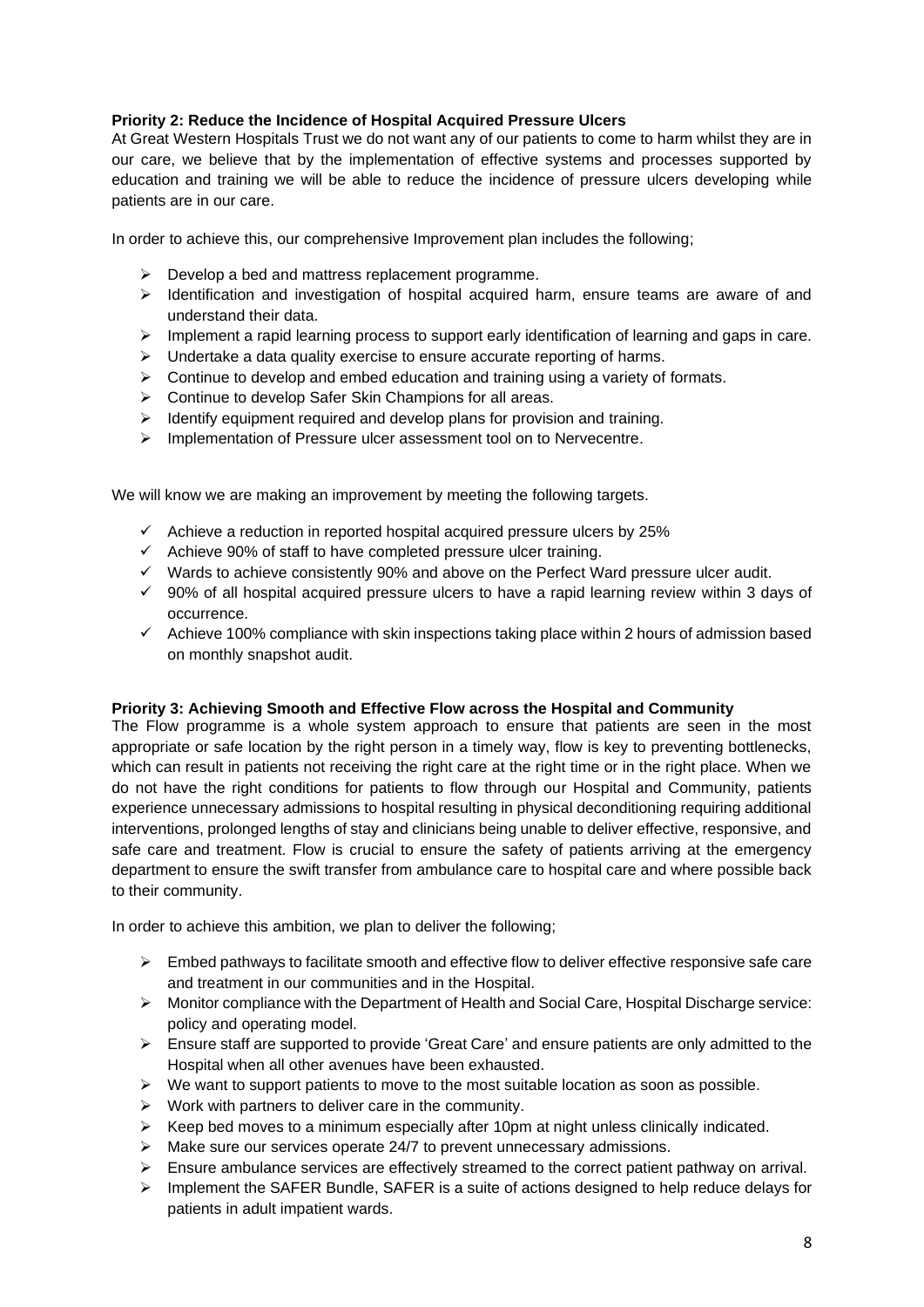$\triangleright$  Develop further admission avoidance pathways.

We will evidence our progress against the following performance indicators;

- $\checkmark$  Reduce admissions to patients that are already receiving community-based care.
- ✓ Achieve 100% of patients identified as criteria to reside or not having criteria to reside. Criteria to reside is the term used to describe a patient who requires on-going acute hospital care.
- ✓ 90% Compliance with SAFER bundle
- $\checkmark$  To have no more than 26 patients with a length of stay of over 21-days at any one time.
- $\checkmark$  30% of all patients that are discharged should leave the hospital before noon.
- ✓ To never have more than 30 in-patients in the trust who are ready to be discharged but are waiting for partner services to facilitate their discharge.

## <span id="page-9-0"></span>**2.1.3 Review of 2020/21 Priorities**

This section provides a review of progress against the priorities identified for 2020/21 included within our 2019/20 Quality Accounts.

#### <span id="page-9-1"></span>**Priority 1: No preventable deaths**

The 2019/20 Quality Accounts outlined the Trusts commitment to learning from mortality and agreed to work on the already established process of structured judgements reviews and focus on the implementation of the Medical Examiner role. The process of monitoring structure judgement reviews is well established and supported through the Mortality and Morbidity (M&M) meetings. Medical Examiners are senior medical doctors that are trained to provide an independent review of deaths and scrutiny over the medical certification process. The role supports a process of safeguards for public assurance, learning from deaths, and improving patient safety and monitoring. Their independent oversight will strengthen the already established M&M process.

The role will be a point of contact for families to raise concerns. They will provide a professional caring and compassionate service to bereaved families. The role is now established at Great Western Hospital and facilitates the expectations set out, working collaboratively with key staff across the organisation.

#### <span id="page-9-2"></span>**Priority 2: Continuously seek out and reduce patient harm**

The 2019/20 Quality Accounts set out the Trusts plans to develop the safety culture within the organisation, supporting our staff to have the skills to identify, learn from and prevent harm and risk of harm.

There has been good progress of the actions against implementation of the Patient Safety Culture Strategy including; a Training Needs Analysis (TNA) assessment and development and delivery of training and education focusing on Duty of Candour, Patient Safety Culture, and Incident Reporting.

Training is being delivered with five in-house two-hour management training days and three training video's covering:

- Just and Learning Culture
- Incident Reporting
- Duty of Candour

There is increased Divisional oversight with Divisional representation at the Serious Incident Review & Learning Group (SIRLG), with learning identified through the 48-hour reports and Serious Incident reviews, which is then shared through the Divisions.

To strengthen the reporting and monitoring process the Trust has procured the Datix Incident Management System. The system will enable a more streamlined process for the management of all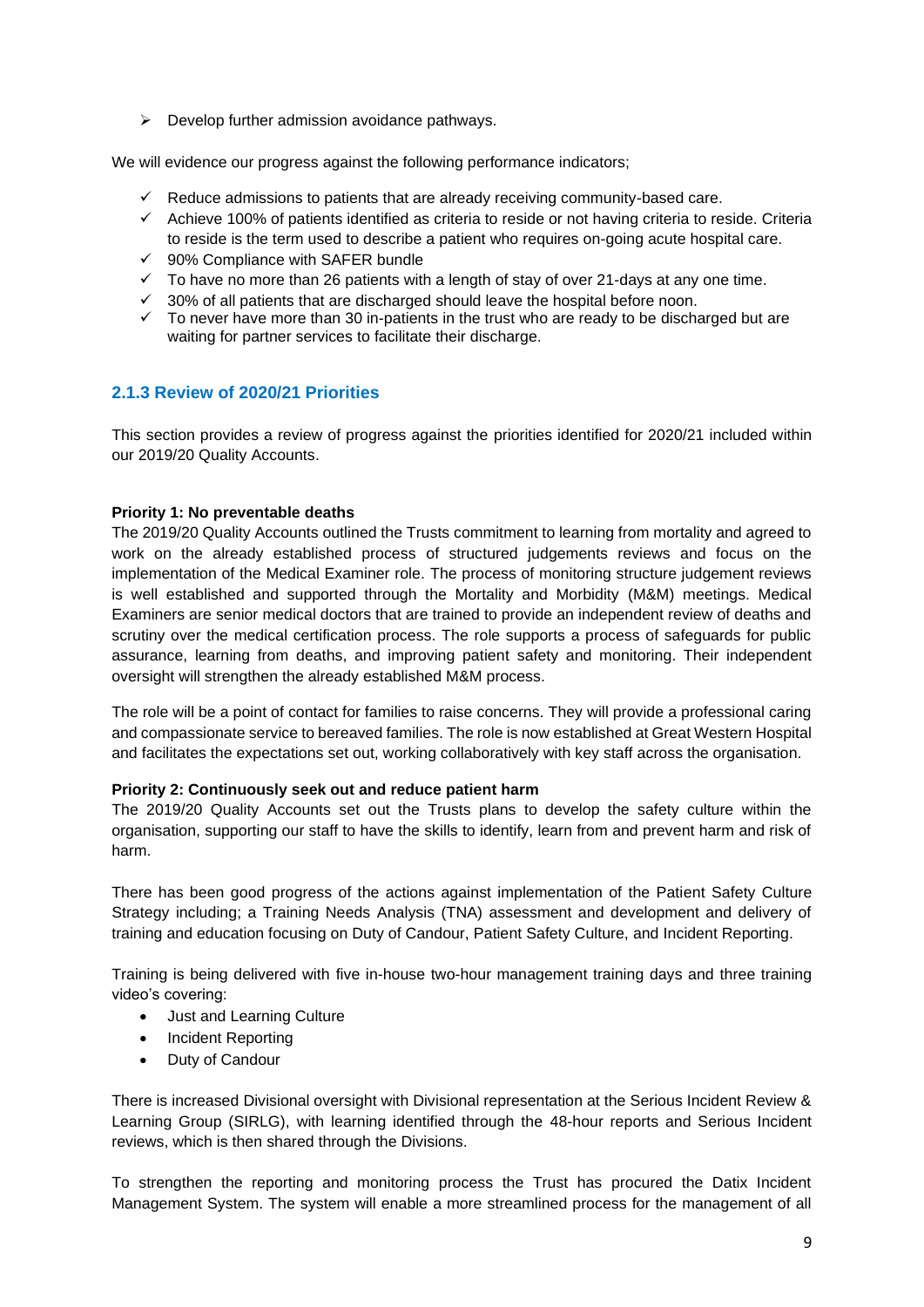patient safety incidents and enable robust oversight. The implementation process has commenced with an expected full roll out over the next six – twelve months.

The use of IT systems and services has grown considerably, so much so that they are now an integral part of the day-to-day service that the Trust delivers. The need for instant and constant access to information to make and record clinical decisions and business needs is now demanded by users along with a high expectation of service availability and ease of access. The right technology can assist with increased efficiency, improved quality, and reduced costs. Some of the many advantages' technology can provide include the facilitation of communication between clinicians, improving medication safety, reducing potential medical errors, increasing access to medical information, and encouraging patientcentred care. The following are just a few ways technology is helping to improve patient safety at Great Western Hospital

- Electronic prescribing and medicine administration supports accurate and safer prescribing, making both prescribing and administering medicines quick and easy, minimising errors, and improving patient safety
- Electronic requesting for radiology, pathology and microbiology will ensure communication of patient information, reduces loss of paper requests and duplication tests. It improves safety and efficiency by helping ensure that all the necessary patient and clinical information is included. Clinicians can be confident that the order has gone to the right place and that no transcription errors have occurred. The order can be tracked, and results are fed back immediately and accurately
- Nervecentre software ensures accurate recording of patient National Early Warning Score (NEWS) and the automatic escalation to the appropriate clinician. Every set of observations taken are screened for sepsis and will send escalations if required. There is a link to pathology and all Acute Kidney Injury (AKI) results are recorded immediately into Nervecentre, sending automatic escalations to appropriate medical team. .The handover functionality allows for live documentation of all clinical information and sharing to all members of the multidisciplinary team (MDT). Clinical assessments within Nervecentre, although in its infancy already impacts patient safety and outcomes by ensuring essential risk assessments are completed on admission and repeated as the policy requires. The bed management functionally along with live flows aids identifying discharges and blocks to flow, sharing information with partners outside the trust to work in collaboration to allow better process for discharge planning

Through the Deteriorating Patient Improvement Group, we have expanded use of NEWS2 within primary care and associated local care homes. This work is on-going and is in collaboration with the West of England Academic Health Science Network and the Clinical Commissioning Groups (CCG), in order to support the early recognition and response to deterioration before an acute admission is required. Our community and primary care clinical colleagues have all had access to refresher training on NEWS2 and sepsis. At the start of the pandemic, we increased acute Health Care Assistants capacity to safely monitor NEWS2, with daily training sessions run by the Academy. We have also updated our Nerve Centre interface to improve usability around NEWS2.

There is a new Consultant Clinical Lead for Sepsis who has been in post since August 2020, and who has launched a trust-wide sepsis improvement plan reflecting National Institute for Clinical Excellence guidance. The ASK (Acute Sepsis & Kidney) Clinical Nurse Specialist team is back in post following a period of redeployment to support the pandemic, providing a comprehensive clinical review of every acute patient admitted with suspicion of sepsis. The team also continue to support trust-wide training and sepsis promotion initiatives, in collaboration with a network of champions.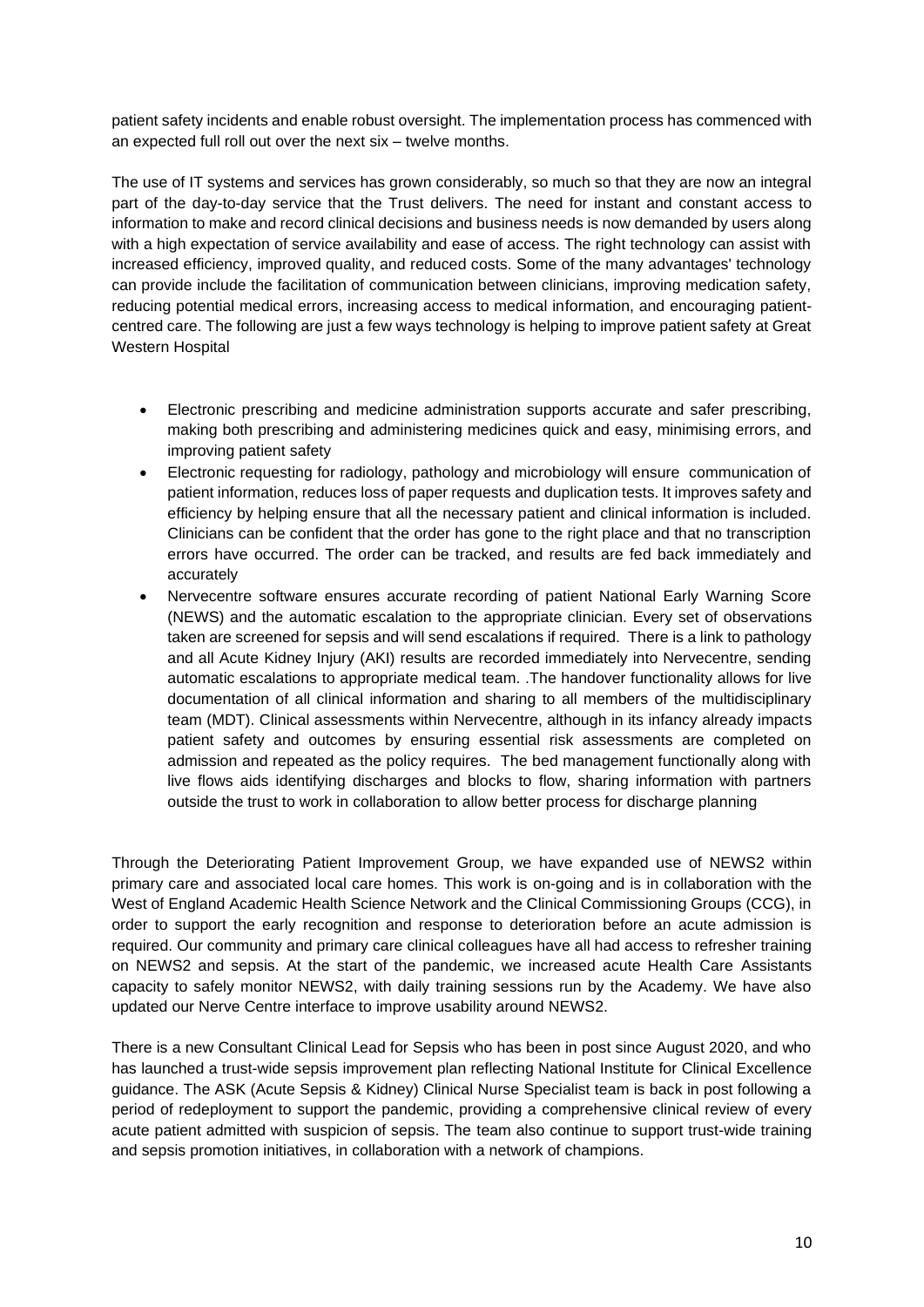#### <span id="page-11-0"></span>**Priority 3: Working with patients, carers and families to personalise care and improve health**

The 2019/20 Quality Accounts set out the Trusts aims to improve the experience of our patients by always considering individual needs, to ensure they receive the right care, at the right time in the right way for them.

The trust has appointed a new Head of Patient Experience and Engagement whose role is to focus on listening and receiving feedback from our patients and their families; understanding the feedback and identifying good practice and learning and then involving patients and their families in implementing any improvements or shared good practice. We want to ensure that the patients' voice is heard and that we use opportunities to learn from their experience and actively seek engagement of patients and carers in service development and patient experience work streams, ensuring diverse groups, vulnerable groups, children and young people are included. We have developed close links with community partners and third sector organisations in order to share learning. A suite of varied and diverse Patient Stories is in place to provide opportunities for sharing of excellence and learning from across the organisation and with our trust board.

We have undertaken a review of our complaints and concerns process so that we can strengthen this in order to provide early resolution for our patients and their families. We have made changes to our webpage and patient information in order to facilitate clearer sign posting and support should someone wish to provide feedback. We are also working closely with Healthwatch as independent arbitrators to support people who may wish to raise a concern or provide feedback. We have begun the roll out of the Friends and Family Test via text messaging across the whole organisation and are also implemented multiple opportunities and formats for gathering feedback across the whole patient journey.

As part of our various feedback mechanisms we have identified some key areas for focus and have launched some quality improvement work streams to address. These include improving telephone access and communication, reducing noise at night, ensuring all of our patients personal hygiene needs are met to a high standard, improving information on discharge, creating 'Changing Places' facilities and reducing concerns raised in relation to staff attitude and behaviour. We are involving patient representatives in many of these work streams.

We are developing a Patient and Public Engagement plan with our local partner organisations and are linking with colleagues across the country to share best practice and ensure standardisation of approach. We have undertaken engagement work in order to hear directly from patients in relation to our major project to expand our front door services; this involves feedback in order to understand any specific needs or adjustments in relation to the design phase and engagement with the public to input into the service clinical pathways.

All dementia champion training days and quality improvement work was suspended during the Covid-19 pandemic, information and updates were given to champions using social media sites, which were well received.

There is a new patient passport, initially developed for use with patients with dementia but can be used with any patient with cognitive impairment or delirium, that provides an easy to use visual tool that provides information on 'what is important to the patient', it is now live and available for use across the organisation .

One of the biggest achievements in 2020/21 has been the substantive appointment of two Admiral Nurses, these are dementia specialist nurses, one based in the community and one in the acute hospital, the roles provide a source of expertise and are essential for in supporting people with dementia and their families as they transition between healthcare settings.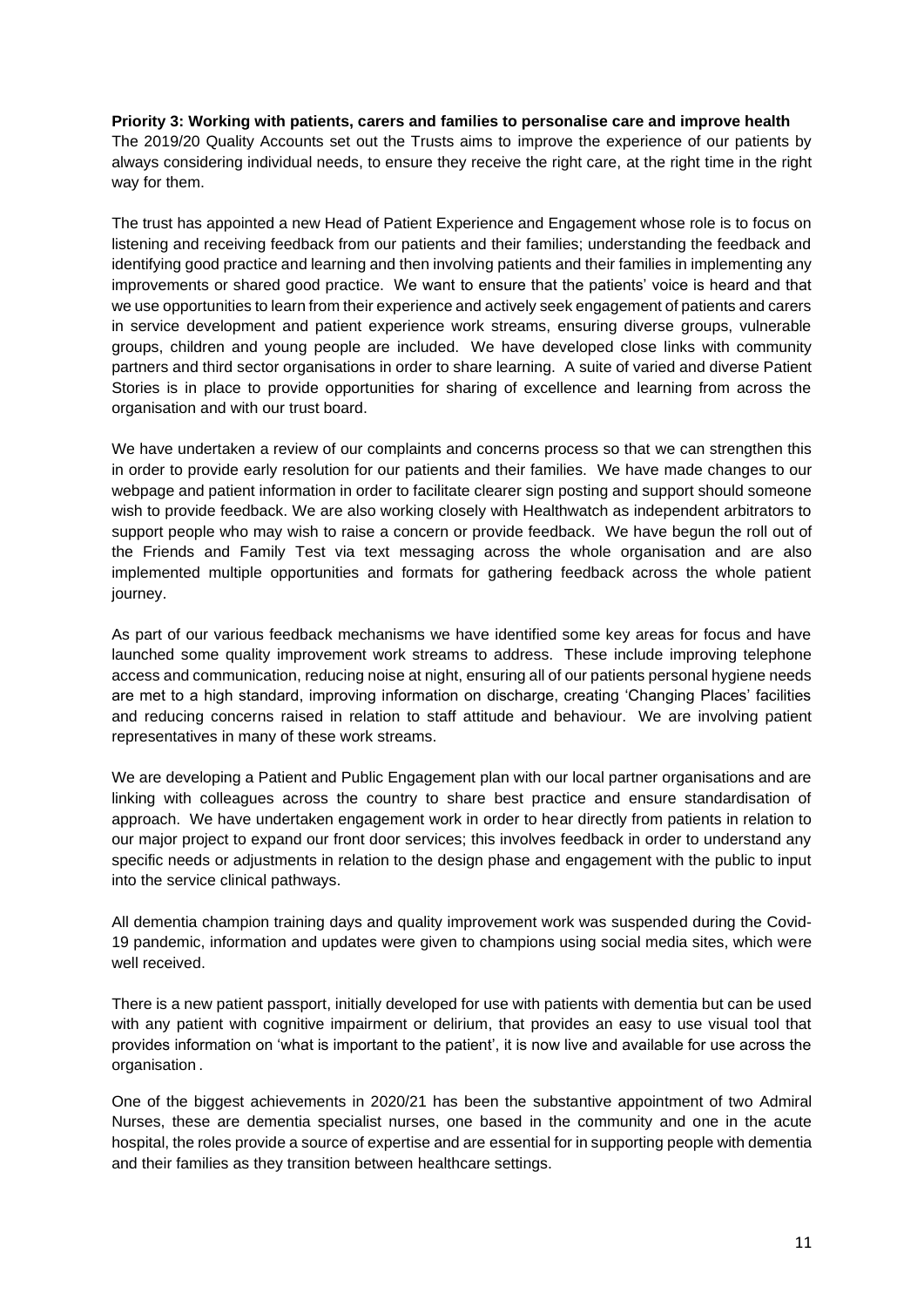The Dementia Operational Group has been working closely with Palliative Care Committee to facilitate the inclusion of the Abbey Pain Scale (a visual scoring system to detect pain in those who are unable to communicate their pain adequately) into the new end of life Personalised Care Plans and Symptom Observation Charts. This is a non-verbal pain assessment tool which has been added to the electronic observations section on Nerve Centre. This is a significant achievement and the benefit to patient care is immense. Patients who are unable to verbalise their pain adequately will be assessed for pain by ward staff using an appropriate tool, so pain will be better managed for this this vulnerable population. This will be all people unable to vocalise their pain including people with learning difficulties, speech disorders, stroke and those at the end of life.

A new dementia specific 'flag' on Nerve Centre has recently been introduced in 2021, making it easier and quicker for staff, to identify those with a diagnosis of dementia on the electronic observation system hence allowing them to deliver personalised care and make reasonable adjustments as needed.

'Think RITA' – this is the digital interactive reminiscence device that Teal ward and the Emergency Department have purchased to support patients with dementia in hospital. This was included in the Dementia Action Week to raise awareness of the benefits of using RITA with patients with cognitive impairments.

Trust staff have worked with service users and partner agencies on projects for people with learning disabilities that supports their experience of coming in for tests and enables them to provide feedback in an easy read form of their care experiences with us. Patients also took part in the patient survey section of the NHSi Learning Disability and Autism Improvement standards National Audit data collection for 2020 – 2021. This year the Trust also employed a Learning Disabilities Specialist Nurse who is able to work with patients and their carers on the wards to ensure that all physical health, mental health and spiritual needs are met.

The Trust has worked this year to build on the work already undertaken to support patients with mental health illness or who may have a learning disability or dementia. Our focus this year was to build on the strong multi-disciplinary ethos within the hospital with particular focus on the need to ensure the right expertise is available at the right time to support Mental Capacity Assessments (MCA), and Best Interest's Decision making when required. To this end new MCA and Best Interest Decision-making documentation has been produced to support a wider cohort of Multi-disciplinary Team (MDT) staff being confident to undertake the assessments. To further support this aim training programmes have been collaboratively developed with partner agencies for both MCA and Mental Health support practice.

We already have collaborative working relationships with specific patient groups for Dementia and Learning Disabilities to gather insights and feedback from patients and service users. The Learning Disabilities forum members go out to local day services to speak to patients about their experiences in environments of comfort and familiarity to them. This helps support patients feeling more able to share their experiences with us. There are plans for a 'Changing Places' bathroom to be located with the Trust and patient's opinions on the facility will be sought.

#### <span id="page-12-0"></span>**Priority 4: Achieve continued improvements to outcomes and clinical care**

The 2019/20 Quality Accounts set out the Trusts ambition to meet the needs of the local population improving the quality of care across the Trusts Urgent & Emergency Services utilising best practice standards to provide greater consistency to the care and treatment we provide.

The 'Way Forward Programme' has been established at GWH NHS FT to deliver improved quality of care across Urgent & Emergency services, through the implementation of a new Integrated Front Door Clinical Model and the reconfiguration & expansion of our 'front door' services. Progress in the last year includes:

• The acquisition of expansion land directly adjacent to the main hospital (5.5 hectares) to allow expansion and improvements to the Trust's Clinical Services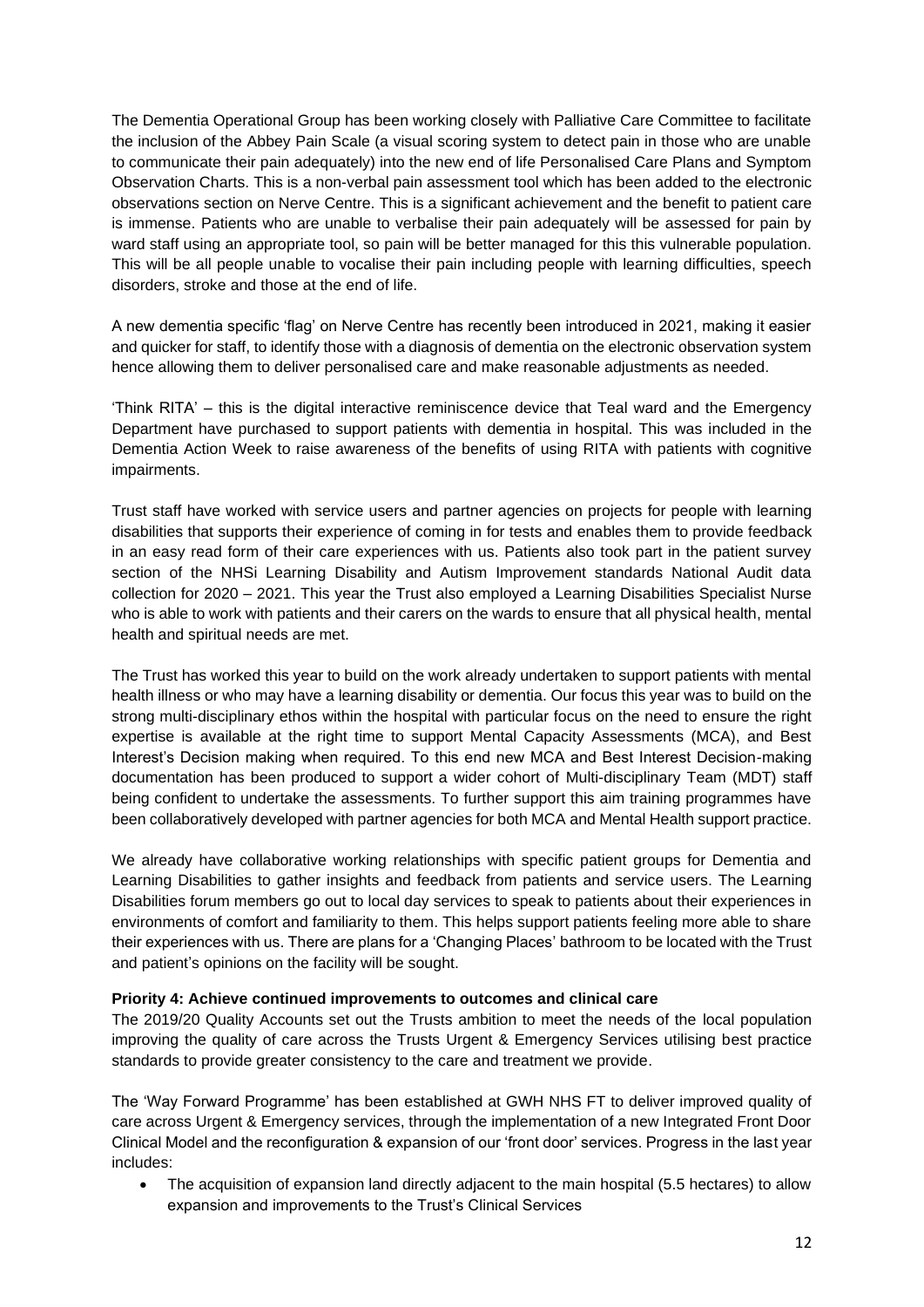- Commencement of a £16m project to construct a new, purpose built, Urgent Treatment Centre (UTC); with an improved clinical environment and more than double the capacity of the facility it replaces. Demolition of the old UTC commences in May 2021 with construction of the new UTC due to be complete very early in 2022
- Detailed design work for the new Integrated Front Door (IFD) is now underway, based on modelled U&EC demand forecasts. The new build element is due to be completed by Autumn 2023, with some further related refurbishment works of existing buildings complete by Summer 2024

#### <span id="page-13-0"></span>**Priority 5: Deliver innovative and integrated care closer to home – supporting health, wellbeing and independent living**

The 2019/20 Quality Accounts set out how the Trust will work collaboratively across the health and social care system to deliver sustainable improvements to ensure the population that we serve receive the right care in the right place at the right time.

The last year has seen lots of transformational change including the simplification of five Divisions to three to embed the Performance and Accountability Framework to focus on delivery across the Trust, with the on-going support by corporate teams. This change has enabled the organisation to create efficient and cost effective operational and clinical leadership that creates joined-up, integrated care that is centred around patients' needs. The new structure will enable the leadership teams to work with local partners to develop more integrated models of care, optimising services models to help manage increased demand within existing capacity.

This has meant that primary care services now sit within the third division of integrated and community care. This structural change has enabled the Trust to have the capacity and capability in the right place to deliver services, focusing efforts on integrating patient pathways, reducing the gaps and influencing care across the whole patient pathway, removing barriers and improving efficiency and avoiding duplication for example virtual wards and the integrated vaccination programme.

## <span id="page-13-1"></span>**2.2 Statement of Assurance from the Board of Directors**

#### <span id="page-13-2"></span>**Information on the Review of Services**

During 2020/21 the Great Western Hospitals NHS Foundation Trust provided and/or subcontracted 8 relevant health services.

The Great Western Hospitals NHS Foundation Trust has reviewed all the data available to them on the quality of care in 8 of these relevant health services.

The income generated by the relevant health services reviewed in 2020/21 represents 100% of the total income generated from the provision of relevant health services by the Great Western Hospitals NHS Foundation Trust for 2020/21.

#### <span id="page-13-3"></span>**Participation in National Clinical Audits**

During 2020/2021, 55 national clinical audits and 1 national confidential enquiries covered relevant health services that Great Western Hospitals NHS Foundation Trust provides.

During that period Great Western Hospitals NHS Foundation Trust participated in 98% of national clinical audits and 100% of national confidential enquiries of the national clinical audits and national confidential enquiries which it was eligible to participate in.

The national clinical audits and national confidential enquiries that Great Western Hospitals NHS Foundation Trust was eligible to participate in during 2020/2021 are as follows alongside the number of cases submitted to each audit or enquiry as a percentage of the number of registered cases required by the terms of that audit or enquiry.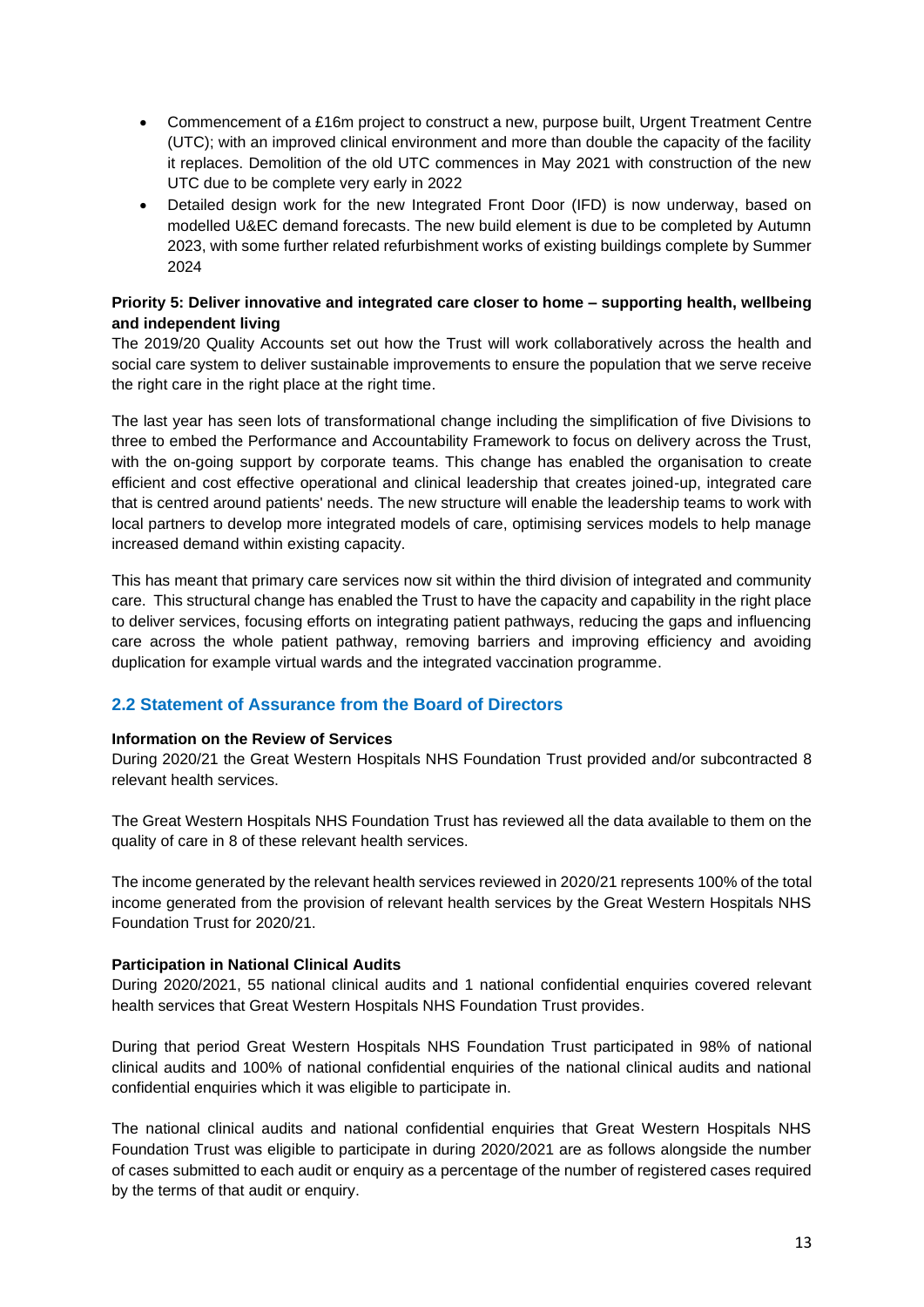| <b>Clinical Audit / National Confidential Enquiries</b>                                                                  | <b>Participation?</b> | %<br><b>Cases</b><br><b>Submitted</b> |
|--------------------------------------------------------------------------------------------------------------------------|-----------------------|---------------------------------------|
| National COPD Audit Programme - Secondary Care: 2020                                                                     | Yes                   | 100%                                  |
| National COPD Audit Programme - Secondary Care: 2021                                                                     | Yes                   | 100%                                  |
| National Adult Asthma Audit Programme - Secondary Care<br>2020/21                                                        | *No                   |                                       |
| National Paediatric Asthma - Secondary Care 2020/21                                                                      | Yes                   | 100%                                  |
| Pulmonary rehabilitation- organisational and clinical audit -<br>2020/21                                                 | Yes                   | 100%                                  |
| National Sentinel Stroke National Audit Programme (SSNAP)*<br>2020/21                                                    | Yes                   | 100%                                  |
| National Sentinel Stroke National Audit Programme (SSNAP)*<br>2020/21                                                    | Yes                   | 100%                                  |
| MBRRACE-UK 2020 : Perinatal Mortality Surveillance                                                                       | Yes                   | 100%                                  |
| MBRRACE-UK 2020 : Perinatal Mortality Review Tool                                                                        | Yes                   | 100%                                  |
| MBRRACE-UK 2020 : Perinatal Mortality and morbidity<br>confidential enquiries (term intrapartum related neonatal deaths) | Yes                   | 100%                                  |
| MBRRACE-UK 2020 : Maternal Mortality surveillance                                                                        | Yes                   | 100%                                  |
| MBRRACE-UK 2020 : Maternal Morbidity and mortality<br>confidential enquiries                                             | Yes                   | 100%                                  |
| National Neonatal Intensive & Special Care Audit (2020 Data)                                                             | Yes                   | 100%                                  |
| National Paediatric Diabetes Audit 2020/21                                                                               | Yes                   | 100%                                  |
| National Pregnancy in Diabetes 2020                                                                                      | Yes                   | 100%                                  |
| National Severe Trauma Audit - TARN (20/21)                                                                              | Yes                   | 100%                                  |
| National Elective Surgery Audit - National PROMs Programme<br>$(2020-21)$                                                | Yes                   | 100%                                  |
| National Case Mix Programme 2020/21                                                                                      | Yes                   | 100%                                  |
| National Emergency Laparotomy Audit - Year 8 NELA 2020/21                                                                | Yes                   | 100%                                  |
| National Joint Registry - NJR (2020/2021)                                                                                | Yes                   | 100%                                  |
| National Cardiac Arrest Audit NCAA 20/21                                                                                 | Yes                   | 100%                                  |
| National Acute coronary syndrome or Acute myocardial<br>infarction (MINAP)2020/21                                        | Yes                   | 100%                                  |
| National Cardiac Rhythm Management (CRM) 2020/21                                                                         | Yes                   | 100%                                  |
| National Falls and Fragility Fractures Audit Programme (FFFAP)<br>2020 - Inpatient Falls                                 | Yes                   | 100%                                  |
| National Falls and Fragility Fractures Audit Programme (FFFAP)<br>2020/21 - Hip Fracture Database                        | Yes                   | 100%                                  |
| National Heart Failure Audit 2020/21                                                                                     | Yes                   | 100%                                  |
| National Inflammatory bowel disease (IBD) Registry 2020/21                                                               | Yes                   | 100%                                  |
| National Audit of Percutaneous Coronary Intervention (PCI)<br>2020/21                                                    | Yes                   | 100%                                  |
| National Lung cancer Audit (NLCA) 2020/21 (2020 data)                                                                    | Yes                   | 100%                                  |
| National Rheumatoid and Early Inflammatory Arthritis 2020/21                                                             | Yes                   | 100%                                  |
| National Oesophago-Gastric Cancer Audit (NOGCA) 2020/21                                                                  | Yes                   | 100%                                  |
| National Bowel Cancer Audit Programme (NBCA) 2020/21                                                                     | Yes                   | 100%                                  |
| National Prostate Cancer Audit (NPCA) 2020/21 (2019/2020<br>data)                                                        | Yes                   | 100%                                  |
| National Diabetes Foot Care Audit 2020/21                                                                                | Yes                   | 100%                                  |
| National Endocrine and Thyroid National Audit 2020/21                                                                    | Yes                   | 100%                                  |
| National Diabetes Audit Core 20/21                                                                                       | Yes                   | 100%                                  |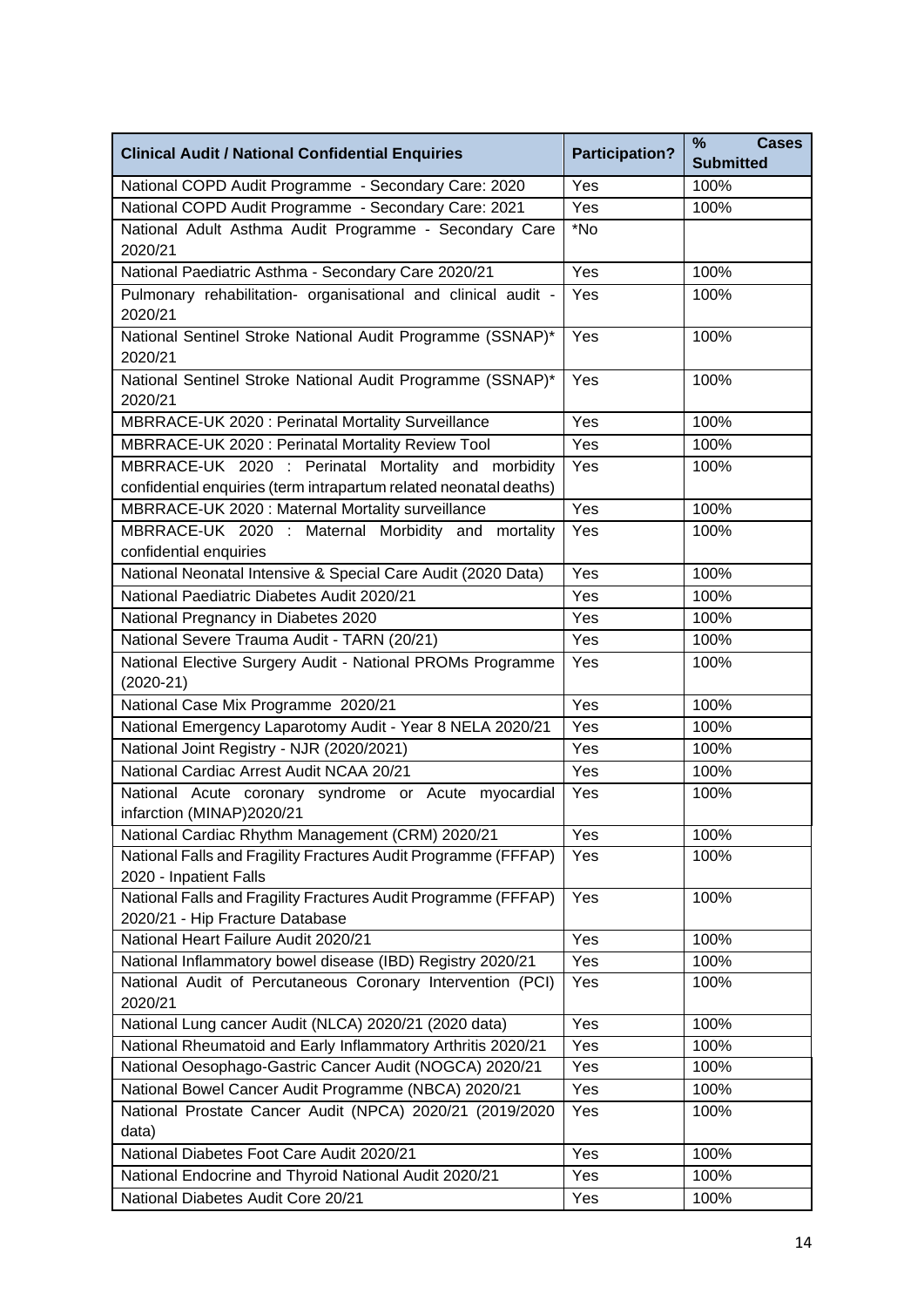| National Stress Urinary Incontinence in Women Audit 2020/21     | Yes | 100%        |
|-----------------------------------------------------------------|-----|-------------|
| Perioperative Quality Improvement Programme 2020/21             | Yes | 100%        |
| LeDeR Programme 2020/21                                         | Yes | 100%        |
| National Maternity and Perinatal Audit (NMPA) 2020              | Yes | 100%        |
| National Audit of Breast Cancer in Older Patients 2020/21       | Yes | 100%        |
| Serious Hazards of Transfusion (SHOT): UK National              | Yes | 100%        |
| haemovigilance scheme 2020                                      |     |             |
| Fractured Neck of Femur 2020/21 (RCEM)                          | Yes | 100%        |
| National Audit of Seizures and Epilepsies in Children and Young | Yes | 100%        |
| People (Epilepsy12) - 2020/21 - Cohort 3                        |     |             |
| Pain in Children 2020/21 (RCEM)                                 | Yes | 100%        |
| National Audit of Cardiac Rehabilitation 2020                   | Yes | 100%        |
| National Surveillance of blood stream infections & Clostridium  | Yes | 100%        |
| difficile infection 2020/21                                     |     |             |
| National Acute Kidney Injury Programme 2020/21                  | Yes | 100%        |
| National Surgical Site Infection Surveillance Service 2020/2021 | Yes | 100%        |
| National Diabetes Audit - Adults -NaDIA-Harms - reporting on    | Yes | 100%        |
| diabetic inpatient harms in England 2020/21                     |     |             |
| <b>RCEM Infection Control 2020/21</b>                           | Yes | 100%        |
| BAUS Bladder Outflow Obstruction Audit (BOO) (Snapshot)         | Yes | 100%        |
| 2020/21                                                         |     |             |
| BAUS Renal Colic Audit (Snapshot) 2020/21                       | Yes | Progressing |
| BAUS Cytoreductive Radical Nephrectomy Audit (Snapshot)         | Yes | 100%        |
| British Spine Registry 19/20                                    | Yes | 100%        |

\* The Trust has not participated in the National Adult Asthma Audit as the trust does not have the infrastructure to support the continuous data collection required for this audit.

The reports of 60 national clinical audits were reviewed by the provider in 2020/2021 and Great Western Hospitals NHS Foundation Trust intends to take the following actions to improve the quality of healthcare provided:

#### **National COPD Audit Programme - Secondary Care: 2019**

- Improve provision of Non Invasive Ventilation (NIV) for hypercapnic respiratory failure in exacerbations of Chronic obstructive pulmonary disease (COPD)
- Continue improvements in referral for smoking cessation therapies by use of discharge bundle
- Recruit to Consultant vacancies

#### **National Sentinel Stroke National Audit Programme (SSNAP)\* 2018/19**

- Planning to create more capacity for acute stroke with stroke consultants and stroke nurses
- Planning to enhance and sustain workforce to improve access to OT and Physiotherapy across the stroke pathway 7 days per week
- Planning to implement an Early Supportive Discharge (ESD) service for Swindon Patients

#### **National Paediatric Diabetes Audit 2018 (2017/18 data)**

- To target improvement in glucose blood monitoring for diabetic patients
- On-going funding of current service
- Development of current service psychology time, nursing time
- Maintain completion of the Complete Care Process information

#### **NCEPOD - Pulmonary embolism 2018/19**

• Anticoagulant within 1 hour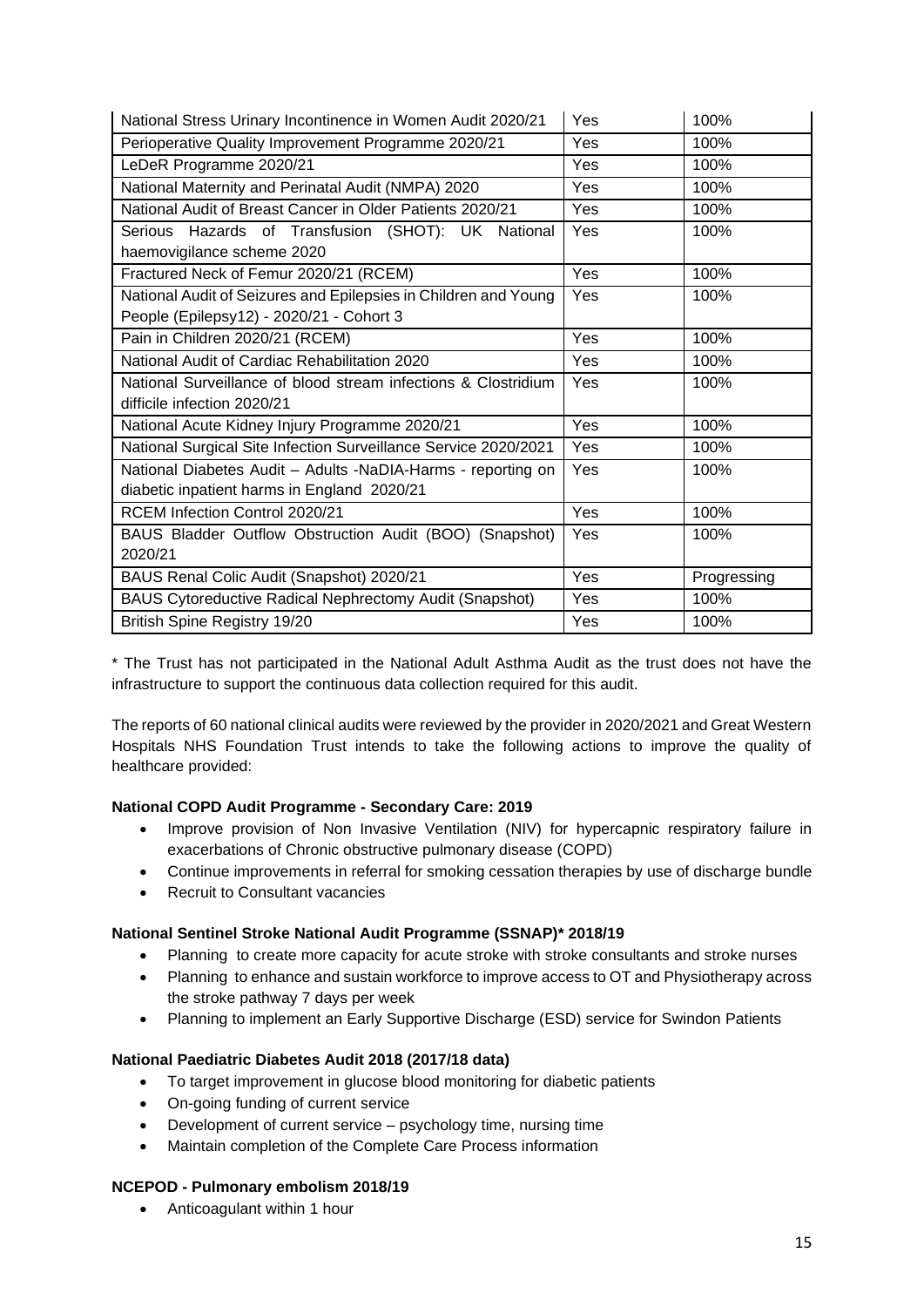- Diagnostic tools such as Simplified Pulmonary Embolism Severity Index (sPESI)
- Diagnostic bloods /procedures (Troponin, B-type natriuretic peptide (BNP))
- Patient information leaflets
- Seven day service

#### **National Joint Registry - NJR (2019/2020)**

- Set up the new Amplitude Patient Reported Outcome Measures (PROMs) system and embedding its use within the teams involved
- Review option for system to capture eligible NJR procedures to confirm that the appropriate consent forms have been completed/ submitted
- Reinforce the importance of completing a data collection form for all eligible NJR procedures

## **National Falls and Fragility Fractures Audit Programme (FFFAP) 2019 - Inpatient Falls**

- Ensure an audit process is in place to monitor safe use of bedrails for adult inpatients
- Implement a system to identify falls not previously reported through the incident reporting system
- Deliver face to face training and develop a video resource for safe transfer of an uninjured and injured patient from the floor following a fall, including use of the scoop flat lifting equipment
- Implement a post fall work stream as part of the falls improvement plan, to focus on changes in practice to improve post fall medical assessment

## **Society for Acute Medicine Benchmarking Audit (SAMBA) June 2019**

- Continue to improve measuring Early Warning Score within 30 minutes. Target within the next year >90% (Currently 81%)
- Maintain the high standard of each patient being seen by a competent clinical decision maker within 4 hours (Currently 98% on 2 consecutive years)
- Improve % of overall senior decision maker/consultant review within 12 hours (Currently at 74%)
- Review 7 day readmission rate (21%) to find reasons behind and address issues.
- Review Same Day Emergency Care Pathways, reduce elective work to enable most of the low acuity patients (68% of 24 hour take) first via Same Day Emergency Care (SDEC)

## **National Audit of Dementia: Prescription of 'Psychotropic Medication' to people with dementia 2019/20**

- Internal spot audit into psychotropic prescriptions, review dates and communication on Electronic Discharge Summaries (EDS) – collaboration with Avon & Wiltshire Partnership
- Explore documenting 'target symptoms' to be included in appropriate Trust clinical guidelines & pathways. Liaise with IT/EPMA team to see if this can be including in electronic prescription of these medications
- Continue education & training for junior doctors, ward teams and non-medical prescribers regarding the importance of using non-pharmacological methods as first line management for BPSD as well as how to safely prescribe psychotropic medications when necessary
- Collaborate with pharmacy & IT/ Electronic Prescribing and Medicines Administration (EPMA) team to devise process to ensure psychotropic medications are reviewed by medical team when 'To Take Away's' (TTAs) screened are for discharge

#### <span id="page-16-0"></span>**Research and Development**

The number of patients receiving relevant health services provided or subcontracted by Great Western Hospitals NHS Foundation Trust in 2020/21 that were recruited during that period to participate in research approved by a research ethics committee is 1701.

During the 2020/21 financial year Research & Innovation and the wider research community at Great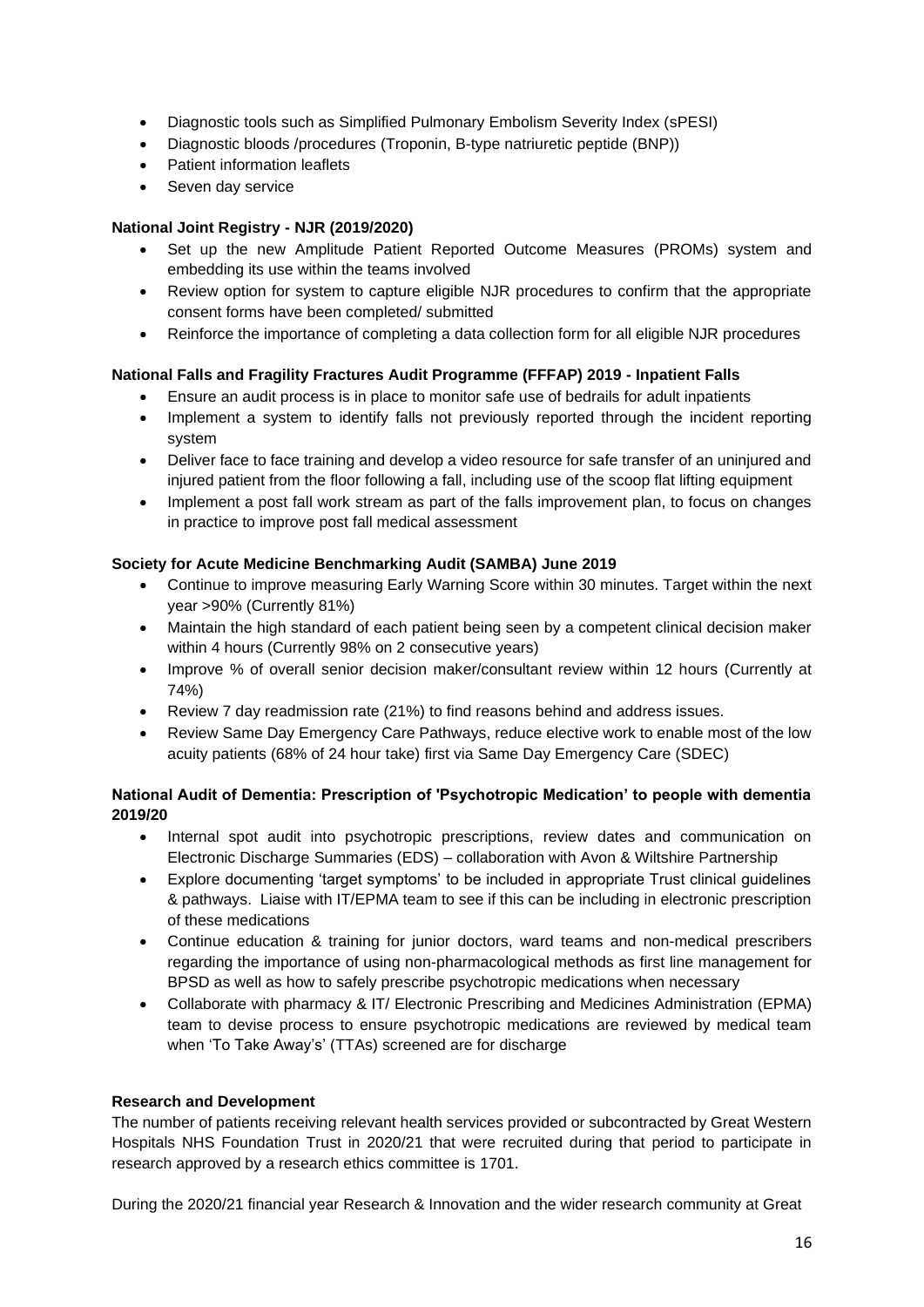Western Hospital NHS Foundation Trust worked on 77 clinical studies.

46 Principal Investigators recruited over 1,700 participants to 40 open studies.

Nearly 1,000 individual participants attended over 5,000 'follow up' appointments, either in person or by telephone.

During the year, Research & Innovation helped to deliver 13 Urgent Public Health studies designed to better understand and tackle COVID-19, including research into vaccines, treatments and diagnostic tests. Over 1,400 of this year's participants were recruited to these studies.

One of the many impacts of COVID-19 on NHS research has been the development of new ways of working, with increased collaboration and teamwork being seen across the West of England region. We have witnessed everyone coming together as never before to work towards a common goal.

Trusts with a research-active culture have been shown to deliver better care, have better CQC ratings and better patient outcomes, with these benefits not just limited to patients who participate in research. Research & Innovation has delivered notable successes in the past year to the benefit of the whole Trust, and looks forward to being able to continue this excellent work in 2021/22.

#### <span id="page-17-0"></span>**Use of Commissioning for Quality and Innovation (CQUIN) payment framework**

A block payments approach for arrangements between NHS commissioners and NHS providers has been in place for 2020/21 in England place and will remain in place for the first half of the 2021/22 financial year. Block payments to NHS providers are deemed to include CQUIN, and there will be no 2021/22 CQUIN scheme (either CCG or specialised) published at this stage.

#### <span id="page-17-1"></span>**Care Quality Commission (CQC) Registration**

Great Western Hospitals NHS Foundation Trust is required to register with the Care Quality Commission and its current registration status is fully compliant. The Great Western Hospitals NHS Foundation Trust has no conditions on registration The Care Quality Commission has not taken enforcement action against Great Western Hospitals NHS Foundation Trust during 2020/21.

Great Western Hospitals NHS Foundation Trust was inspected between 11/02/2020 and 12/03/2020 with a report published in June 2020. The outcome of the inspection acknowledged the progress made by the Trust. However, the Great Western Hospital remains Requires Improvement. Therefore, the Trust has continued to build existing work streams and developed further actions to ensure we continue to move towards achieving a rating of outstanding.

Community services for adults and community inpatient services were inspected in August 2018, CQC rated both services as Good. Moredon Medical Centre and Abbey meads Surgery were inspected in February 2021, the outcome of the inspection acknowledged the progress being made as reflected by Moredon's CQC rating going from inadequate to requires improvement, Abbey meads remain requires improvement overall, improvement plans underway for both practices.

#### <span id="page-17-2"></span>**Participation in CQC Special Reviews or Investigations**

Great Western Hospitals NHS Foundation Trust has not participated in any special reviews or investigations by the CQC during the reporting period.

#### <span id="page-17-3"></span>**Hospital Episode Statistics**

Great Western Hospitals NHS Foundation Trust submitted records during 2020/2021 to the Secondary Uses Service for inclusion in the Hospital Episode Statistics which are included in the latest published data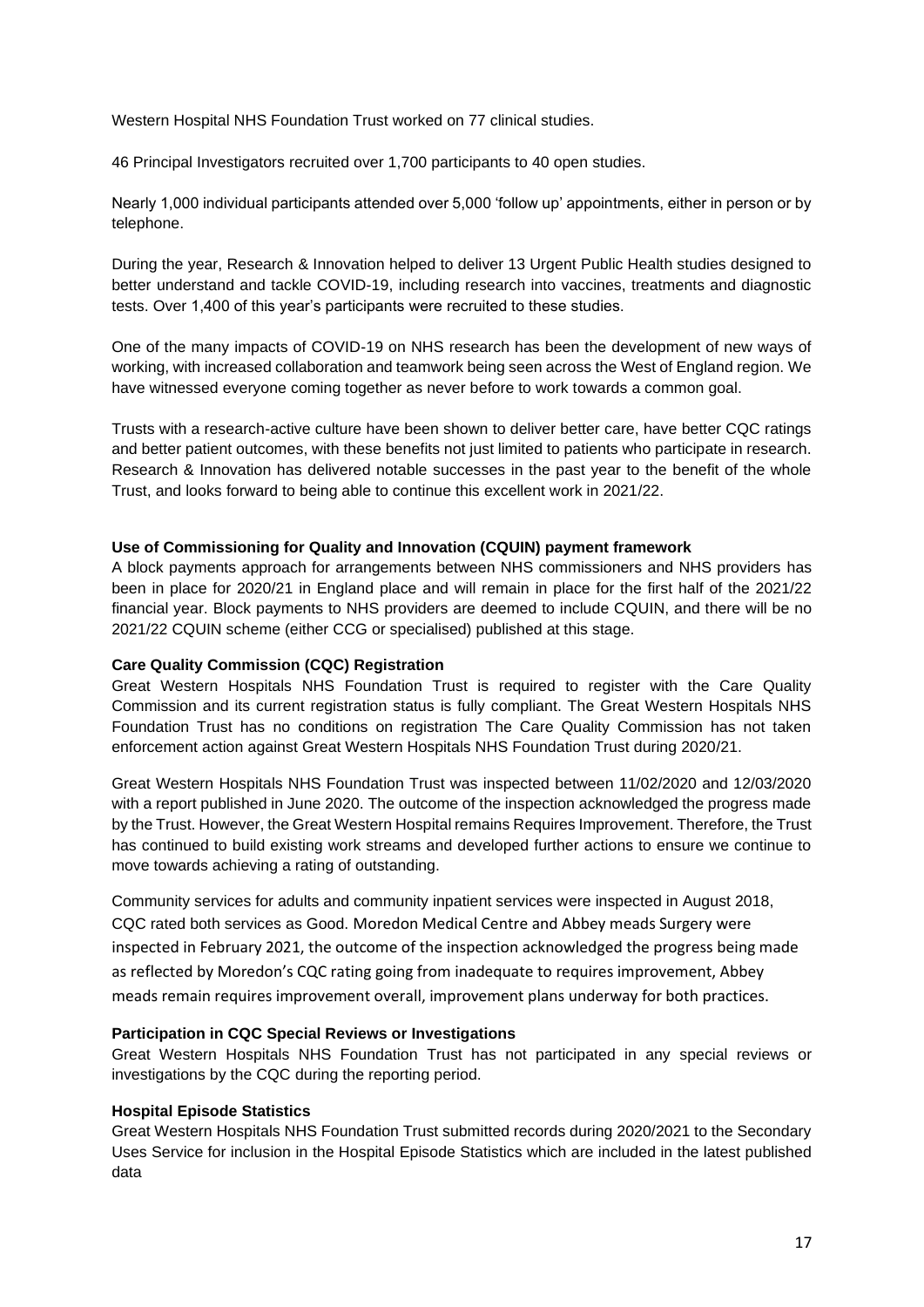The percentage of records in the published data:

- Which included the patient's valid NHS number was: 99.6% for admitted patient care 99.9% for outpatient care and 98.9% for accident and emergency care
- Which included the patient's valid General Medical Practice Code was: 99.4% for admitted patient care; 99.7% for outpatient care; and 98.2% for accident and emergency care

#### <span id="page-18-0"></span>**Information Governance**

Information is a key asset, both in terms of the clinical management of individual patients and the management of services and resources throughout the Trust. It is therefore of utmost importance that appropriate policies, procedures and management accountability provide a robust governance framework for the efficient management of information.

Confidentiality, integrity and availability play an important role in the safeguarding of information within the Trust. This includes organisational and staff information as well as patient information.

The Trust has agreements with healthcare organisations and other agencies for the sharing of patient information in a controlled and lawful manner, which ensures that patients' and public interests, are upheld. It is essential for the delivery of the highest quality health care that accurate, timely and relevant information is recorded and maintained. As such it is the responsibility of all staff to promote data quality and confidentiality.

There is corporate leadership of information governance, the Director of Finance having overall responsibility. The Information Governance Steering Group (IGSG) oversees information governance issues, and monitors all IG activities and performance with responsibilities delegated from the Audit, Risk & Assurance Committee on behalf of the Trust Board.

The IGSG undertakes an Information Governance Work Programme covering the full range of information governance elements, and ensures that appropriate policies and management arrangements are in place. The Trust's Information Governance Policy sets out best practice in data protection and confidentiality and is based on four key principles which are openness, information quality assurance, information security assurance, and legal compliance.

These corporate and operational arrangements ensure that information governance is prioritised at all levels of the Trust.

Each year the Trust completes a comprehensive self-assessment of its information governance arrangements by means of the NHS Digital Data Security & Protection (DSP) Toolkit. In March 2021, the Trust's DSP Toolkit was subject to an independent internal audit against the standards set by NHS Digital.

Great Western Hospitals NHS Foundation Trust Information Governance Assessment Report overall score for 2020/21 was graded as 'Standards Met'.

• 110 of 110 mandatory evidence items provided

Great Western Hospitals NHS Foundation Trust also completed a separate Information Governance Assessment Report for our primary care services. The overall score for 2020/21 was graded as 'Standards Met'.

• 30 of 30 mandatory evidence items provided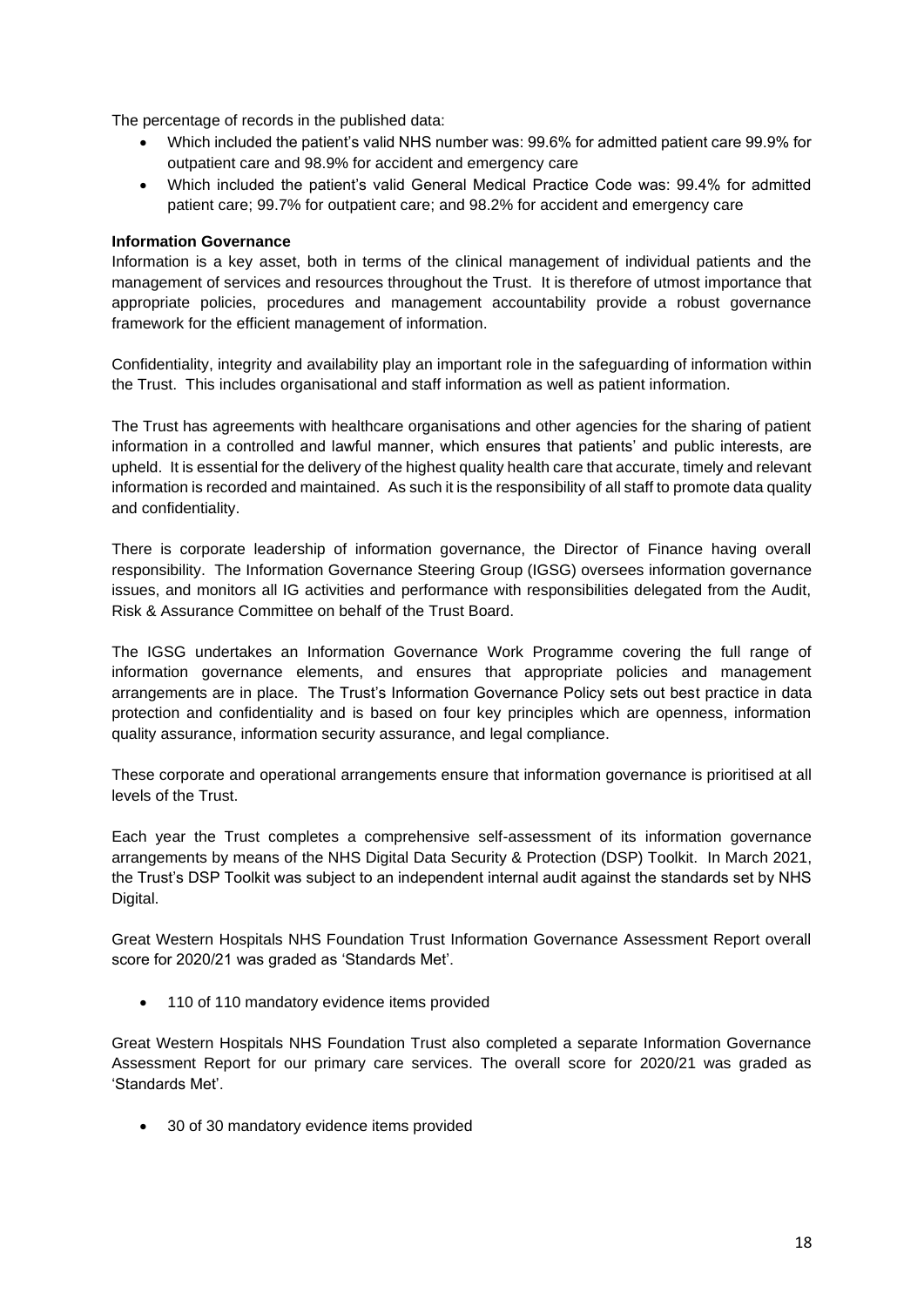#### <span id="page-19-0"></span>**Payment by Results Clinical Coding Audit**

Great Western Hospitals NHS Foundation Trust was not subject to the Payment by Results clinical coding audit during 2020/21 by the Audit Commission

#### <span id="page-19-1"></span>**Data Quality**

Great Western Hospitals NHS Foundation Trust will be taking action to continue to improve data quality. The Information Manager will submit monitoring reports monthly to the Trust's Data Quality Steering Group and on at least a quarterly basis to the IG Steering Group (IGSG).

These reports include data items, which have been identified as causing concern. For example, coding completeness, validity, coverage of NHS numbers, ethnic group, outpatient outcomes, review of external audit reports etc. The reports are also to be used to inform management, to improve processes, training, documentation, and computer systems.

Great Western Hospitals NHS Foundation Trust will continue to monitor and work to improve data quality by using the above mentioned quality report, with the aim to work with services / staff to educate and improve data quality, which in turn improves patients records thus patient care.

## <span id="page-19-2"></span>**Learning from Deaths**

During 2020/21 1414 of Great Western Hospitals NHS Foundation Trust patients died. This comprised the following number of deaths which occurred in each quarter of that reporting period: 353 in the first quarter; 271 in the second quarter; 359 in the third quarter; 431 in the fourth quarter.

| <b>Measure</b>             | Quarter                                            |                |                |                | 2020/21<br>2019/20 |      |      |
|----------------------------|----------------------------------------------------|----------------|----------------|----------------|--------------------|------|------|
|                            |                                                    | Q <sub>1</sub> | Q <sub>2</sub> | Q <sub>3</sub> | Q <sub>4</sub>     |      |      |
| Learning<br>From<br>Deaths | Number of deaths which<br>occurred in each quarter | 353            | 271            | 359            | 431                | 1414 | 1470 |

By 31/03/21, 816 case record reviews and 16 investigations have been carried out in relation to 828 of the 1414 deaths throughout 2020/21. In 4 cases a death was subjected to both a case record review and an investigation. The number of deaths in each quarter for which a case record review or an investigation was carried out was: 3 in the first quarter; 1 in the second quarter; 7 in the third quarter; 5 in the fourth quarter.

4 of the patient deaths during the reporting period are judged to be more likely than not to have been due to problems in the care provided to the patient.

| <b>Measure</b>                 |                                                                                                                        | 2020/21   | 2019/20 |
|--------------------------------|------------------------------------------------------------------------------------------------------------------------|-----------|---------|
|                                | Number of Case Reviews                                                                                                 | 816       | 637     |
| Learning<br><b>From Deaths</b> | Number of case reviews leading to an Investigations                                                                    | 16        | 16      |
|                                | % of patient deaths judged to be more likely than not to have<br>been due problems in the care provided to the patient | $0.004\%$ | 0%      |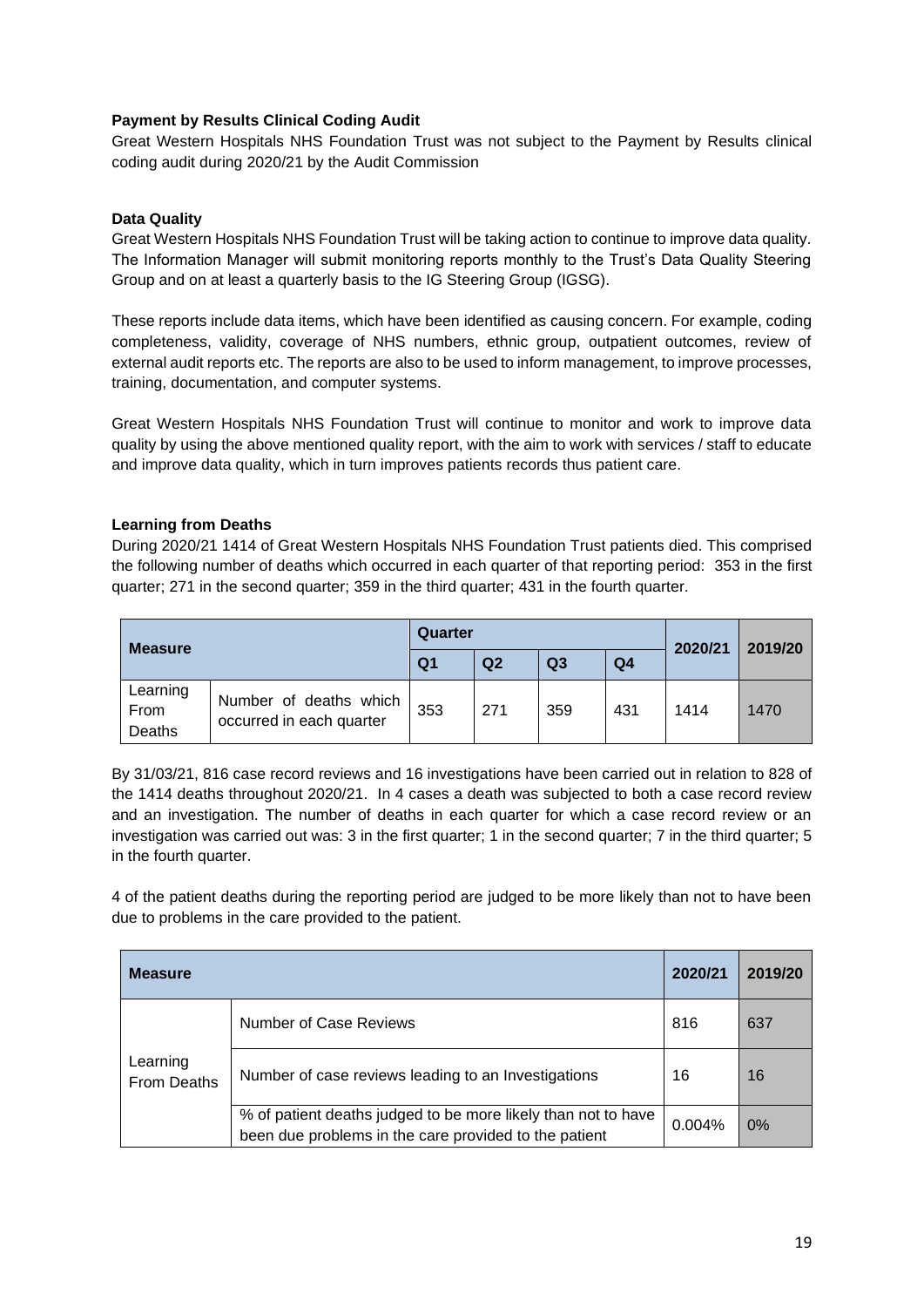In relation to each quarter, this consisted of: 0.28% for the first quarter; 0.36% for the second quarter; 0.55% for the third quarter; and 0% for the fourth quarter. These numbers have been estimated using the Trust Mortality Database.

The aforementioned reviews and investigations have identified that during the initial Covid wave, there was evidence of an increasing theme around the number of in-patient falls and non-completion of risk assessments or post-falls assessments. There were identified delays in recognising deteriorating patients and inappropriate admissions of dying patients; non administration of prescribed treatment; administration of medication with allergies; delays in COVID testing; poor documentation around anticoagulation plans and incomplete proformas/assessments.

There were a very small number of cases where care delivered during admission was less than adequate or poor. These cases have all been thoroughly investigated and learning identified and shared widely across the Trust. Learning included issues regarding the timings of the prescribing of anticoagulation medication, ensuring appropriate bedside monitoring and delay with diagnostic tests.

End of life care overall was considered good or excellent, although there were isolated cases where it was felt end of life care should have commenced sooner, with similar concerns raised in one case by family members.

Towards the end of the year, outcomes from Structured Judgement Reviews (SJR's) identified 85% patients received good or excellent care in the Emergency Department. There was evidence of prompt antibiotics, fluids, identification of problems and good management plans. TEP's were noted to be updated on admission, although there was a small number which had not been signed by a Consultant. 84% of patients were deemed to have received good or excellent care with evidence of good senior reviews, rapid escalation, documented discussions with families, and early ITU reviews with proning and CPAP. Communication was noted to be good. The quality of End of Life care was considered good or excellent in 91% of the reviews, with examples of early detection of end of life stage and involvement with the Palliative Care Team. There were examples of good discussions and facilitation of video calls with families and in the majority of cases, PCP's was in place.

A summary of actions being introduced include:

- Trust Mortality Lead to consider ways to share learning from Mortality Group to specialities, especially outcomes from Dr Foster Alerts, SI related mortalities and themes arising from SJR's
- In internal review of rising mortality rates in patients with sepsis, identified a wide variation in practice when documenting sepsis in the clinical notes. Actions include, highlighting sepsis coding in the education presentations to Junior Doctors, validate internal coding for sepsis with errors reported for learning/training, and introduce a regular mini-reviews of patients coded with sepsis to monitor adherence with internal and national coding standards

The Trust has completed a further 109 case record reviews and 4 investigations after the 1<sup>st</sup> of April 2020 which related to deaths which took place before the start of the reporting period (2020/21).

#### <span id="page-20-0"></span>**The Seven Day Hospital Services Programme**

The Great Western Hospital NHS Foundation Trust continues to participate in the 7 Day Hospital Services Self-Assessments and is focussed on the 4 priority clinical standards for 7 Day Services. These have been actively monitored through the national audits.

The Trust meets 3 of these standards and therefore our focus continues to be on the following key standard: All emergency admissions must be seen and have thorough clinical assessment by a suitable consultant as soon as possible but at the latest within 14 hours from the time of admission to hospital.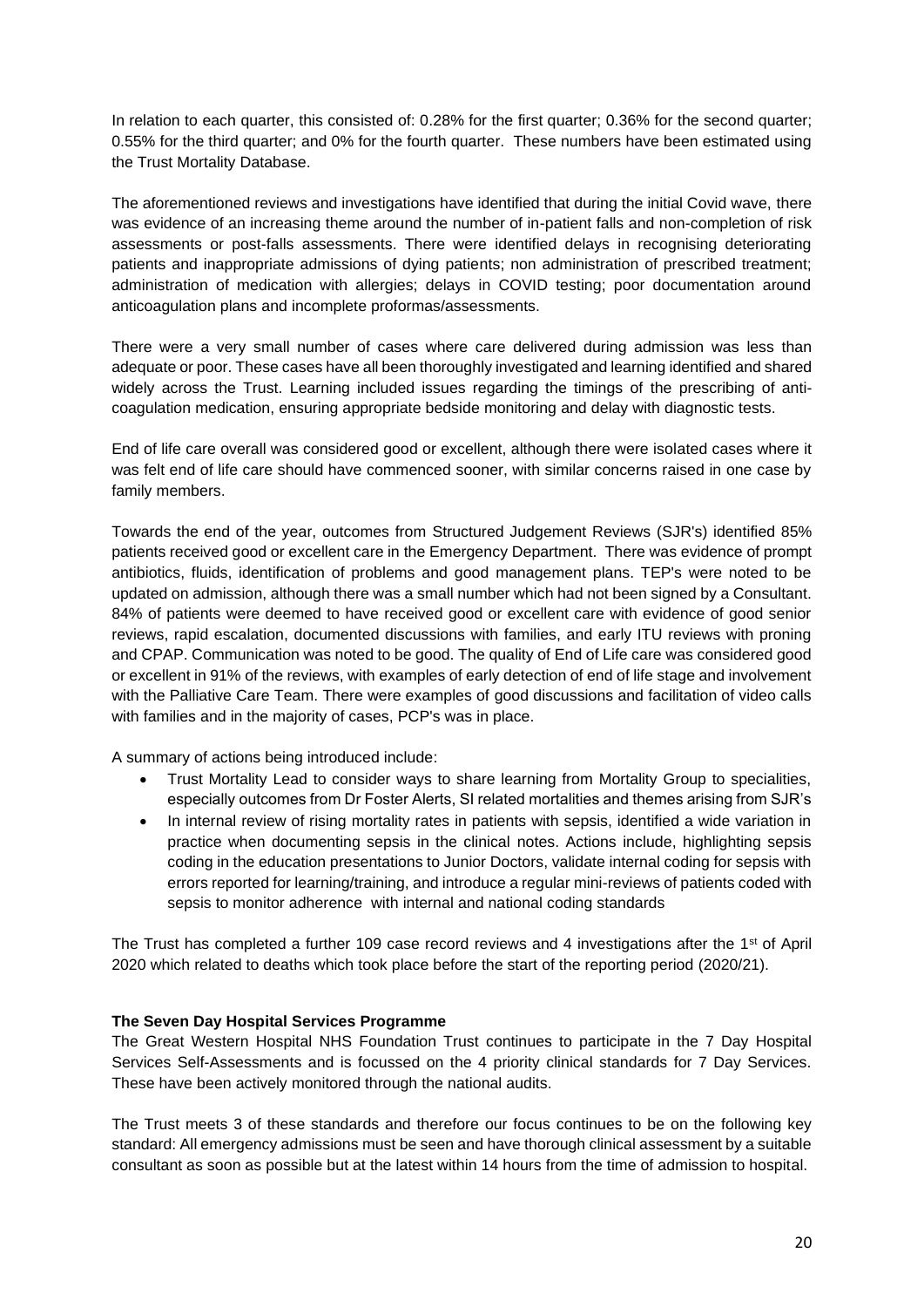An internal audit was undertaken in 2019/20 covering quarter 1 and quarter 2 that showed the Trust is not meeting this standard. A number of actions were commenced to include compliance including:

- A review of all consultant job plan's
- Development of a 5-year strategy including a staffing strategy for 7-day services

However, progress has been limited due to the impact of the pandemic. It is anticipated this work will be carried forward during the forthcoming year.

#### <span id="page-21-0"></span>**Freedom to Speak Up**

NHS staff across the country are being encouraged to speak up and raise concerns following the introduction of a new policy launched by NHS Improvement: Freedom to speak up: raising concerns policy for the NHS.

The nationwide policy aims to help make raising concerns the norm in NHS organisations and standardise how NHS organisations support staff when concerns are raised. We want our staff to feel confident, safe and supported to speak up if they have a concern. Therefore, we have appointed six Freedom to Speak Up Guardians in Trust from a range of different backgrounds and experiences who are Led by an allocated Executive Director and Non-Executive Director.

The Trust's Guardians are responsible for providing confidential advice and support to staff in relation to any concerns about patient safety. They can also offer advice and support to ensure concerns raised are handled professionally and result in a clear outcome.

Freedom to Speak Up trends and themes are closely monitored by the Patient Quality Committee, Quality Governance and Trust Board and all concerns raised are treated confidentially, investigated thoroughly with actions taken where necessary.

To support staff to raise concerns we have implemented an online form or concerns can be raised via the phone, in writing or directly to one of the guardians.

#### **Key Themes arising from cases reported since April 2020 – March 2021**

The chart below shows the number of cases and themes of cases received April 2020 – March 2021



GWH continues to raise the profile of Freedom to Speak Up through

- Regular communication to all staff
- Quarterly FTSU updates for all staff via communications team / intranet
- FTSU screensavers used across the organisation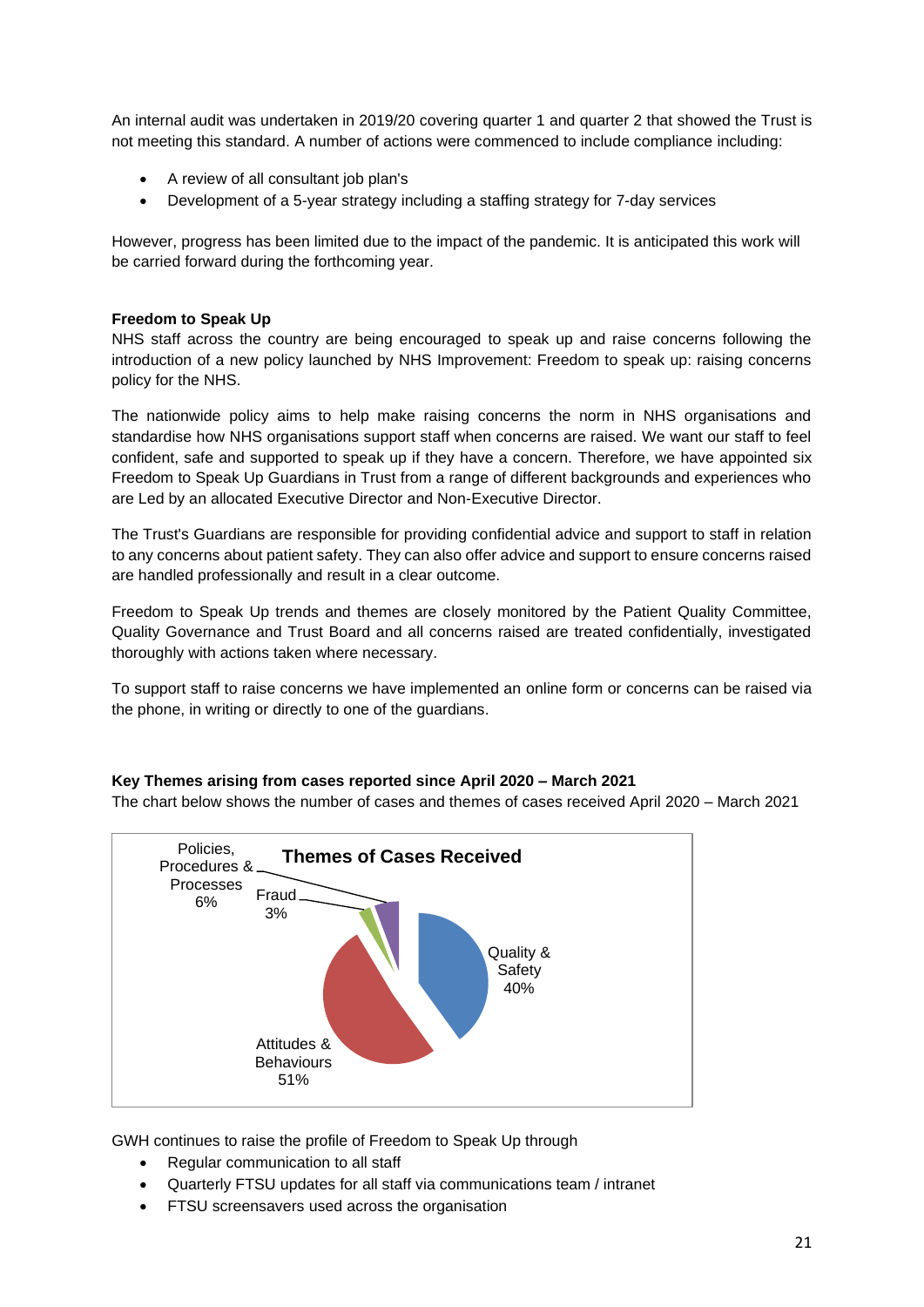- Freedom to speak up posters in every Staff room
- Freedom to speak up drop in sessions
- Business cards for each FTSU guardian
- Regional network meeting held quarterly
- Guardian support programme including Metal heath first aiders

#### <span id="page-22-0"></span>**Consolidated Annual Report on Rota Gap for Medical Staffing**

The Trust currently has a total of 67.18 vacancies across all grades and specialties of medical staff, this figure also includes appointed doctors pending start dates and candidates that are filling roles on a fixed term basis, these figures now include GPs which were previously reported separately meaning direct comparison to previous year's figures is misleading.

#### **Internal factors:**

We have undergone a restructure with part of the Medical Workforce team joining the Recruitment team who will now have a purely recruitment focused role. The intention of this restructure is to enable a more specific focus on certain elements instead of a generalist approach.

The Trust has launched a working group in April 2021 with the specific focus on Consultant recruitment in hard to fill roles. The Working group have identified all vacancies throughout the organisation with the intention to work with Divisions in order to prioritise areas of focus. Alongside this working group, a new more attractive Consultant Job description has been put in place with the hope to boost recruitment.

We conduct an annual recruitment trip to a European university that has now been running for 6 years, this has not be affected by the UK's departure from the European Union (EU), in fact this year we have had over 40 applications for just 11 posts. We recruit foundation (F) 1 level clinical fellow doctors directly during this trip that are of a high standard. These doctors often then stay on for a 2nd year to work at F2 level before either taking on training roles with Health Education England (HEE) or continuing to work for the Trust in more senior clinical fellow roles. This is of significant importance, as whilst we do not struggle to recruit F1 level doctors, having them stay on to work at F2 level has been of great value to the Trust and helped reduce our vacancies at this level.

Since 2018 we have held a British Medical Journal subscription meaning we can advertise all our medical vacancies through their online portal, ensuring a high number of views nationally and internationally by doctors looking for work. We also have access to use their printed journal for advertising but this is reserved for Consultant recruitment campaigns since usage is limited. The subscription in addition to some other factors has boosted recruitment at Consultant level. We have appointed a high number of senior Medical staff including Consultants and GPs in the last year with currently nine appointed candidates in the pipeline waiting to take up their new roles with us.

For the last 5 years we have also recruited additional teaching roles through the Academy, these doctors work in teaching or innovation roles but also undertake clinical duties on a 50/50 split.

Vacancies are reviewed regularly at monthly Medical Staffing Group meetings and in Quarterly Guardian reports. We also take the opportunity to work with the Junior Doctors forum to promote roles that might interest their members and gain feedback on improvements that could be made to make roles more attractive.

#### **External factors:**

HEE introduced a payment for General Practitioner (GP) trainees in the area for specific roles to boost recruitment and encourage doctors to take on those roles. These payments are funded by HEE and have no financial impact on the Trust other than positive by filling more of the roles. These payments have continued but it is not yet clear how many more years this will be offered.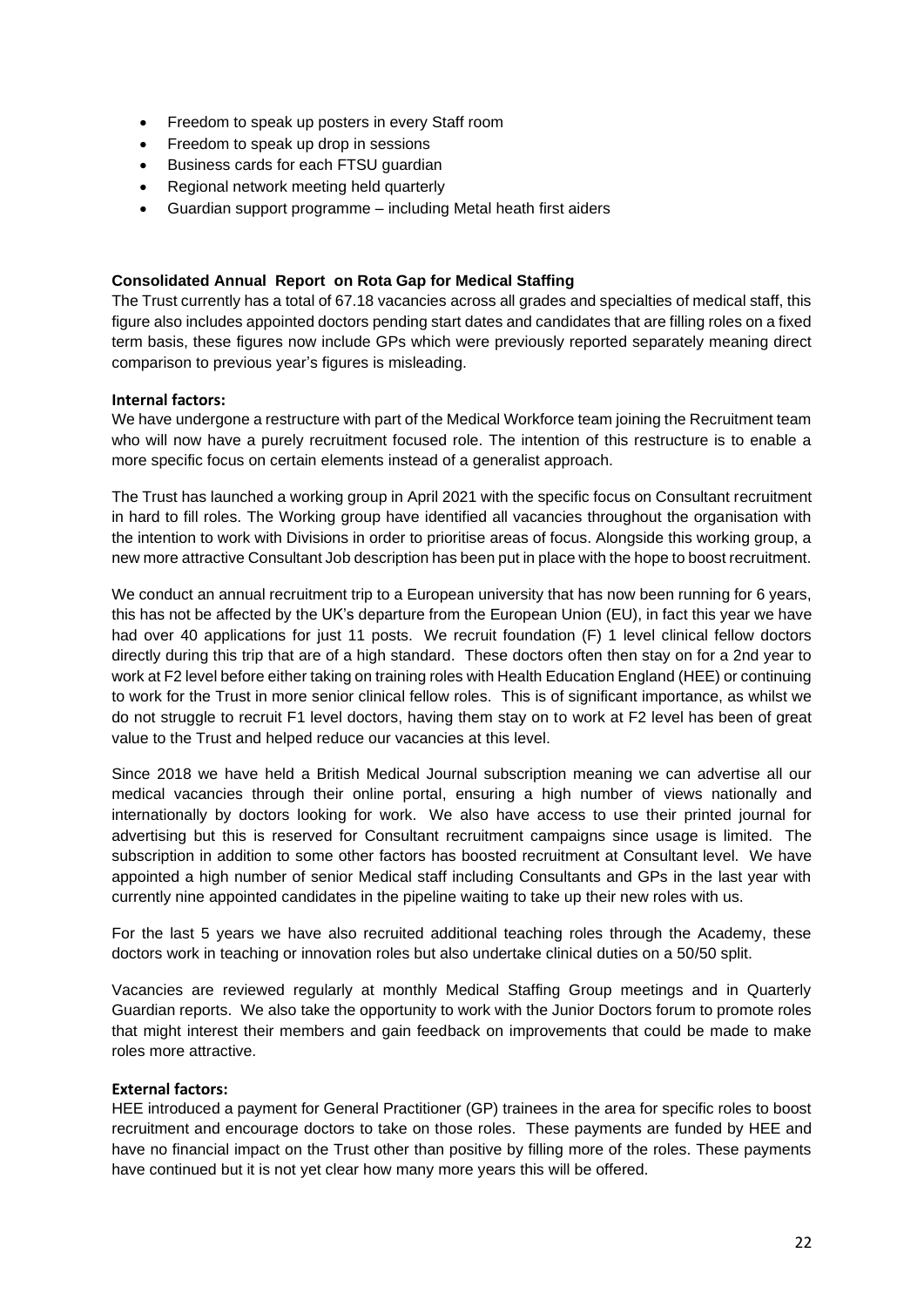All remaining vacancies are covered by internal bank locums or agency locums; however, the fill rate for bank locums is high at Junior Doctor level.

## <span id="page-23-0"></span>**NHSE & NHSI - Learning Disability (LD) and Autistic Spectrum (AS) Improvement Standards Review**

The Trust continues to take part in the annual National NHSi LD and AS Improvement standards audit programme and receives annual outcome reports. The most recent report for the Trust was received in March 2021. The three standards applicable to the Trust are; respecting and protecting rights, inclusion and engagement and workforce.

In 2018 from the 14 measures, the number of gaps identified to fully meet the standard was 35. As of December 2020 the number of actions from original benchmarking audit remaining open was eight. Seven out of the eight of the original outstanding actions are partially delivered against the standard.

Over the reporting period the Trust has continued to demonstrate improvement activity against the vast majority of standards. Highlights of an extensive plan are articulated in table below.

| Key Improvement Activity Q4 2020 - Q4 2021                                                                                                                                                                                                                                                                                                                                                                                                                                                                                                                                                                                                                                                                         | Key Areas for Future focus Q1 2021                                                                                                                                                                                                                                                                                                                                                                                                                                                                                                                                                                        |
|--------------------------------------------------------------------------------------------------------------------------------------------------------------------------------------------------------------------------------------------------------------------------------------------------------------------------------------------------------------------------------------------------------------------------------------------------------------------------------------------------------------------------------------------------------------------------------------------------------------------------------------------------------------------------------------------------------------------|-----------------------------------------------------------------------------------------------------------------------------------------------------------------------------------------------------------------------------------------------------------------------------------------------------------------------------------------------------------------------------------------------------------------------------------------------------------------------------------------------------------------------------------------------------------------------------------------------------------|
| Workforce:                                                                                                                                                                                                                                                                                                                                                                                                                                                                                                                                                                                                                                                                                                         | <b>Workforce:</b>                                                                                                                                                                                                                                                                                                                                                                                                                                                                                                                                                                                         |
| Learning<br>Disability Liaison<br>post<br>is<br>now<br>$\bullet$<br>embedded in Trust policy and practice and is now<br>a service accessible via electronic referral<br>There is now an LD and safeguarding flag on<br>$\bullet$<br>nerve Centre for live activity reporting<br>Training has been provided to key service areas<br>$\bullet$<br>LD training now forms part of the Cavendish<br>$\bullet$<br>Certificate<br>Programme<br>for<br>Health<br>Care<br>Assistants                                                                                                                                                                                                                                        | • Work with<br>lead<br>for<br>non-medical<br>workforce transformation regarding the<br>development of an Enhanced Care<br>training programme for HCA's<br>of<br>Launch<br>Mental<br>Health<br>(In<br>$\bullet$<br>collaboration with AWP Mental Health<br>Partnership NHS FT) and MCA 'master<br>class' training programmes (Stand-<br>alone e-learning platform module                                                                                                                                                                                                                                   |
| Inclusion and engagement:                                                                                                                                                                                                                                                                                                                                                                                                                                                                                                                                                                                                                                                                                          | Inclusion and engagement:                                                                                                                                                                                                                                                                                                                                                                                                                                                                                                                                                                                 |
| LD patient engagement programme established<br>$\bullet$<br>through the LD forum<br>Sunflower lanyards continue to be provided in<br>$\bullet$<br>children's service to ID hidden needs<br>The LD Education toolkit (available on the<br>$\bullet$<br>National platforms) is used on a number of<br>training programmes in the academy<br>Development of IT portal solutions Clearer<br>$\bullet$<br>communication between partners flagging the<br>need for reasonable adjustments<br>The Trust has a new Patient Engagement lead<br>$\bullet$<br>who will attend provider forums<br>Involve service users on interview panels in staff<br>$\bullet$<br>recruitment for relevant posts (i.e. LD Liaison<br>Nurse) | • Development of a complex care<br>pathway<br>for<br>day<br>case/surgical<br>procedures<br>Continue to consider the needs of<br>$\bullet$<br>people<br>who<br>have<br>disability,<br>a<br>impairment or sensory loss when<br>producing signage to ensure it is<br>accessible<br>e.g. text<br>size,<br>colour<br>contrast, inclusion of braille, use of<br>symbols and pictures'.<br>Availability of picture boards in all<br>relevant clinical areas<br>Health Project (Via LSAB) focus on;<br>$\bullet$<br>The hospital Passport/'Coming in for<br>tests' (radiology)/Providing feedback<br>(easer read) |
| Respecting and protecting people's rights:                                                                                                                                                                                                                                                                                                                                                                                                                                                                                                                                                                                                                                                                         |                                                                                                                                                                                                                                                                                                                                                                                                                                                                                                                                                                                                           |
| Treatment escalation plan (TEP) now available in<br>$\bullet$<br>easier read form to promote autonomy in end of<br>life decision making<br>Embedding of the Level 3 Adult Safeguarding<br>$\bullet$<br>education programme at the Trust                                                                                                                                                                                                                                                                                                                                                                                                                                                                            | protecting<br><b>Respecting</b><br>and<br>people's<br>rights:<br>Planning<br>for<br>the<br>changes<br>$\bullet$<br>to<br>Deprivation of Liberty Safeguards<br>(Liberty Protection Safeguards)                                                                                                                                                                                                                                                                                                                                                                                                             |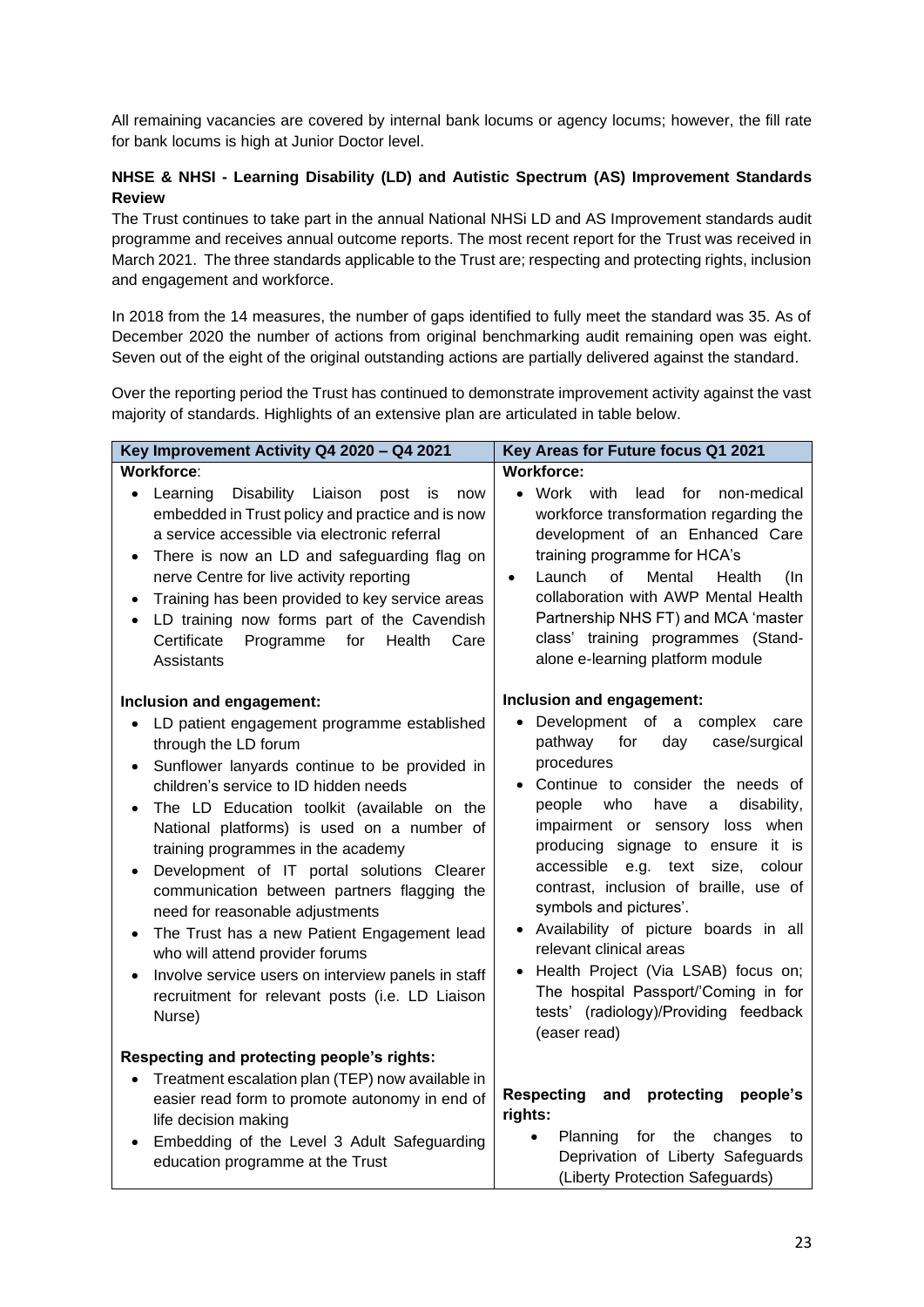| $\bullet$<br>$\bullet$ | Development of new MCA and Best Interest<br>Documentation (Including new 'self-discharge'<br>and ligature risk documentation<br>Introduction of a new electronic Safeguarding<br>referral form with a specific section on the<br>'personalisation' of the process to ensure the<br>service user is at the heart of the decision-<br>making | • There are plans to introduce a<br>'Changing Places' bathroom facility<br>into the Acute Trust in 2021 |
|------------------------|--------------------------------------------------------------------------------------------------------------------------------------------------------------------------------------------------------------------------------------------------------------------------------------------------------------------------------------------|---------------------------------------------------------------------------------------------------------|
|                        | Learning Disability Partnership Board (LDPB)<br>'Annual Health Check' project contribution: PCN                                                                                                                                                                                                                                            |                                                                                                         |

## <span id="page-24-0"></span>**2.3 Reporting against Core Indicators**

\*Core indicators are published by NHS Digital in arrears and as such the latest reporting period is included within the below indicators.

|                                                                 | <b>Latest</b>            | <b>GWH Performance</b>     |                           |                            |                                | <b>National</b>           |
|-----------------------------------------------------------------|--------------------------|----------------------------|---------------------------|----------------------------|--------------------------------|---------------------------|
| <b>Measure</b>                                                  | <b>Reporting</b><br>Year | Sept 18 -<br><b>Aug 19</b> | Aug 18 -<br><b>Jul 19</b> | Sept 18 -<br><b>Aug 19</b> | <b>Nov</b> 19<br><b>Oct 20</b> | Average<br>As<br>Expected |
| Value                                                           | 2019/20                  | 0.93                       | 0.92                      | 0.93                       | 0.99                           |                           |
| Banding                                                         | 2019/20                  | 2                          | $\overline{2}$            | 2                          | $\mathcal{P}$                  |                           |
| % of patient deaths<br>with palliative care<br>diagnoses coding | 2019/20                  | 37.0%                      | 37.0%                     | 37.0%                      | 34%                            | 36%                       |

## <span id="page-24-1"></span>**Summary Hospital-Level Mortality Indicator (SHMI)**

The Great Western Hospitals NHS Foundation Trust considers that this data is as described and is routinely reviewed to ensure accuracy of reporting.

The Great Western Hospitals NHS Foundation Trust is currently within the upper quartile for SHMI and performing better than the national target.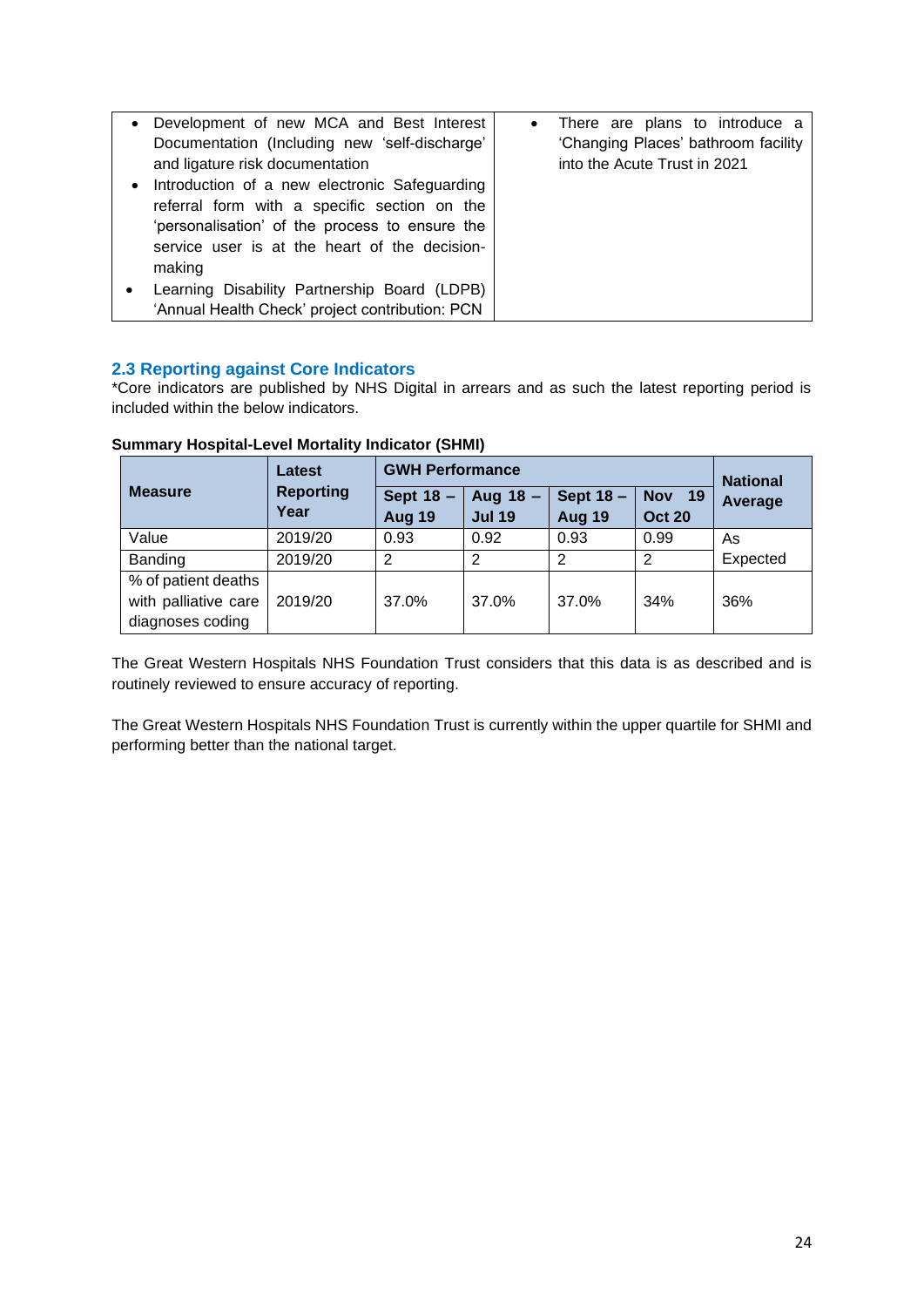## <span id="page-25-0"></span>**PROMS; Patient Reported Outcome Measures**

The below table shows the Trusts adjusted average health gain, this is a trust-level average of the difference between case-mix adjusted patients' health status before and after surgery.

| <b>Measure</b>                 |                                | <b>Measure</b><br><b>Type</b> | <b>Latest</b><br><b>Reporti</b> | <b>GWH Performance (adjusted</b><br><b>Health Gain)</b> | <b>Outlier</b>        |         |                                                                                                                                                                                                                                                                                                                                                    |
|--------------------------------|--------------------------------|-------------------------------|---------------------------------|---------------------------------------------------------|-----------------------|---------|----------------------------------------------------------------------------------------------------------------------------------------------------------------------------------------------------------------------------------------------------------------------------------------------------------------------------------------------------|
|                                |                                | (% Improved)                  | ng Year                         | 2017/18                                                 | 2018/19               | 2019/20 |                                                                                                                                                                                                                                                                                                                                                    |
|                                | Knee                           | <b>EQ VAS</b>                 |                                 |                                                         | *Insufficient Records |         | $\overline{\phantom{a}}$                                                                                                                                                                                                                                                                                                                           |
|                                | Replacement                    | EQ 5D index                   |                                 |                                                         | *Insufficient Records |         | ä,                                                                                                                                                                                                                                                                                                                                                 |
|                                | Revision                       | Oxford<br>Knee<br>Score       |                                 |                                                         | *Insufficient Records |         | <b>Status</b><br>Negative<br>Outlier<br>(95%)<br>Negative<br>Outlier<br>(95%)<br>Not<br>Outlier<br>Negative<br>Outlier<br>(95%)<br>Negative<br>Outlier<br>(95%)<br><b>Not</b><br>Outlier<br>$\overline{\phantom{a}}$<br>$\blacksquare$<br>Not<br>Outlier<br>Not<br>Outlier<br>Not<br>Outlier<br>Not<br>Outlier<br>Not<br>Outlier<br>Not<br>Outlier |
|                                |                                | <b>EQ VAS</b>                 |                                 | 6.9                                                     | 4.4                   | 4.7     |                                                                                                                                                                                                                                                                                                                                                    |
|                                | Knee<br>Replacement<br>Primary | EQ 5D index                   |                                 | 0.3                                                     | 0.3                   | 0.29    |                                                                                                                                                                                                                                                                                                                                                    |
|                                |                                | Knee<br>Oxford<br>Score       |                                 | 17.3                                                    | 26.6                  | 17.1    | an                                                                                                                                                                                                                                                                                                                                                 |
|                                |                                | <b>EQ VAS</b>                 | 2019/20                         | 7.4                                                     | 4.8                   | 5.1     | an<br>an<br>an<br>an<br>an<br>an<br>an                                                                                                                                                                                                                                                                                                             |
| PROMS;<br>Patient              | Knee<br>Replacement            | EQ 5D index                   |                                 | 0.3                                                     | 0.3                   | 0.3     |                                                                                                                                                                                                                                                                                                                                                    |
| Reported<br>Outcome<br>Measure |                                | Oxford<br>Knee<br>Score       |                                 | 17.1                                                    | 16.6                  | 17.2    |                                                                                                                                                                                                                                                                                                                                                    |
|                                | Hip                            | EQ VAS                        |                                 |                                                         | *Insufficient Records |         |                                                                                                                                                                                                                                                                                                                                                    |
|                                | Replacement                    | EQ 5D index                   |                                 |                                                         | *Insufficient Records |         |                                                                                                                                                                                                                                                                                                                                                    |
|                                | Revision                       | Oxford<br><b>Hip</b><br>Score |                                 |                                                         | *Insufficient Records |         |                                                                                                                                                                                                                                                                                                                                                    |
|                                | Hip                            | <b>EQ VAS</b>                 |                                 | 14.6                                                    | 14.6                  | 14.7    |                                                                                                                                                                                                                                                                                                                                                    |
|                                | Replacement<br>Primary         | EQ 5D index                   |                                 | 0.44                                                    | 0.45                  | 0.48    |                                                                                                                                                                                                                                                                                                                                                    |
|                                |                                | Oxford<br>Hip<br>Score        |                                 | 22.1                                                    | 22.7                  | 22.8    |                                                                                                                                                                                                                                                                                                                                                    |
|                                |                                | EQ VAS                        |                                 | 14.8                                                    | 14.1                  | 14.3    |                                                                                                                                                                                                                                                                                                                                                    |
|                                | Hip<br>Replacement             | EQ 5D index                   |                                 | 0.44                                                    | 0.45                  | 0.46    |                                                                                                                                                                                                                                                                                                                                                    |
|                                |                                | Hip<br>Oxford<br>Score        |                                 | 22.4                                                    | 23.1                  | 22.7    |                                                                                                                                                                                                                                                                                                                                                    |

\* Insufficient records represent fewer than 30 modelled records for a particular procedure and measure and therefore health gain cannot be calculated.

The Great Western Hospitals NHS Foundation Trust considers that this data is as described for the following reasons:

The Trust takes part in Patient Reported Outcome Measures (PROMS) which measures health gain in patients undergoing hip replacements and knee replacement surgery in England. This data and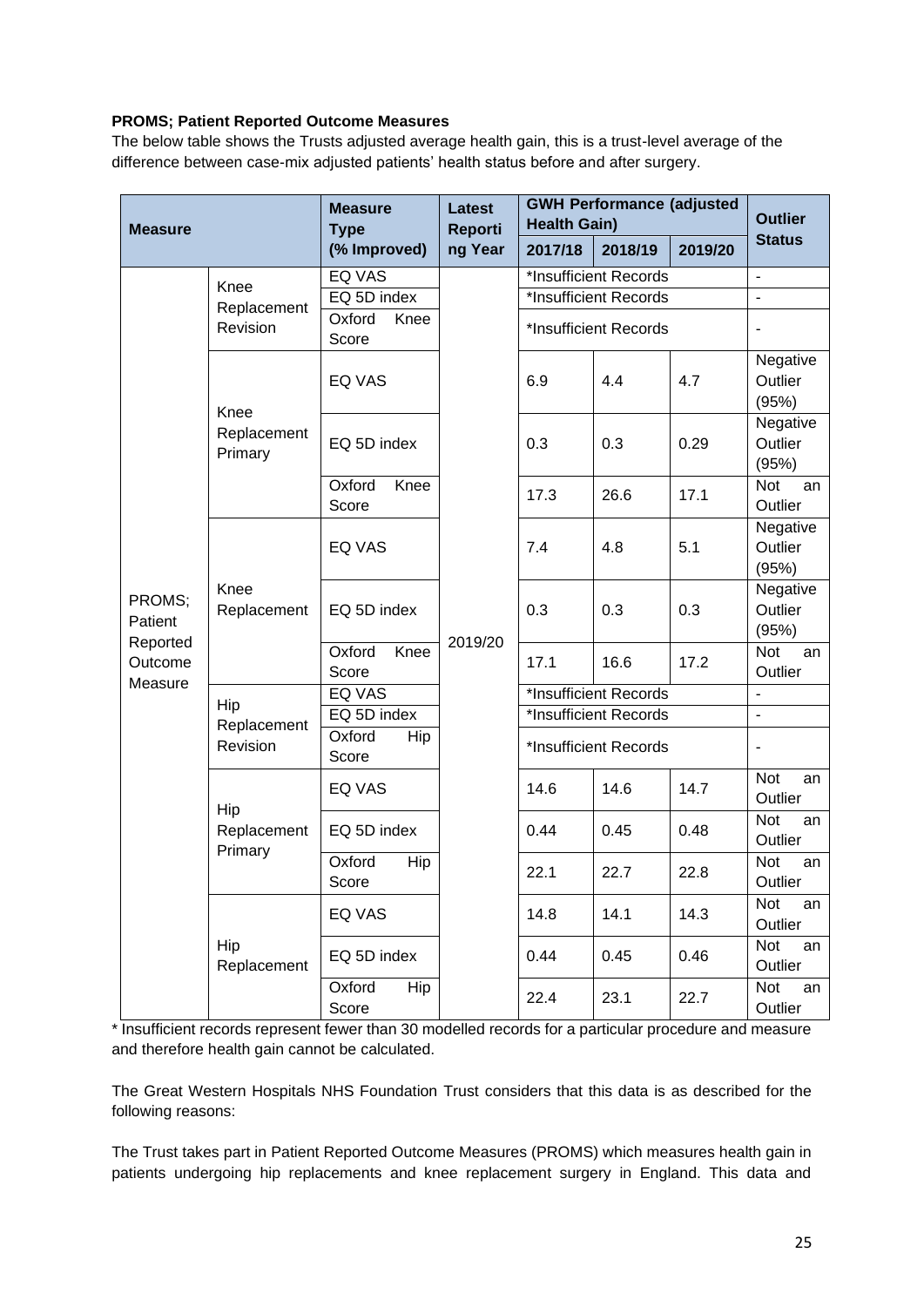information is gathered via responses to questionnaires before and after surgery to assess patient's condition following surgery and whether it has improved.

An independent company analyses the questionnaires and reports the results to NHS Digital; this data is then benchmarked against other Trusts.

| <b>Measure</b>                                             |                         | Latest<br><b>Reporting</b> | <b>GWH Performance</b> |         | <b>National</b> |         |
|------------------------------------------------------------|-------------------------|----------------------------|------------------------|---------|-----------------|---------|
|                                                            |                         | Year                       | 2017/18                | 2018/19 | 2019/20         | Average |
| Patients<br>readmitted<br>to<br>a                          | $0 - 15$<br>vear<br>old | 2019/20                    | 10.3%                  | 11.4%   | 11.7%           | 12.5%   |
| within 30<br>hospital<br>being<br>οf<br>days<br>discharged | 16 years or<br>over     | 2019/20                    | 17.4%                  | 15.4%   | 14.9%           | 14.7%   |

#### <span id="page-26-0"></span>**Re-admissions**

At the time of reporting NHS digital have not published 2020/21 data. However, The Great Western Hospitals NHS Foundation Trust are undertaking a readmissions review with an aim of identifying themes and potential areas of improvement to reduce our readmission rates within 30 days of discharge.

#### <span id="page-26-1"></span>**Responsiveness to the personal needs of patients**

| <b>Measure</b>              |           | Latest<br><b>Reporting</b> | <b>GWH Performance</b> |         |           | <b>National</b> |
|-----------------------------|-----------|----------------------------|------------------------|---------|-----------|-----------------|
|                             |           | Year                       | 2017/18                | 2018/19 | 2019/20   | Average         |
| <b>Responsiveness</b><br>to | Inpatient |                            |                        |         | Suspended |                 |
| the personal needs of       | Overall   | 2018/19                    | 66.8%                  | 65.6%   | due<br>to | 67.2%           |
| patients                    | Score     |                            |                        |         | Covid -19 |                 |

The next publication of the Overall Patient Experience Scores for the 2019/20 Adult Inpatient Survey update has been suspended nationally due to COVID-19 work pressures. However, The Great Western Hospitals NHS Foundation Trust intends to continue to take actions to improve the quality of its services to patients using a Quality Improvement methodology to enhance the overall patient experience working on key areas for improvement.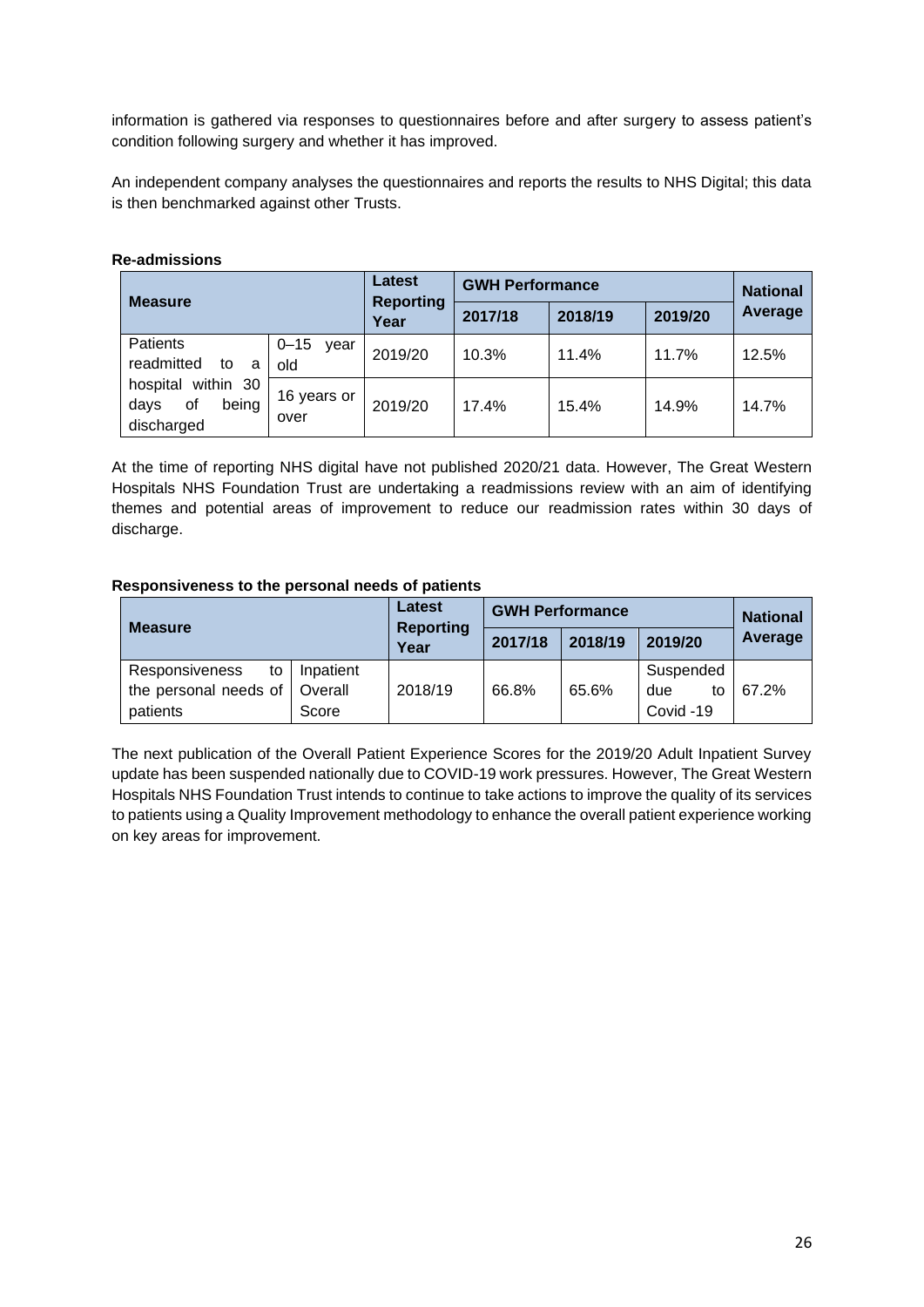|                                                                                                      | Latest                   | <b>GWH Performance</b> |      |       | <b>National</b> |
|------------------------------------------------------------------------------------------------------|--------------------------|------------------------|------|-------|-----------------|
| <b>Measure</b>                                                                                       | <b>Reporting</b><br>Year | 2018                   | 2019 | 2020  | Average         |
| Staff<br>who would recommend the<br>Trust as a provider of care to their   2020<br>family or friends |                          | 66.7%                  | 63%  | 69.6% | 74.3%           |

## <span id="page-27-0"></span>**Staff who would recommend the Trust to their family or friends**

The Great Western Hospitals NHS Foundation Trust considers that this data is as described for the following reasons:

Staff who were highly likely to recommend the Trust reported, caring, compassionate and professional staff who provide an excellent service. Those staff who were least likely to recommend the Trust reported a stretched service with high waiting times, staff shortages and delayed treatment times.

The Great Western Hospitals NHS Foundation Trust continually reviews both staff friends and family test (SFFT) and Staff Survey feedback and implements initiatives to support with survey responses. The Trust has introduced engage to change initiatives, health and well-being events and leadership training programs to improve this percentage.

|                                                                                       | Latest                               | <b>GWH Performance</b> | <b>National</b>                 |                                        |                           |  |
|---------------------------------------------------------------------------------------|--------------------------------------|------------------------|---------------------------------|----------------------------------------|---------------------------|--|
| <b>Measure</b>                                                                        | <b>Reporting</b><br>Year:<br>2019/20 | 2018/19                | 2019/20                         | 2020/21                                | Average<br>(2019/20)      |  |
| Patients admitted to hospital<br>who were risk assessed for<br>venous thromboembolism | Q1                                   | 99.42%                 | 99.59%                          | Paused<br><b>Due</b><br>to<br>Covid 19 | 95.65%                    |  |
|                                                                                       | Q2                                   | 99.5%                  | 99.66%                          | Paused<br><b>Due</b><br>to<br>Covid 19 | 95.72%                    |  |
|                                                                                       | Q <sub>3</sub>                       | 99.59%                 | 98.95%                          | Paused<br>Due<br>to<br>Covid 19        | 95.33%                    |  |
|                                                                                       | Q4                                   | 99.63%                 | Paused<br>due<br>to<br>Covid 19 | Paused<br>Due<br>to<br>Covid 19        | Paused Due<br>to Covid 19 |  |

## <span id="page-27-1"></span>**Patients admitted to hospital who were risk assessed for venous thromboembolism**

National Venous Thromboembolism (VTE) Risk Assessment data collection and publication has been paused to release NHS capacity to support the response to coronavirus (COVID-19).

The Great Western Hospitals NHS Foundation Trust has continued to take actions to maintain high compliance and the quality of its services, by continuing to ensure that the processes in place that help us to achieve our target are maintained and provide high quality care for our patients in preventing blood clots whilst they are hospitalised.

Once patients have had a risk assessment we want to ensure that they receive the appropriate preventative treatment. We monitor this using an audit tool called the Perfect Ward; this is an App based tool that provides real time data to enable the ward manager to review and then act upon those results. The App enables us to undertake peer reviews which then provides further assurances to the organisation and patient safety.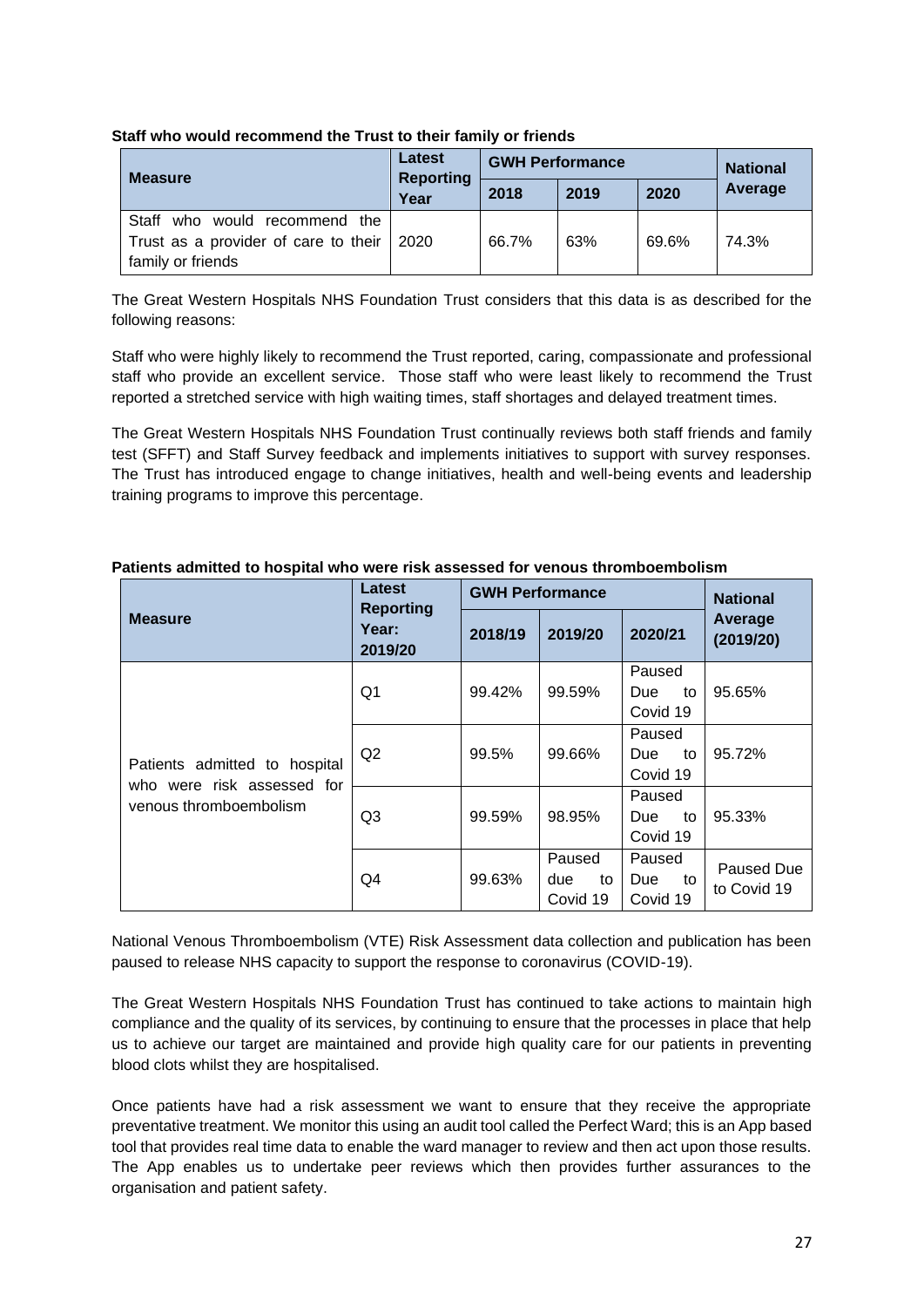This is a monthly snap shot audit on each ward in the hospital and checks if a VTE risk assessment has been completed and check if appropriate preventative treatment has been prescribed.

For all hospital acquired thrombosis events we carry out a root cause analysis first to make sure that a risk assessment has been carried out and also if the patient received the treatment they should have. If part or either of these points have not been done then a more detailed root cause analysis is carried out to determine why and to make sure that we learn from the findings to help prevent the same thing happening again. Some cases are unavoidable and these are documented which allows us to look at certain specialities where we need to consider providing more preventative treatment for longer.

## <span id="page-28-0"></span>**Clostridioides** *difficile* **(C.** *difficile***)**

| <b>Measure</b>                         |                                                                                                                                                                              | Latest<br><b>Reporting</b><br>Year | <b>GWH Performance</b> |         |         | <b>National</b> |
|----------------------------------------|------------------------------------------------------------------------------------------------------------------------------------------------------------------------------|------------------------------------|------------------------|---------|---------|-----------------|
|                                        |                                                                                                                                                                              |                                    | 2018/19                | 2019/20 | 2020/21 | Average         |
| Rate<br>οf<br>C.difficile<br>infection | The rate per 100,000 bed<br>days of cases of C.<br>difficile infection reported<br>within the Trust among<br>patients aged 2 or over<br>the<br>reporting<br>during<br>period | 2020/21                            | 13.49                  | 13.57   | 10.41   | 14.72           |

In 2019/20 the way of reporting hospital acquired *Clostridioides difficile* infection (CDI) was changed nationally, the key changes included:

- Adding a prior healthcare exposure element for community onset cases (if the patient had been an inpatient at GWH in the previous 4 weeks)
- Reducing the number of days to apportion hospital-onset healthcare associated cases from 3+ (Day 4 onwards) to 2+ (Day 3 onwards) days following admission.

For the past two years the organisation has not had a CDI trajectory set by NHSI.

As a result of COVID-19, GWH experienced a significant reduction in the numbers of patients acquiring *Clostridioides difficile within the hospital setting and* the community. During 2020/21 the Trust benchmarked favorably with local and national benchmarks, as seen in the table above.

Improvement actions to manage the reduction of incidence of *Clostridioides difficile* infection include:

- To monitor the implementation of isolation of previous C. *difficile* cases within the Trust, to reduce the risk of any transmission through on-going carriage.
- On-going monitoring of prescribing to include the switch from IV to oral medication to prevent the occurrence of antibiotic induced *C.difficile*.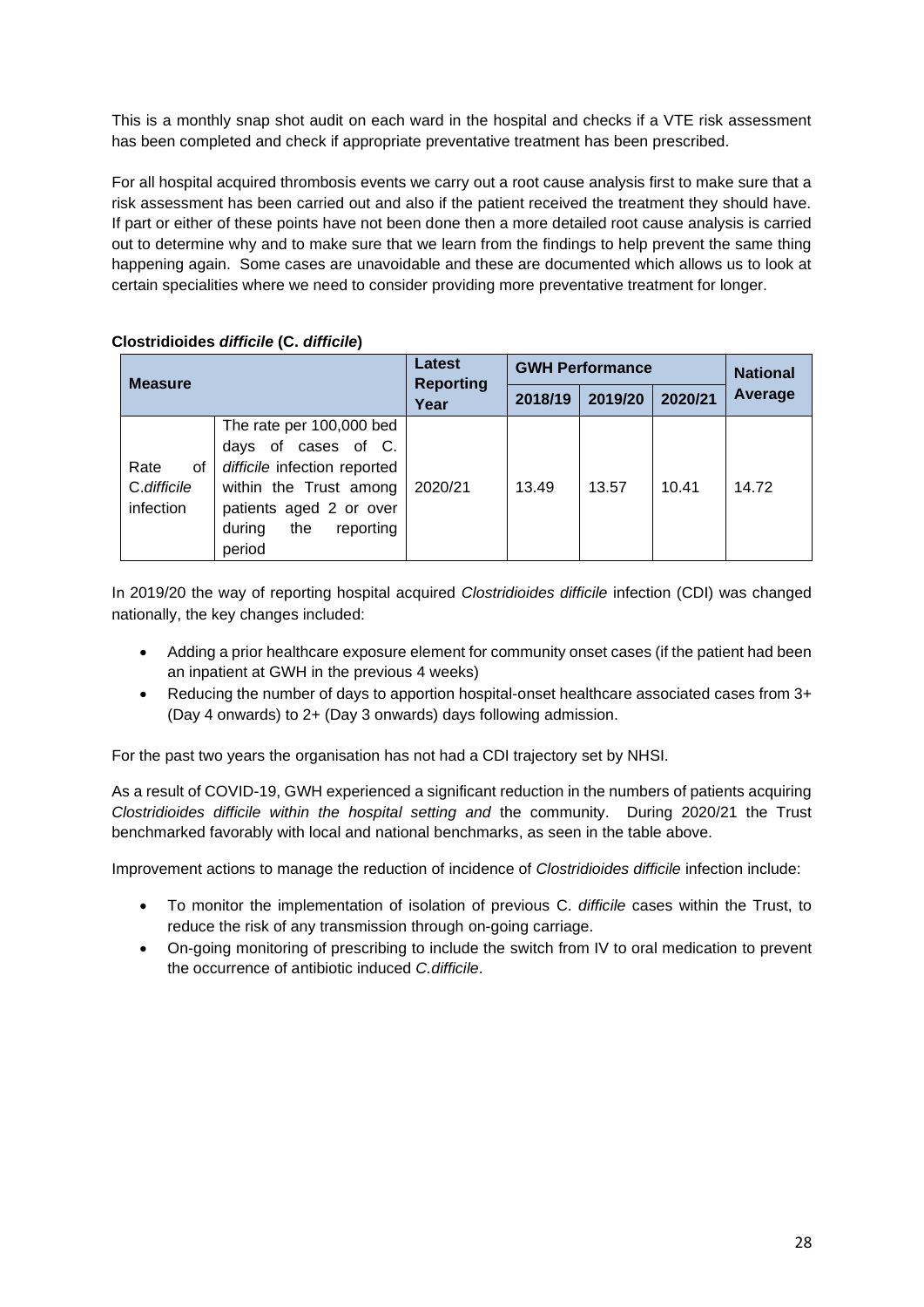#### <span id="page-29-0"></span>**Patient Safety Incidents**

| <b>Measure</b>                                                                                                   |                                                                                               | Latest                   | <b>GWH Performance</b>       |                               |                                        |                                        |
|------------------------------------------------------------------------------------------------------------------|-----------------------------------------------------------------------------------------------|--------------------------|------------------------------|-------------------------------|----------------------------------------|----------------------------------------|
|                                                                                                                  |                                                                                               | <b>Reporting</b><br>Year | <b>Oct 18</b><br>– Mar<br>19 | <b>Apr 19</b><br>- Sept<br>19 | <b>Oct 19</b><br><b>Mar</b><br>۰<br>20 | <b>National</b><br>Average             |
| Number<br>of<br>patient<br>safety incidents and<br>the percentage that<br>resulted in<br>severe<br>harm or death | <b>Number</b><br>of<br>Safety<br>Patient<br>Incidents                                         | 2019/2020                | 4,232                        | 2,860                         | 3,479                                  | National<br>Average<br>not<br>reported |
|                                                                                                                  | Rate of Patient<br>Safety Incidents<br>(per 1000 bed<br>days)                                 |                          | 40.6                         | 27.2                          | 32                                     | National<br>Average<br>not<br>reported |
|                                                                                                                  | Number resulting<br>in severe harm of<br>death                                                |                          | 19                           | 23                            | 34                                     | National<br>Average<br>not<br>reported |
|                                                                                                                  | Rate of incidents<br>resulting<br><i>in</i><br>severe harm or<br>death (per 1000<br>bed days) |                          | 0.18                         | 0.8                           | 0.3                                    | 0.3                                    |

The Great Western Hospitals NHS Foundation Trust considers that this data is as described due to the clinical risk team routinely uploading incident data to the national reporting system.

The Great Western Hospitals NHS Foundation Trust has seen an increase in the rate of incidents resulting in severe harm or death (per 1000 bed days) partly due to all Covid 19 deaths being reporting as patient safety incidents at the beginning of the pandemic.

The Trust has also taken steps to improve incident reporting within the Trust by releasing new guidance, providing training on incident investigations and introducing, daily incident calls, a Patient Experience and Review Forum (PERF) and Serious Incident Review and Learning Group (SIRLG) with an aim of increasing the learning from high risk incidents to reduce the likelihood of reoccurrence.

## <span id="page-29-1"></span>**Part 3: Other Information**

This section of our Quality Accounts provides information about the quality of other services we provide, through a range of selected quality measures. These measures have been selected to reflect the organisation and shows data relevant to specific services as well as what our patients and public tell us matters most to them.

These measures have been selected from each of the domains of patient safety, clinical effectiveness and patient experience and where possible, we have included our previous year's performance and how we performed against our target.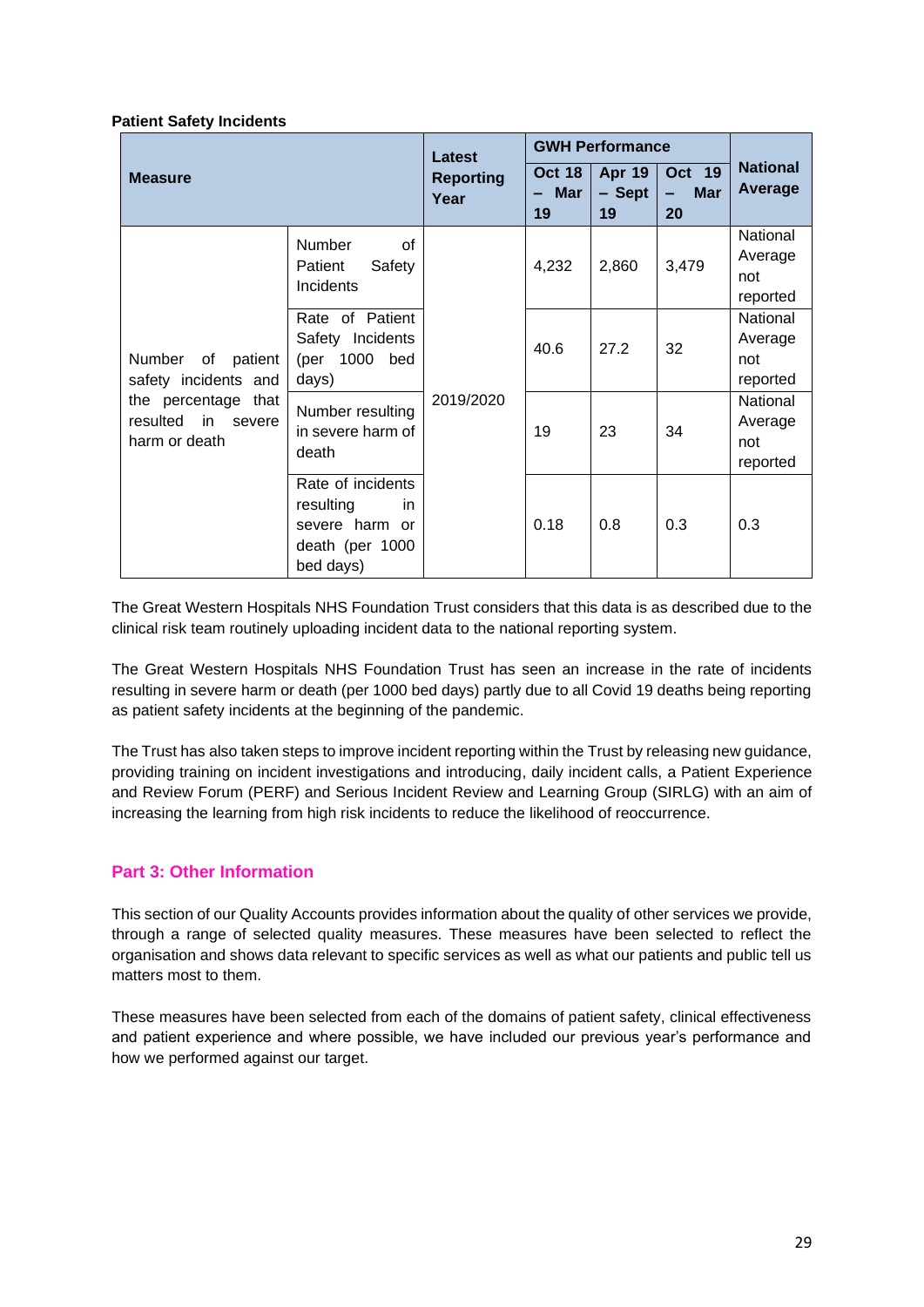#### <span id="page-30-0"></span>**Performance against key national priorities**

An overview of performance in 2020/21 against the key national priorities. Performance against the relevant indicators and performance thresholds are provided.

| <b>Measure</b>          | <b>National Target</b> | Local Target 2020/21 | Performance 2020/21 |
|-------------------------|------------------------|----------------------|---------------------|
| ED 4 hours Q1           | 95%                    | 95%                  | 98%                 |
| ED 4 hours Q2           | 95%                    | 95%                  | 94%                 |
| ED 4 hours Q3           | 95%                    | 95%                  | 86%                 |
| ED 4 hours Q4           | 95%                    | 95%                  | 88%                 |
| <b>Stroke</b>           | n/a                    | C                    | B                   |
| <b>RTT Waiting List</b> | WL at Jan 2021         | 23,247               | 24,929              |
| RTT 52 Weeks            | $\Omega$               | 2,269                | 1,949               |
| DM01 performance Q1     | 99%                    | 99%                  | 33%                 |
| DM01 performance Q2     | 99%                    | 99%                  | 47%                 |
| DM01 performance Q3     | 99%                    | 99%                  | 60%                 |
| DM01 performance Q4     | 99%                    | 99%                  | 73%                 |
| Cancer Performance      | 85%                    | 85%                  | 82.0%               |
| (62 days) Q1            |                        |                      |                     |
| Cancer Performance      | 85%                    | 85%                  | 79.3%               |
| (62 days) Q2            |                        |                      |                     |
| Performance<br>Cancer   | 85%                    | 85%                  | 86.3%               |
| (62 days) Q3            |                        |                      |                     |
| Performance<br>Cancer   | 85%                    | 85%                  | 86.9%               |
| (62 days) Q4            |                        |                      |                     |
| performance<br>Cancer   | 93%                    | 85%                  | 83.6%               |
| (2WW) Q1                |                        |                      |                     |
| Cancer performance      | 93%                    | 93%                  | 93.8%               |
| (2WW) Q2                |                        |                      |                     |
| performance<br>Cancer   | 93%                    | 93%                  | 93.8%               |
| (2WW) Q3                |                        |                      |                     |
| performance<br>Cancer   | 93%                    | 93%                  | 83.7%               |
| (2WW) Q4                |                        |                      |                     |

# <span id="page-30-1"></span>**Annex 1: Statements from commissioners, local Healthwatch organisations and overview and scrutiny committees**

## <span id="page-30-2"></span>**Statement from the Council of Governors**

The Governors are of the opinion that the Quality Account is a realistic representation of the Trust's performance. We would like to take this opportunity to acknowledge the unprecedented year that was 2020/2021. The pandemic that swept the UK and the World suspended all non-essential activities.

However, it should be noted that Trust worked tirelessly to ensure quality was maintained. The governors recognised the great pressure the Trust was under supported where possible and received regular assurances from the Non-Executive Directors (NED's) and the Executive when possible.

During this period no one was allowed to enter the hospital; the Trust developed ways of giving access to wards and members of staff via online meetings to allow the governors to ensure the quality agenda was being maintained.

Within the Quality Report the Trust had reported a number of achievements in 2020/21 including: -

● The Trust was the one of the first places in the world to administer a vaccine for Covid-19 in December 2020. Since then, they have administered over 60,000 first and second doses.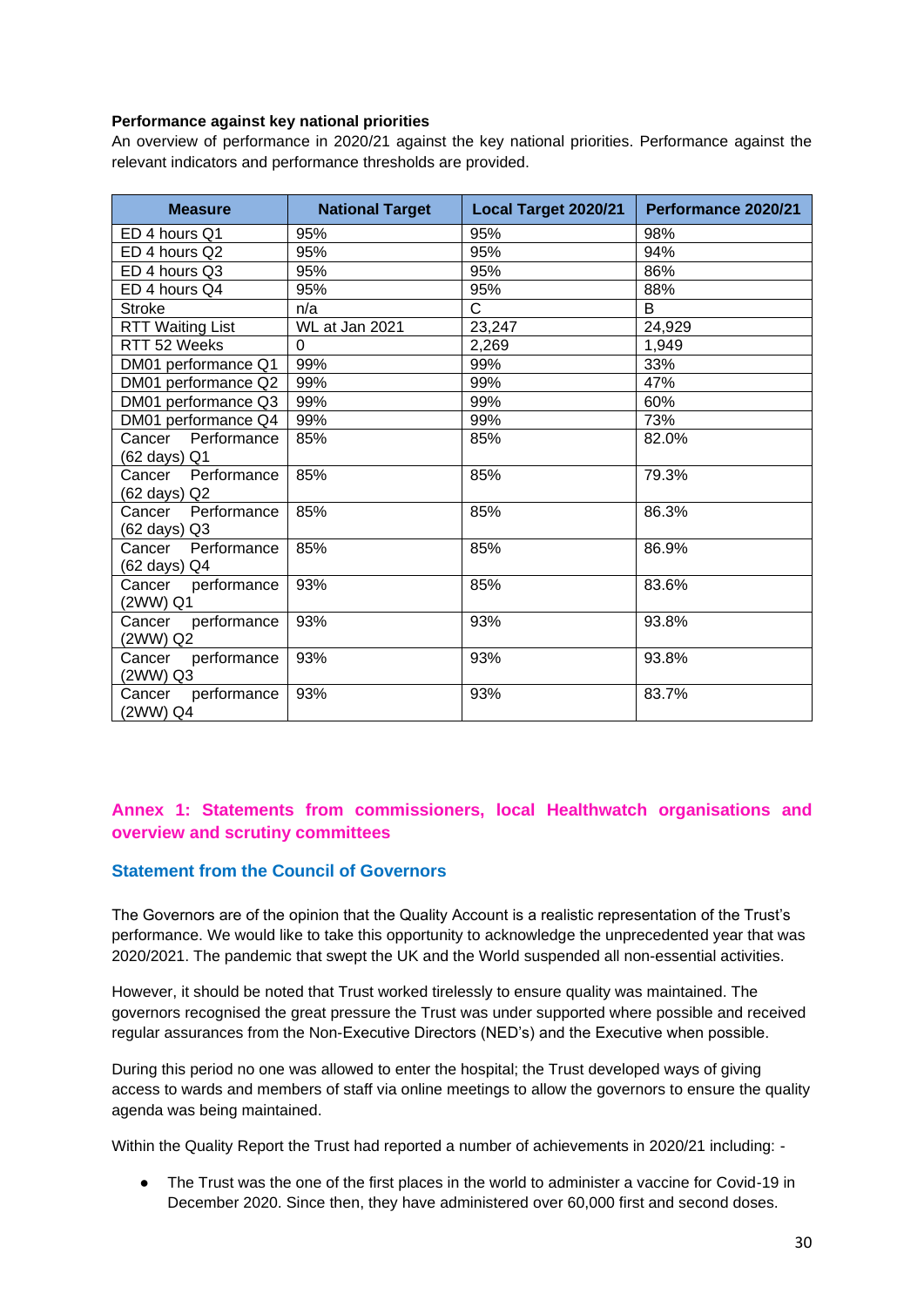- There have been significant site developments at the Trust, including the building of the new Urgent Treatment Centre, the Radiotherapy Centre, and the purchase of land next to the hospital site which will enable further developments/expansion to deliver quality care in the future.
- As for the primary care services, the Care Quality Commission had taken note of the improvements in both Abbey Meads and Moredon as they have now moved from inadequate to Requires Improvement.
- There were strong performances in areas including the Emergency Department, stroke, and cancer. In terms of combined performance, the data shows that the Trust had moved from 87th out of 123 Trusts in March 2020 to 42nd in May 2021.

The Trusts Priorities for Quality Improvement for the coming year, include listening and engaging with patients, their families, and carers; reducing the incidence of hospital acquired pressure ulcers; achieving smooth and effective flow across the hospital and community.

The governors acknowledge the current time constraints and agree with the priorities set out above. We believe them to be good indicators and priorities to drive quality improvement in the coming year.

The Governors note these achievements combine to help achieve an improving experience for our service users.

#### **Pauline Cooke**

#### **Lead Governor on behalf of the Council of Governors**

## <span id="page-31-0"></span>**Statement from Bath and Northeast Somerset, Swindon, and Wiltshire Clinical Commissioning Group**

<span id="page-31-1"></span>NHS Bath and Northeast Somerset, Swindon and Wiltshire Clinical Commissioning Group (CCG) welcomes the opportunity to review and comment on the Great Western Hospital NHS Foundation Trusts' Quality Account for 2020/2021. In so far as the CCG has been able to check the factual details, the view is that the Quality Account is materially accurate in line with information presented to the CCG via quality reporting routes in this exceptional year and is presented in the format required by NHS Improvement 2020/21 presentation guidance. The CCG supports the Trusts' identified quality priorities for 2021/22.

The CCG would like to thank the Great Western Hospital for their collective response to the COVID-19 pandemic and their contribution to supporting the wider health and social care system in this remarkable year.

It is the view of the CCG that the Quality Account reflects the Trusts' on-going commitment to quality improvement and addressing key issues in a focused and innovative way. Great Western Hospitals priorities for 2020/21 has outlined achievement in:

- Improving and developing the trust's Learning from Deaths programme by working on the established structured judgement review process and developing the medical examiner role.
- Developing a positive patient safety culture via a training programme including duty of candour, incident reporting and Just Culture and the implementation of Electronic prescribing, electronic test requests and Nervecentre software for patient monitoring and escalation of patient deterioration.
- Working with patient carers and families by developing a patients and public engagement plan. In addition, developing support for patients with mental health illness, or who may have dementia or learning disability. This has included appointing 2 Admiral nurses to support patients with dementia and a Learning Disabilities specialist nurse.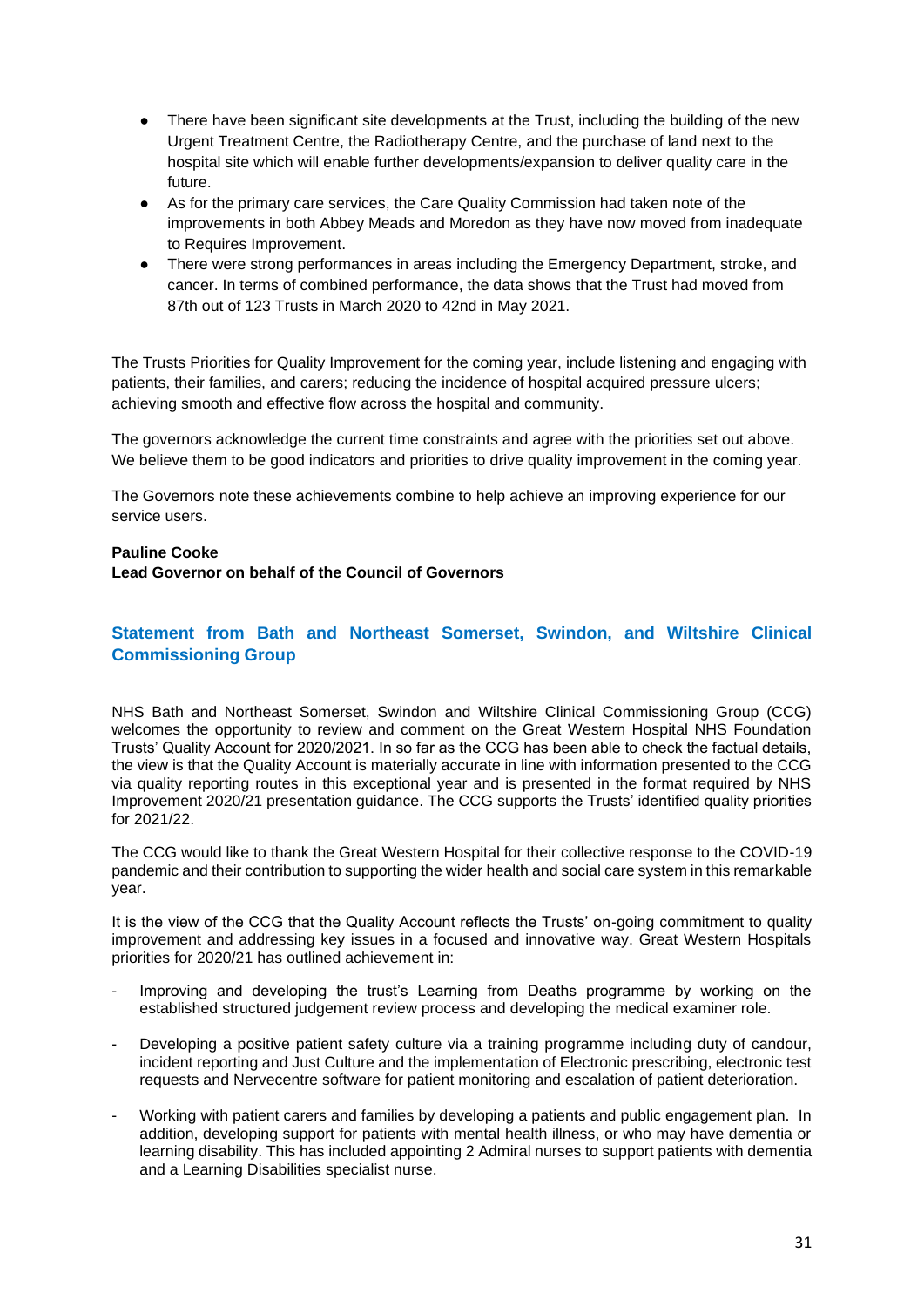Progress in improving quality of care across Urgent and Emergency services via the implementation of a new Integrated Front Door Clinical model, which will further be developed through the capital build work commencing in 21/22.

The CCG also recognises the role and achievements of GWH in the roll out of the Covid 19 vaccination programme across BSW. The GWH also reported the highest staff flu vaccine uptake rate in the region of 90.7%.

The CCG welcomes continued focus on:

- Implementation of Patient experience and engagement plan, including embedding care conversations to collect real time qualitative feedback and improving friends and family response rates
- Reducing the incidents of hospital acquired pressure ulcers by 25% by implementing a comprehensive improvement plan which includes pressure ulcer prevention training programme and implemented rapid learning review of all hospital acquired pressure ulcers.
- Achieving smooth and effective flow across the hospital by embedding flow pathways and implementing the hospital discharge policy whilst reducing potential patient harm by keeping overnight bed moves to a minimum and implementing the SAFER bundle. It is recognized by the CCG that this priority is crucial to also support the elective recovery work required in 21/22.

The CCG would also like to acknowledge the work of the Trust in supporting staff wellbeing, recognising the Nursing Times Award, and noting its success in recruiting staff whilst also recognising the work still to do. Furthermore, the CCG notes the work achieved with Freedom to Speak Up policy, supporting staff to report concerns and the development of an Equality, Diversity and Inclusion (EDI) strategy and appointment of an EDI lead.

The Trust has continued to take steps to learn from patient safety incidents and monitor this through robust governance processes, providing assurance that the organisation is addressing any identified areas of improvement and embedding the learning to ensure appropriate actions are taken to avoid reoccurrence.

The CCG notes the Great Care Campaign launched by the Trust in May 2021 and would welcome the opportunity to work collaboratively and learn from this important work. The CCG also recognises the Trust's commitment to the implementation of the requirements set out within the national NHS Patient Safety Strategy in 21/22 and looks forward to progressing and embedding learning across the BSW system.

NHS Bath and North East Somerset, Swindon and Wiltshire CCG, together with associated cocommissioners, is committed to sustaining strong working relationships with Great Western Hospital and together with wider stakeholders, aims to continue collaborative working that can support achievement of the identified priorities for 2021/22 across the whole health and social care system.

Yours sincerely

emor

Gill May

Director of Nursing and Quality, NHS BSW CCG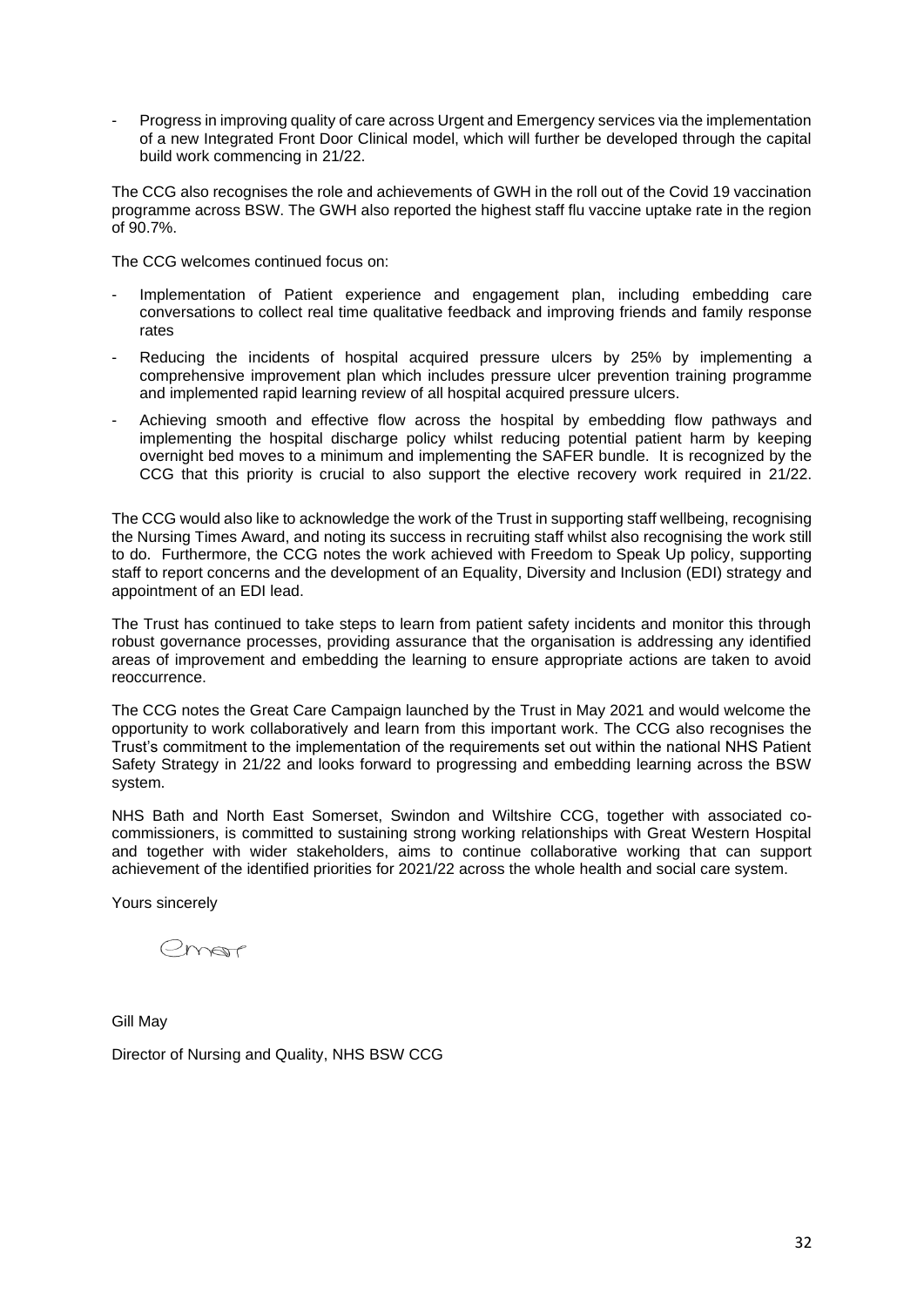# **Statement from Healthwatch Swindon, Healthwatch Wiltshire and Healthwatch West Berkshire**

Healthwatch recognises the exceptional work undertaken by colleagues at Great Western Hospital in the most difficult circumstances during 2020/21

- We welcome the appointment of a new Head of Patient Experience and Engagement whose role is to focus on listening and receiving feedback from your patients and their families; understanding the feedback and identifying good practice and learning and then involving patients and their families in implementing any improvements or shared good practice. We are pleased already to have had some opportunities to work with her. We welcome Listening and Engaging with your Patients, their Families and Carers as a priority area and we are happy to continue to support this. We particularly like the plan of feedback boards around the hospital which show actions taken as a result of feedback received.
- We welcome priority  $3 -$  flow through the hospital as this is an area about which we have received feedback
- We are pleased that a review of the complaints and concerns process has been undertaken to improve the experience for patients; and that changes have been made to the webpage and patient information in order to facilitate clearer signposting and support should someone wish to provide feedback.
- We are pleased that patient representatives are involved in many of the work streams.
- We commend the work around dementia that should help improve people's experience including the appointment of two admiral nurses.
- We welcome the work undertaken to support and improve the experience of people with learning disabilities and autism both in the hospital and in familiar community settings.

We look forward to working closely with the Trust during 2021/22, including undertaking our negotiated actual and virtual Enter and View activity, and in the development of local integrated care partnerships.

#### <span id="page-33-0"></span>**Statement from Swindon Health Overview & Scrutiny Committee**

Swindon Adult, Health and Housing Overview and Scrutiny Committee welcomes the Great Hospital Foundation Trust Quality Account.

The Council has worked closely with the Trust in delivering health and social care services. Our partnership has enabled many Swindon residents to return home after a period of time in hospital. Many residents comment on the excellent care they receive. We recognise the challenging times of the past 15 months. We also value the contribution Great Western Hospital Foundation Trust has made to the work of the Committee and the openness and transparency of the contributions.

## <span id="page-33-1"></span>**Annex 2: Statement of Directors Responsibility for the Quality Report**

#### <span id="page-33-2"></span>**2020/21 Statement of directors responsibilities for the Quality Report**

The directors are required under the Health Act 2009 and the National Health Service (Quality Accounts) Regulations to prepare Quality Accounts for each financial year.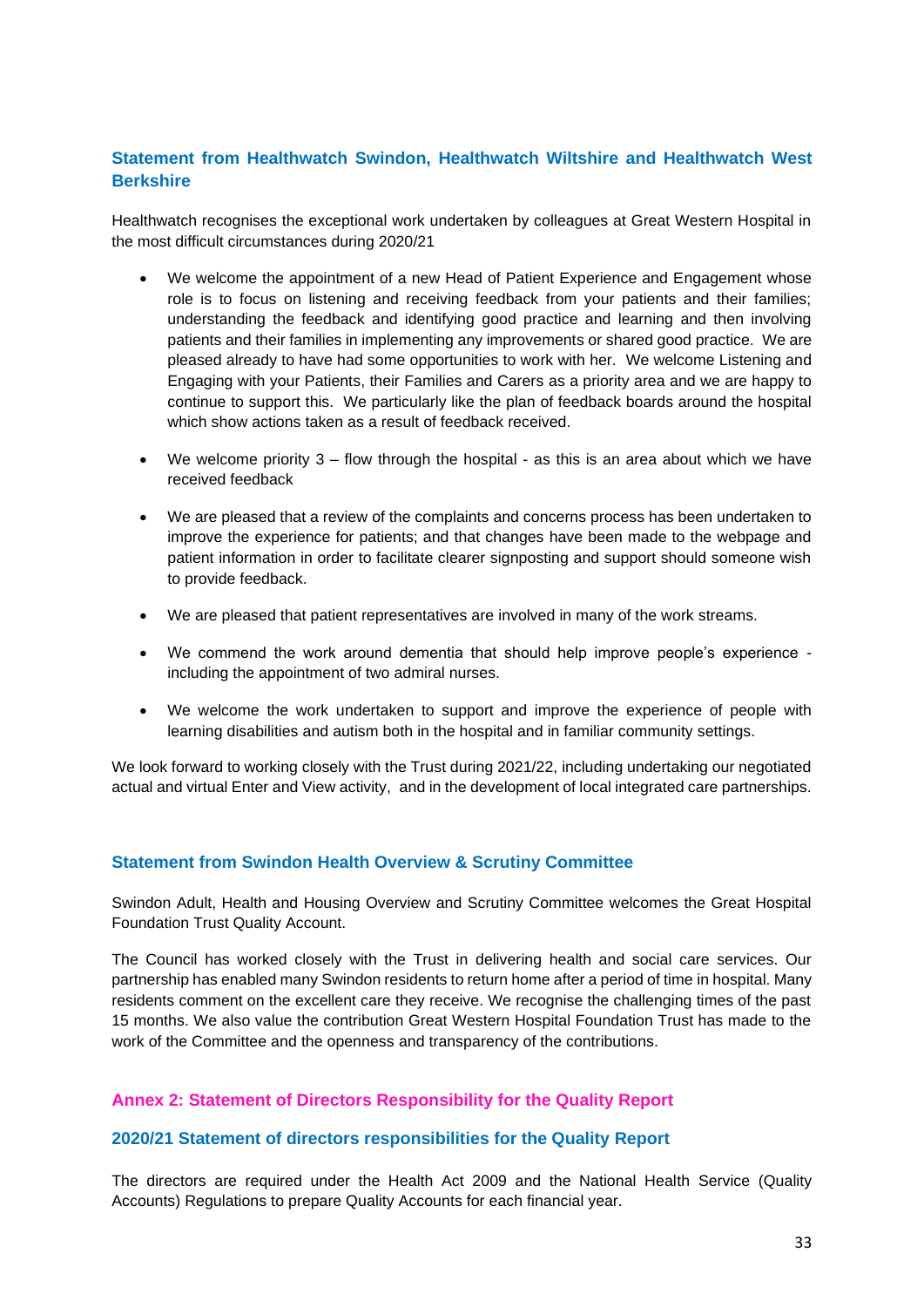NHS Improvement has issued guidance to NHS foundation Trust boards on the form and content of annual quality reports (which incorporate the above legal requirements) and on the arrangements that NHS foundation Trust boards should put in place to support the data quality for the preparation of the quality report.

In preparing the quality report, directors are required to take steps to satisfy themselves that:

- the content of the quality report meets the requirements set out in the NHS foundation Trust annual reporting manual 2019/20 and supporting guidance Detailed requirements for quality reports 2019/20
- the content of the quality report is consistent with internal and external sources of information including:
	- o board minutes and papers for the period April 2020 to March 2021
	- $\circ$  papers relating to quality reported to the board over the period April 2020 to June 2021
	- o feedback from commissioners dated 25/06/2021
	- o feedback from governors dated 21/06/21
	- o feedback from local Healthwatch organisations dated 24/06/21
	- o feedback from overview and scrutiny committee dated 27/06/2021
	- $\circ$  the Trust's complaints report published under Regulation 18 of the Local Authority Social Services and NHS Complaints Regulations 2009, reported monthly
	- o the national patient survey June 2019
	- o the national staff survey November 2020
	- o CQC inspection report dated June 2020
- the quality report presents a balanced picture of the NHS foundation Trust's performance over the period covered
- the performance information reported in the quality report is reliable and accurate
- there are proper internal controls over the collection and reporting of the measures of performance included in the quality report, and these controls are subject to review to confirm that they are working effectively in practice
- the data underpinning the measures of performance reported in the quality report is robust and reliable, conforms to specified data quality standards and prescribed definitions, is subject to appropriate scrutiny and review
- the quality report has been prepared in accordance with NHS Improvement's annual reporting manual and supporting guidance (which incorporates the quality accounts regulations) as well as the standards to support data quality for the preparation of the quality report.

The directors confirm to the best of their knowledge and belief they have complied with the above requirements in preparing the quality report.

By order of the board

...01/07/21.............Date. Chairman Chairman

...01/07/21.............Date. Chief Executive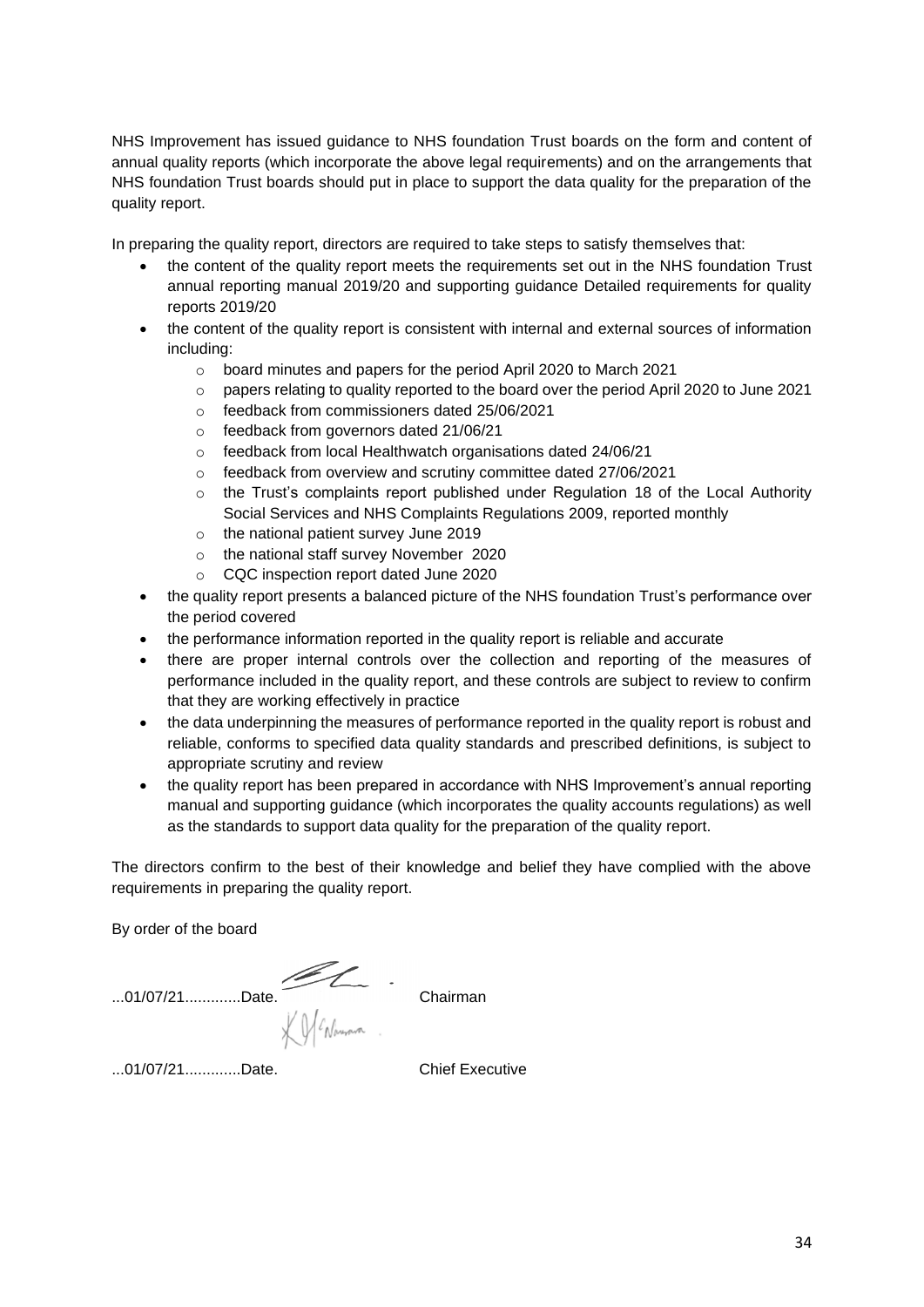# <span id="page-35-0"></span>**Annex 3: Independent Auditors report**

Quality accounts requirements for 2020/21 has been revised in light of pressures caused by Covid-19. NHS providers are no longer required to expect to obtain assurance from their external auditor on their quality accounts / quality report for 2020/21.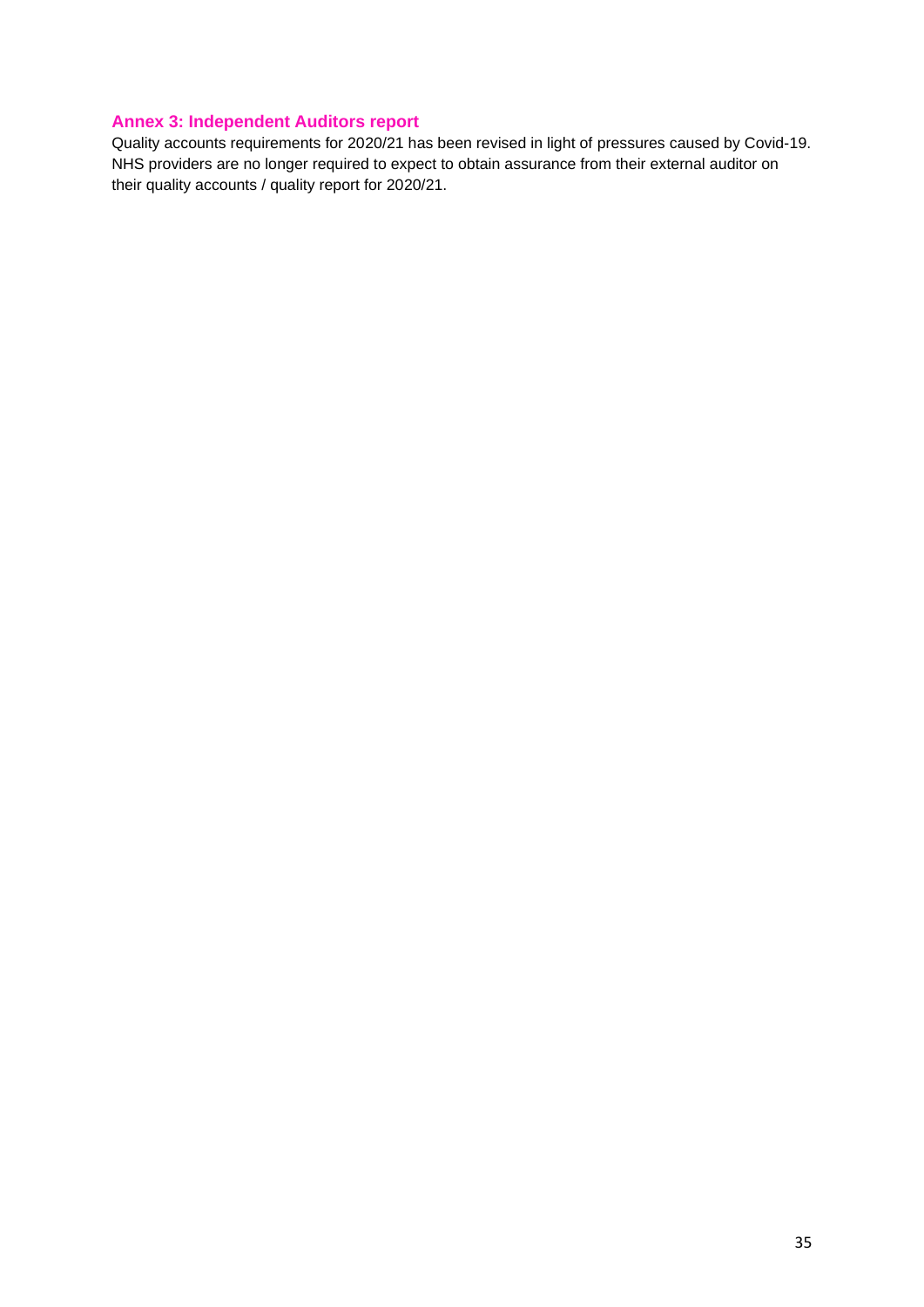# <span id="page-36-0"></span>**Glossary of Terms**

| 2WW                              | Two week wait                                                                     |
|----------------------------------|-----------------------------------------------------------------------------------|
| <b>AWP</b>                       | Avon and Wiltshire Mental Health Partnership                                      |
| <b>BAUS</b>                      | <b>British Association of Urological Surgeons</b>                                 |
| <b>BPSD</b>                      | Behavioural and psychological symptoms of dementia                                |
| Category 2                       | Tissue damage resulting is a pressure ulcers                                      |
| CCG                              | <b>Clinical Commissioning Groups</b>                                              |
| <b>Changing Places</b>           | Larger accessible toilets for people who cannot use standard disabled toilets     |
| <b>CRM</b>                       | Cardiac Rhythm Management                                                         |
| <b>COPD</b>                      | Chronic Obstructive Pulmonary Disease                                             |
| <b>CPAP</b>                      | Continuous positive airway pressure (CPAP) non-invasive ventilation               |
| CQC                              | <b>Care Quality Commission</b>                                                    |
| <b>CQUIN</b>                     | <b>Clinical Quality &amp; Innovation</b>                                          |
| Criteria to reside               | Term to describe eligibility for a patient to receive hospital treatment that can |
|                                  | only be delivered in an acute hospital setting.                                   |
| Deconditioning                   | Changes in the body that occur during a period of inactivity                      |
| DM <sub>01</sub>                 | Diagnostic waiting times                                                          |
| <b>DSP</b>                       | Digital Data Security & Protection                                                |
| Duty of Candour                  | The process of being open and honest with patients, service users or their        |
|                                  |                                                                                   |
|                                  | families, when something goes wrong that appears to have caused or could          |
|                                  | lead to significant harm in the future                                            |
| <b>EDI</b>                       | <b>Equality Diversity and Inclusion</b>                                           |
| <b>EPMA</b>                      | Electronic Prescribing and Medicine Administration                                |
| EQ 5D Index                      | Health state values                                                               |
| <b>EQ VAS</b>                    | Patients indicated overall health score                                           |
| EU                               | European Union                                                                    |
| <b>FFFAP</b>                     | Falls and Fragility Fractures Audit programme                                     |
| <b>FTSU</b>                      | Freedom to Speak Up                                                               |
| <b>HEE</b>                       | <b>Health Education England</b>                                                   |
| <b>Hospital Discharge Policy</b> | Policy supporting the safe and timely discharge of people who no longer need      |
|                                  | to stay in hospital                                                               |
| GP                               | <b>General Practitioner</b>                                                       |
| Great Care Campaign              | 'Great Care' campaign supports a number of existing and new improvement           |
|                                  | projects or ideas.                                                                |
| <b>GWH</b>                       | <b>Great Western Hospitals NHS Foundation Trust</b>                               |
| <b>HCA</b>                       | <b>Health Care Assistant</b>                                                      |
| <b>IBD</b>                       | <b>Inflammatory Bowel Disease</b>                                                 |
| <b>IGSG</b>                      | <b>Information Governance Steering Group</b>                                      |
| Integrated front door            | The co-location of Urgent and Emergency care services on the ground floor         |
|                                  | of GWH                                                                            |
| IT                               | Information Technology                                                            |
| Level 3 Adult Safeguarding       | Level of training required for health and care staff who engage in assessing,     |
|                                  | planning, intervening and evaluating the needs of adults where there are          |
|                                  | safeguarding concerns                                                             |
| LD                               | <b>Learning Disabilities</b>                                                      |
| <b>LSAB</b>                      | Local Safeguarding Adults Board                                                   |
| <b>MBRRACE</b>                   | Mothers and Babies: Reducing Risk through Audit and Confidential Enquiries        |
| <b>MCA</b>                       | <b>Mental Capacity Act</b>                                                        |
| <b>MDT</b>                       | Multidisciplinary Team                                                            |
| <b>NCEPOD</b>                    | National Confidential Enquiry into Patient Outcome and Death                      |
| NEWS2                            | National Early Warning Score                                                      |
| Nerve Centre                     | Software supporting electronic patient observations                               |